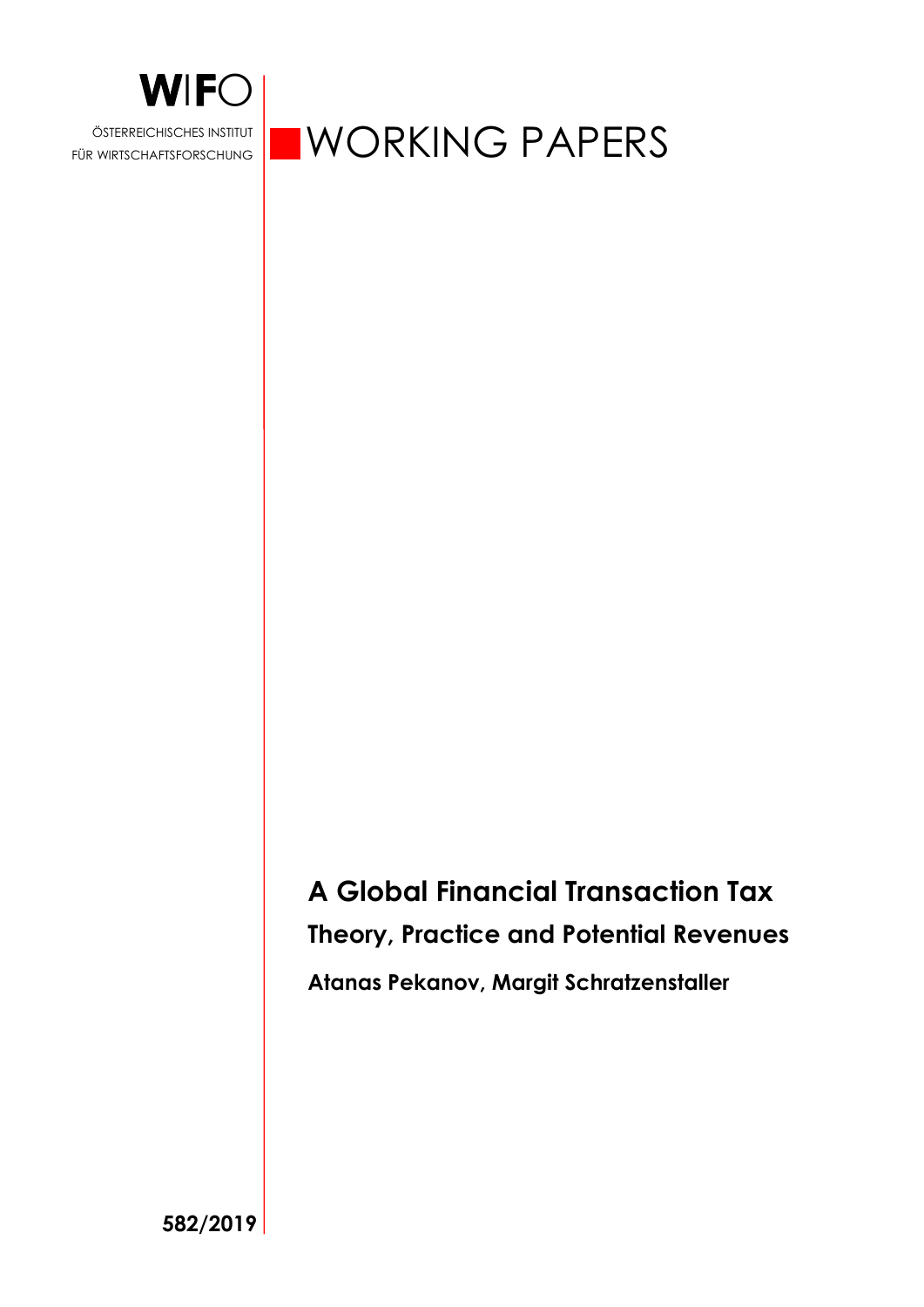

ÖSTERREICHISCHES INSTITUT FÜR WIRTSCHAFTSFORSCHUNG AUSTRIAN INSTITUTE OF ECONOMIC RESEARCH

# **A Global Financial Transaction Tax Theory, Practice and Potential Revenues**

# **Atanas Pekanov, Margit Schratzenstaller**

WIFO Working Papers, No. 582

May 2019

#### **Abstract**

This study presents in detail the concept of a financial transaction tax (FTT) and the theoretical and empirical evidence in favour and against introducing it, the potential revenues, different implementation designs and its ability to correct various market failures. We analyse the benefits and challenges of introducing a tax on financial transactions, putting special focus on the introduction of such a tax on a world-wide scale. For a number of reasons, international cooperation is deemed a central prerequisite for an efficient FTT. The purpose of the tax is to raise substantial revenues and help dampen excessive financial market speculation and market volatility. An FTT would ensure that the financial sector contributes more substantially to government revenues. In its optimal form, the tax would be broad-based and there will be no financial instrument types exempted. In a second step, we analyse from a political economy perspective the prospects, the current status, and the lessons learnt from the European discussion on the implementation of an FTT. Finally, we calculate the revenue potential of a global FTT and report how much revenues would accrue to specific countries. We estimate that the tax, if imposed globally and taking into account still evasion, relocation and lock-in effects, can bring significant revenues – between 237.9 and 418.8 billion \$ annually. The baseline case delivers 326.9 billion \$ overall for the global economy, which corresponds to 0.43 percent of global GDP. These are lower bounds for potential revenues due to missing data on a number of financial instrument types. For specific countries, in the baseline case this would result in 72.57 billion \$ annual potential revenues for the USA (0.37 percent of GDP), 119.46 billion \$ for the European Union (0.69 percent of GDP), 10.00 billion \$ for Germany (0.27 percent of GDP), 9.99 billion \$ for France (0.39 percent of GDP) and 19.99 billion \$ for Japan (0.41 percent of GDP).

E-mail address: atanas.pekanov@wifo.ac.at, margit.schratzenstaller@wifo.ac.at 2019/130/W/0

© 2019 Österreichisches Institut für Wirtschaftsforschung

Medieninhaber (Verleger), Hersteller: Österreichisches Institut für Wirtschaftsforschung • 1030 Wien, Arsenal, Objekt 20 • Tel. (43 1) 798 26 01-0 • Fax (43 1) 798 93 86 • http://www.wifo.ac.at/ • Verlags- und Herstellungsort: Wien Die Working Papers geben nicht notwendigerweise die Meinung des WIFO wieder Kostenloser Download: http://www.wifo.ac.at/wwa/pubid/61805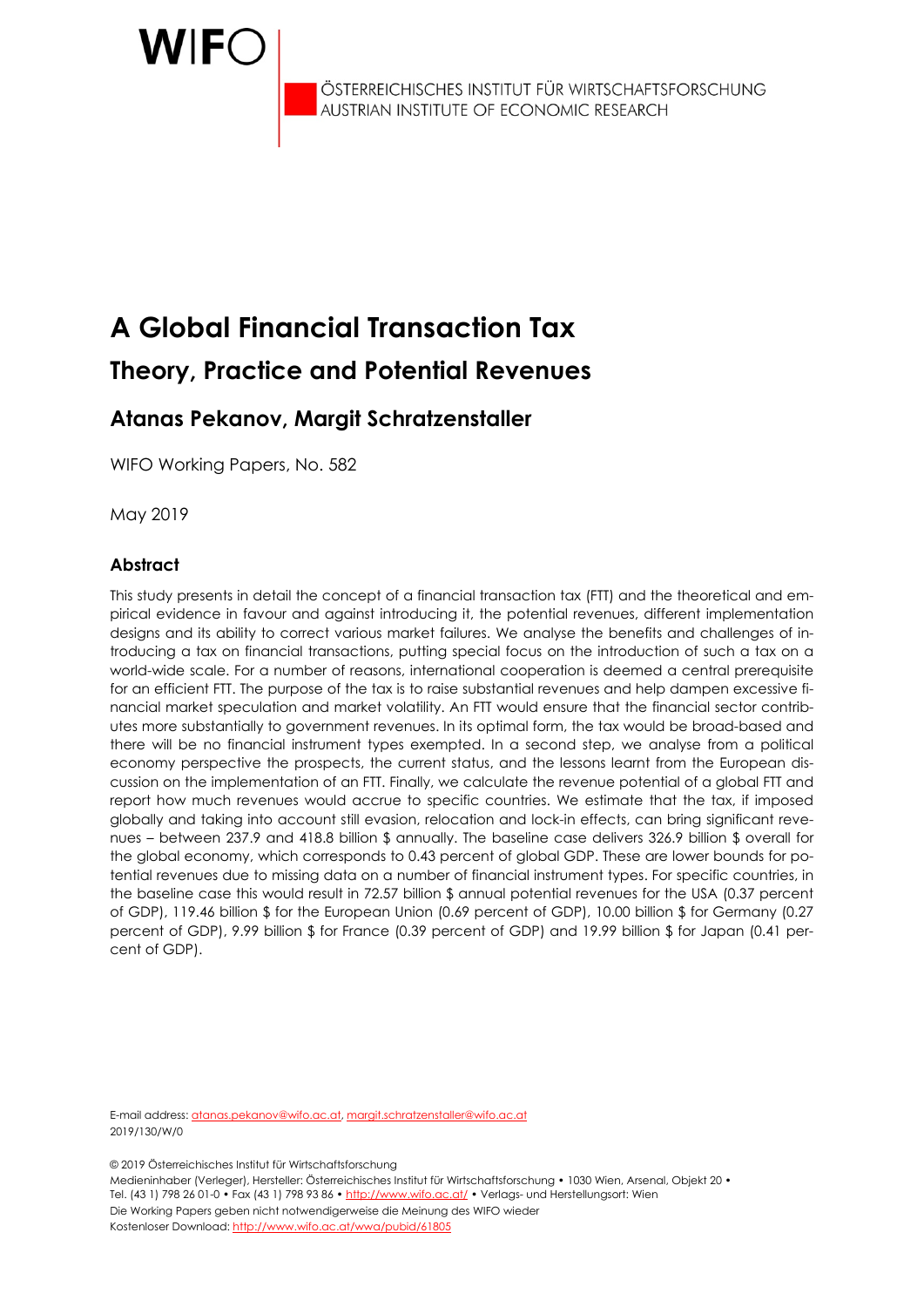# **A Global Financial Transaction Tax – theory, practice and potential revenues**

## **Atanas Pekanov, Margit Schratzenstaller**

#### March 2019

Internal review: Stephan Schulmeister, Thomas Url • Research assistance: Nathalie Fischer

#### Abstract

This study presents in detail the concept of a financial transaction tax (FTT) and the theoretical and empirical evidence in favour and against introducing it, the potential revenues, different implementation designs and its ability to correct various market failures. We analyse the benefits and challenges of introducing a tax on financial transactions, putting special focus on the introduction of such a tax on a world-wide scale. For a number of reasons, international cooperation is deemed a central prerequisite for an efficient FTT. The purpose of the tax is to raise substantial revenues and help dampen excessive financial market speculation and market volatility. An FTT would ensure that the financial sector contributes more substantially to government revenues. In its optimal form, the tax would be broad-based and there will be no financial instrument types exempted. In a second step, we analyse from a political economy perspective the prospects, the current status, and the lessons learnt from the European discussion on the implementation of an FTT. Finally, we calculate the revenue potential of a global FTT and report how much revenues would accrue to specific countries. We estimate that the tax, if imposed globally and taking into account still evasion, relocation and lock-in effects, can bring significant revenues – between \$ 237.9 billion and \$ 418.8 billion annually. The baseline case delivers \$ 326.9 billion overall for the global economy, which corresponds to 0.43% of global GDP. These are lower bounds for potential revenues due to missing data on a number of financial instrument types. For specific countries, in the baseline case this would result in \$ 72.57 billion annual potential revenues for the United States (0.37% of GDP), \$ 119.46 billion for the European Union (0.69% of GDP), \$ 10.00 billion for Germany (0.27% of GDP), \$ 9.99 billion for France (0.39% of GDP) and \$ 19.99 billion for Japan (0.41% of GDP).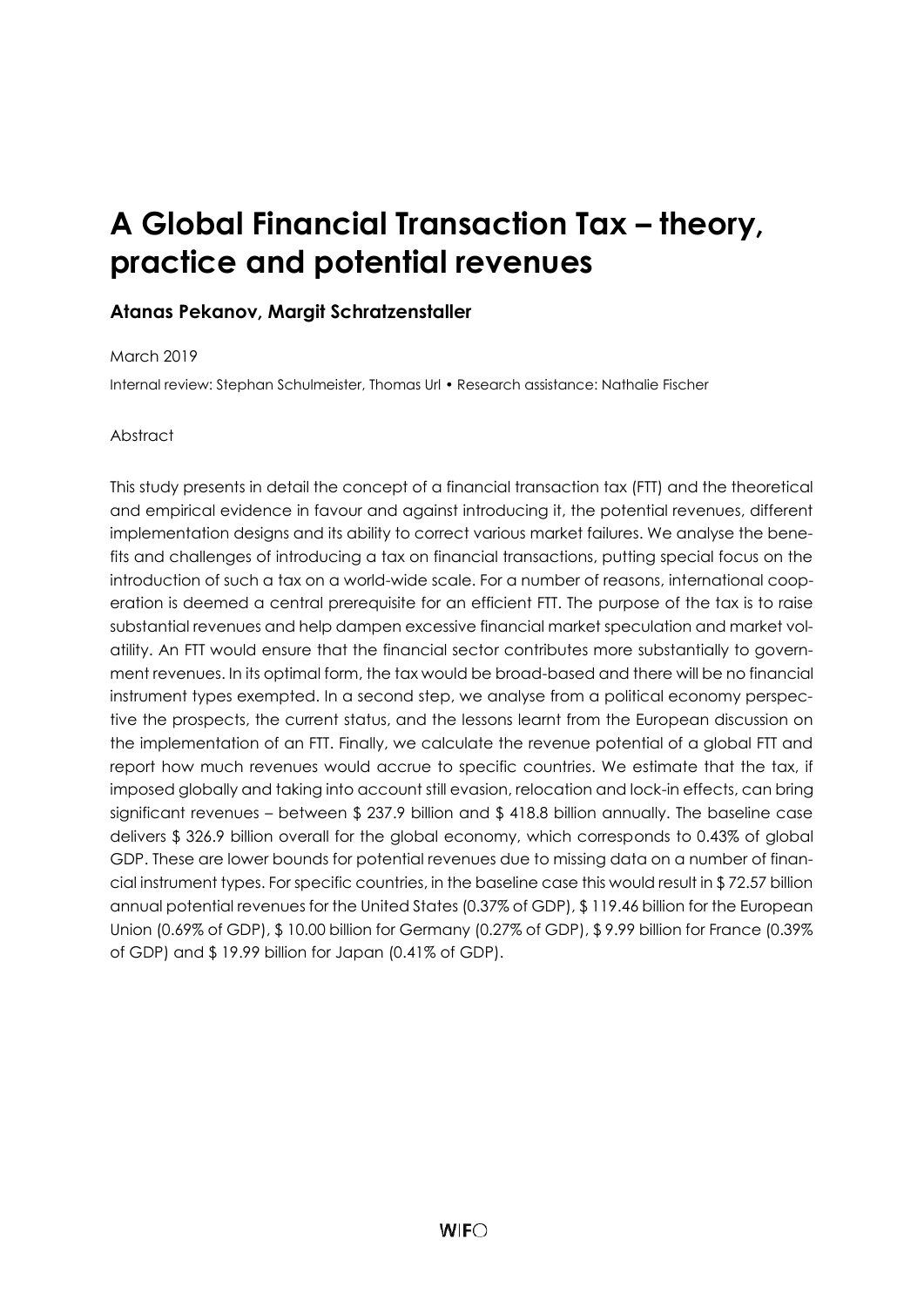# **Contents**

| Introduction                                                           | 1                                                                                                                                                                                                                                                                            |
|------------------------------------------------------------------------|------------------------------------------------------------------------------------------------------------------------------------------------------------------------------------------------------------------------------------------------------------------------------|
| Aims and goals of a financial transaction tax                          | $\mathbf 2$                                                                                                                                                                                                                                                                  |
| The financial transaction tax as a revenue-raising instrument          | 3                                                                                                                                                                                                                                                                            |
| Correcting financial markets inefficiencies                            | $\overline{4}$                                                                                                                                                                                                                                                               |
| <b>Potential effects of an FTT</b>                                     | 8                                                                                                                                                                                                                                                                            |
| Effects on volatility and trading volumes                              | 8                                                                                                                                                                                                                                                                            |
| Financialization and financial regulation                              | 13                                                                                                                                                                                                                                                                           |
| The international debate about a financial transaction tax             | 17                                                                                                                                                                                                                                                                           |
| Discussions at the level of the G20                                    | 18                                                                                                                                                                                                                                                                           |
| Discussion in Europe and in the European Union                         | 18                                                                                                                                                                                                                                                                           |
|                                                                        | 20                                                                                                                                                                                                                                                                           |
| Different concepts and designs and international experiences           | 21                                                                                                                                                                                                                                                                           |
| Elements of an optimally designed financial transaction tax            | 21                                                                                                                                                                                                                                                                           |
|                                                                        | 22                                                                                                                                                                                                                                                                           |
|                                                                        | 23                                                                                                                                                                                                                                                                           |
|                                                                        | 23                                                                                                                                                                                                                                                                           |
|                                                                        | 25                                                                                                                                                                                                                                                                           |
|                                                                        | 28                                                                                                                                                                                                                                                                           |
| Estimates for potential revenues of a global financial transaction tax | 32                                                                                                                                                                                                                                                                           |
| Potential revenues                                                     | 36                                                                                                                                                                                                                                                                           |
| <b>Conclusions and outlook</b>                                         | 45                                                                                                                                                                                                                                                                           |
| <b>References</b>                                                      | 48                                                                                                                                                                                                                                                                           |
| Annex                                                                  | 52                                                                                                                                                                                                                                                                           |
|                                                                        | The Debate in the US<br>Different forms of a tax of the financial sector<br>Existing financial transaction taxes<br>Overview of existing financial transaction taxes<br>5.2.2 Country experiences<br>International coordination as central prerequisite for an efficient FTT |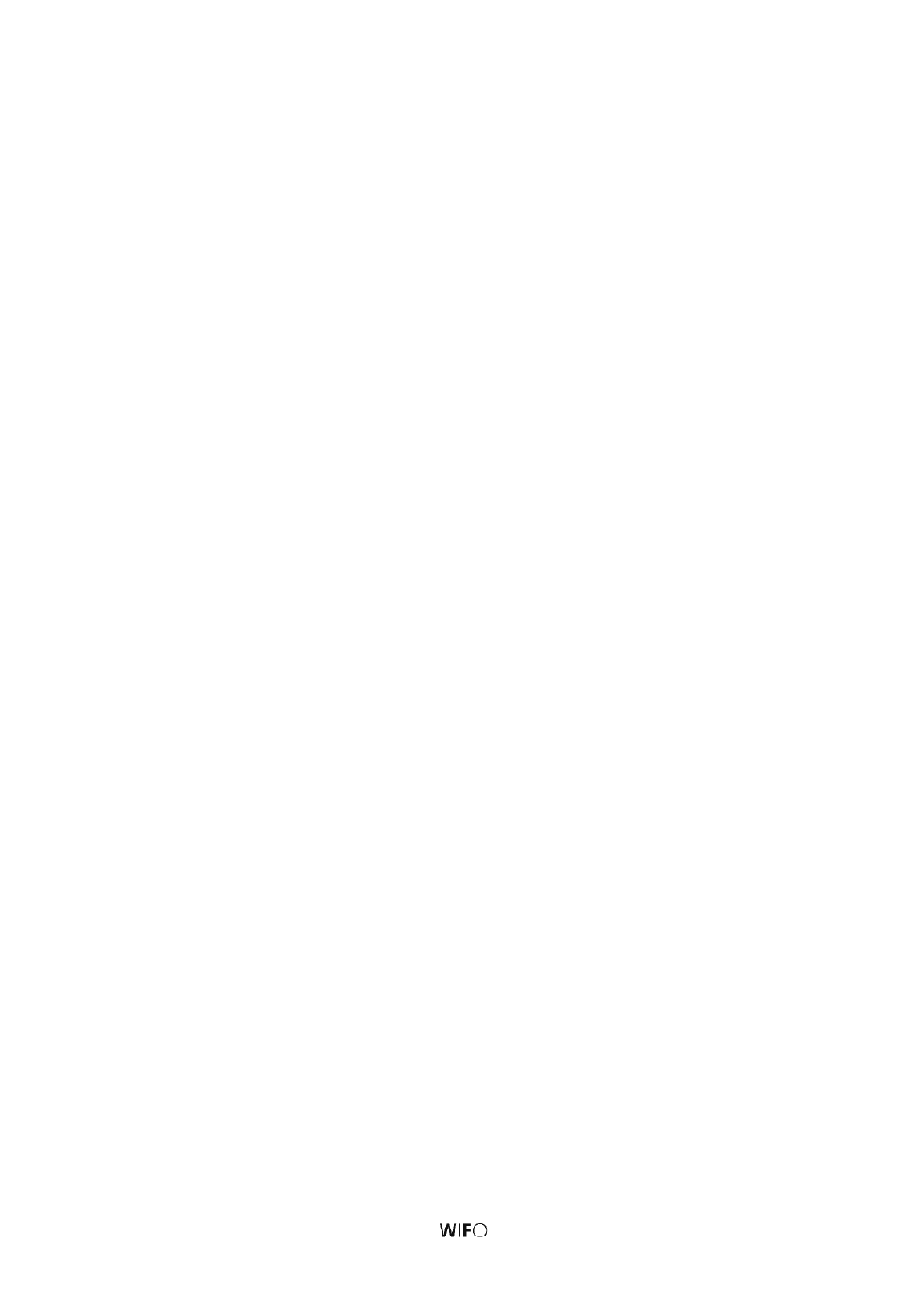# <span id="page-5-0"></span>**1. Introduction**

The idea of a financial transaction tax (FTT) is not new. For decades, the introduction of an FTT was repeatedly brought into play within various economic and political contexts (*Wahl,* 2016). Beginning with John Maynard Keynes, who in 1936 suggested a tax on transactions on stock markets after the Great Depression, various concepts for the taxation of (certain) financial transactions were brought into discussion during the last decades. After the breakdown of the Bretton Woods System in the beginning of the 1970s and the currency crises in Russia and Asia in the 1990s, the focus was on the taxation of currency transactions, as suggested by *James Tobin* (1974). Tobin proposed to tax currency transactions as a way to reduce the volatility on currency markets and to limit what can be seen as "excessive", purely speculative and potentially destabilizing trading by "throw[ing] some sand in the wheels of our excessively efficient international money markets" (*Tobin*, 1978).

With the introduction of the common currency in an increasing number of EU Member States the original idea of taxing currency transactions has lost much of its relevance in the European context. During the last decade the focus of the academic as well as the policy debate has shifted towards a general, broad-based financial transaction tax (FTT) levying a uniform tax rate on all kinds of financial transactions<sup>1</sup>). The recent financial and economic crisis resulted in new momentum for this concept of a general FTT, also against the backdrop of the general under-taxation of the financial sector (*Cannas et al.,* 2014).

This coincided with a debate about the implementation of international solidarity taxes to finance global public goods2). It was led rather intensely in the beginning of the 2000s, starting with the Monterrey Consensus of 2002 recognizing "the value of exploring innovative sources of finance" to meet the Millennium Development Goals (MDGs). In 2004, the so-called Landau Report commissioned by the French President Jacques Chirac identified the feasibility of new financial sources such as solidarity levies to be implemented at the international and national level (*Landau Report,* 2004). However, the concrete results of these debates and the ensuing initiatives were rather limited. While 79 Heads of State endorsed the Declaration of Innovative Sources of Financing for Development during the 60<sup>th</sup> general assembly of the United Nations in 2005, up to now the only international solidarity tax implemented within a coordinated move of a group of countries is a levy on plane tickets: with France as the only EU Member State in a group of (with the exceptions of Chile and Korea) non-OECD countries3) applying such a tax at generally rather moderate rates and transferring the revenues to UNITAID, a fund purchasing medicine to fight HIV/AIDS, malaria and tuberculosis in the developing world (*Lockley – Chambwera,* 2011).

l

<sup>1</sup>) *Schulmeister et al.* (2008)*,* for an early concept of a general financial transaction tax.

<sup>2</sup>) For a brief overview *Schratzenstaller* (2013).

<sup>&</sup>lt;sup>3</sup>) Se[e http://unitaid.org/assets/factsheet-about-unitaid-en.pdf](http://unitaid.org/assets/factsheet-about-unitaid-en.pdf) for the countries included.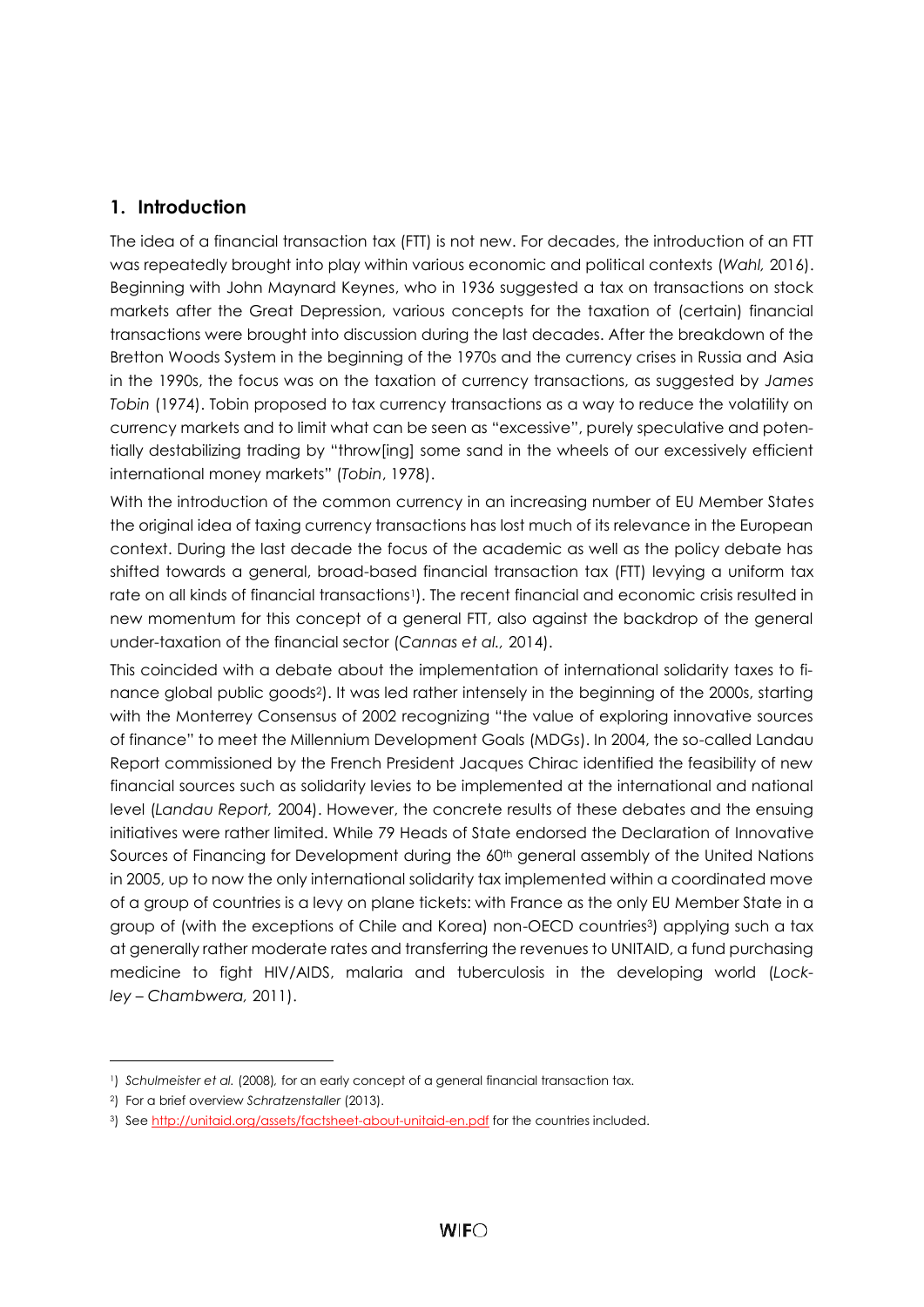With the adoption of the Sustainable Development Goals (SDGs) in 2015, the question how to finance expenditures necessary to secure the provision of global public goods (for example internationally coordinated measures to fight climate change or to establish a humanitarian refugee and asylum framework) as one element of an overall strategy to make global development economically and socially sustainable has re-emerged. According to *UNCTAD* (2014), a \$ 2.5 trillion funding gap needs to be closed in order to achieve the 2030 Agenda for Sustainable Development. Sustainable Development Goal 17.3 aims at mobilizing additional financial resources for developing countries from multiple sources, without, however, specifying in detail the potential (tax-based) revenue sources.

The recent global financial crisis has led to renewed attention and public support for introducing a measure of taxing the financial sector to raise revenues, guarantee an adequate contribution of the financial sector to government coffers, which have in the past often been used to support it in crises situations, and possibly reduce the risk of such crises. This was made particularly clear after the Group of Twenty (G20) issued a statement on the need to have a summary of "... the range of options countries have adopted or are considering as to how the financial sector could make a fair and substantial contribution toward paying for any burden associated with government interventions to repair the banking system."

Against this background, this study explores the suitability of an FTT as an international solidarity tax. First, we analyse the benefits and challenges of introducing a tax on financial transactions, putting a special focus on the introduction of such a tax on a world-wide scale. For this purpose, the first part of the study provides a review of the existing theoretical and empirical literature on the potential effects of taxes on financial transactions. Secondly, we analyse from a political economy perspective the prospects, the current status, and the lessons learnt from the European discussion on the implementation of an FTT. In a third step, the revenue potential of a global FTT, broken down to regions (Europe, Asia, North America, South America and where available Rest of the world), is estimated. Furthermore, using a proxy based on national GDP and derivatives trading, we report an approximation of how much of the estimated revenues would accrue to each country.

# <span id="page-6-0"></span>**2. Aims and goals of a financial transaction tax**

The financial transaction tax (FTT) has been discussed primarily under two perspectives: First, as a way to make the financial sector contribute to government revenues. Secondly, the tax has often been related to the possibility to reduce speculative short-term financial activities, thus possibly helping reduce market inefficiencies and market failures. The first of these goals seems to be well in reach given the sizeable potential revenues that an FTT can generate, as we demonstrate in detail in chapter 7. What is more, the exact volume of these potential revenues crucially depends on the breadth of the base and the territorial scope of the tax. The second goal is still under trial given the uncertainty of the results of empirical work analysing how and in which direction an FTT would influence market volatility and thus whether it can help reduce market instability.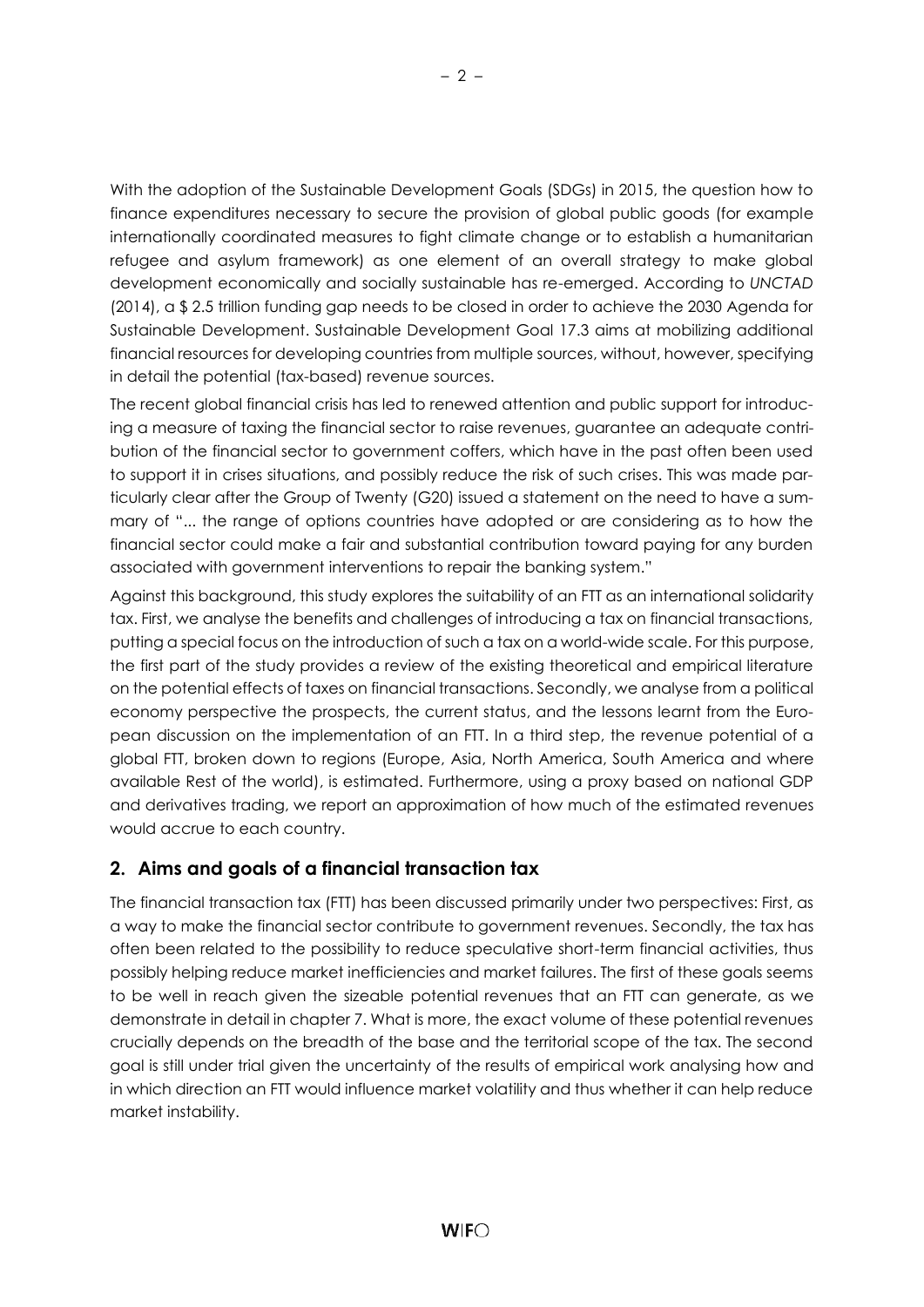#### <span id="page-7-0"></span>**2.1 The financial transaction tax as a revenue-raising instrument**

First and foremost, an FTT aims at raising significant additional revenues. These can, for example, be used to finance additional activities and initiatives by governments and international organisations, replacing national contributions of countries to international organisations providing international public goods. This has been frequently highlighted in discussions in the past decade regarding funding needs of governments and international organisations. Thus, a financial transaction tax can also be thought of as a tax on the consumption of financial services, especially since these are often exempt from the value added tax (*Coelho*, 2016). The debate about the pros and cons of the tax and its implementation design has been accompanied thus by studies estimating the potential revenues of a financial transaction tax, which is also one of the main goals of this study. Table 2 in chapter 6 shows that these estimations arrive at considerable yields to be expected from a financial transaction tax already under rather cautious assumptions on the extent of tax-induced avoidance and evasion activities.

A recurrent theme since the outbreak of the global financial crisis has been the urgent need to mobilize further financial resources with the aim of funding the provision of global public goods and ensuring the ability to fulfil a number of global initiatives, including the fight against climate change, broad environmental commitments or the financing gap in the area of development aid. Global challenges should best be addressed globally as their extent makes it impossible for a single country to take effective action. Accordingly, more global funding resources are required, as communicated in the UN's Sustainable Development Goals agenda. Many of the global problems of today, such as climate change and financing for development needs, present an even more serious collective action problem than the provision of national public goods, as the many stakeholders involved, including national governments, try to first maximize their national interests and would often avoid effective global solutions. This lack of contribution towards global public goods and towards solving global challenges has been deemed as the Global Solidarity Dilemma (Report of the *Committee of Experts to the Taskforce on International Financial Transactions and Development,* 2010). As the Report of the Committee of Experts to the Taskforce on International Financial Transactions and Development notes: "Based on these principles, it can be argued that the main beneficiaries of more balanced globalisation should contribute to meeting the funding needs of global challenges, which, if left unaddressed, could seriously disrupt the efficient functioning of transnational economic activity". The *Doha Declaration on Financing for Development* (2008) has e.g. made clear that: "We encourage the scaling up and the implementation, where appropriate, of innovative sources of finance initiatives. We acknowledge that these funds should supplement and not be a substitute for traditional sources of finance and should be disbursed in accordance with the priorities of developing countries and not unduly burden them. We call on the international community to consider strengthening current initiatives and explore new proposals". An FTT has been proposed as innovative funding source to finance global public goods, while also being perceived as instrument to stabilize financial markets (e.g. *Atkinson*, 2005). In the EU context the tax is often suggested, as in the initial proposal by the *European Commission* (2011), as an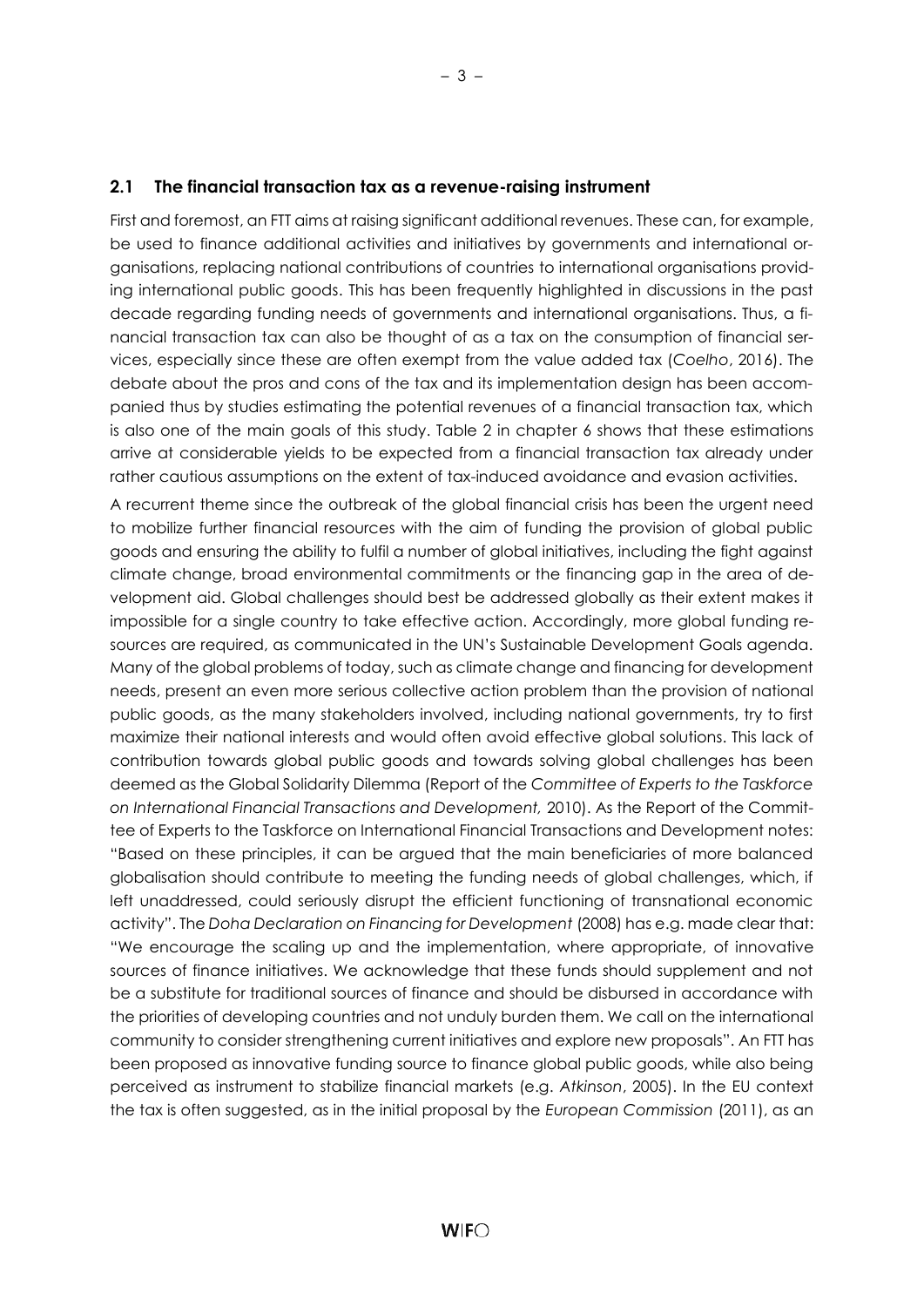innovative, sustainability-oriented tax-based own resource for the EU budget (see also *High Level Group of Own Resources*, 2016; *Nerudová et al.*, 2017). Alternatively, the tax is discussed as innovative financial source for development (e.g. *European Commission*, 2010B). Not least, delivering on these promises through the mechanisms and institutions of global cooperation can be an effective way to restore the somewhat shaken confidence in these.

Financial activities have been one of the main beneficiaries of globalisation trends and economic growth in the last three decades. However, there is a widely shared sense that the financial sector has not contributed back effectively and proportionally to the funding of important public policy goals. This is why the call for addressing this funding gap has been even more pronounced since the financial crisis. Finance was essential for globalisation and global growth, but it has often been associated also with heightened macroeconomic instability. To limit the current backlash in public opinion against globalisation, the financial sector needs to contribute more decisively to a fair distribution of its gains back to public goods and overall welfare. The financial transaction tax can be seen as one instrument, besides others, to have the financial sector pay its fair share to government revenues in general and to cover the budgetary costs of the recent financial crisis in particular (e.g. *IMF*, 2010). Accordingly, revenues of an FTT could go into national budgets, either to contribute to fiscal consolidation to bring down public deficits and debt driven up by banking rescue packages, or to reduce other taxes more distortionary than an FTT. Alternatively, the revenues could be used to substitute or decrease the national contributions of member states to the budgets of international organisations. While the concrete kind and design of global public goods needed to further balance global growth and development of course should be discussed, in any case their provision requires additional financial resources.

## <span id="page-8-0"></span>**2.2 Correcting financial markets inefficiencies**

l

In addition to the goal to raise much needed revenues, the second main aim of an FTT is to act as a corrective tax to limit important market failures<sup>4</sup>). Financial market vulnerabilities exist in various manifestations and are partly explained by specific frictions and market failures (*Yellen,* 2017; *Haldane*, 2017), often resulting from behavioural biases such as herd behaviour. Some developments of the financial sector in the decades before the global financial crisis have left the overall financial system susceptible to serious and painful crises (*Constâncio,* 2017). Various failures have contributed to the crisis – such as excessive risk-taking; focus on individual, rather than systemic risk; opacity of positions in financial derivatives that produce negative and dangerous externalities and runs on important banking institutions (*Acharya et al.,* 2011). In such an environment, financial institutions that are systemically important take a central role for the efficient functioning of the market – so much so that their failure infects and endangers the whole system. Risk thus becomes concentrated, but also contagious (*Yellen,* 2017). Furthermore, the possible complexity and opaqueness of the system leads to the fact that full and

<sup>4</sup>) For a thorough discussion of corrective taxation with regard to financial sector externalities, particularly in the context of the recent financial crisis, see *Keen* (2011).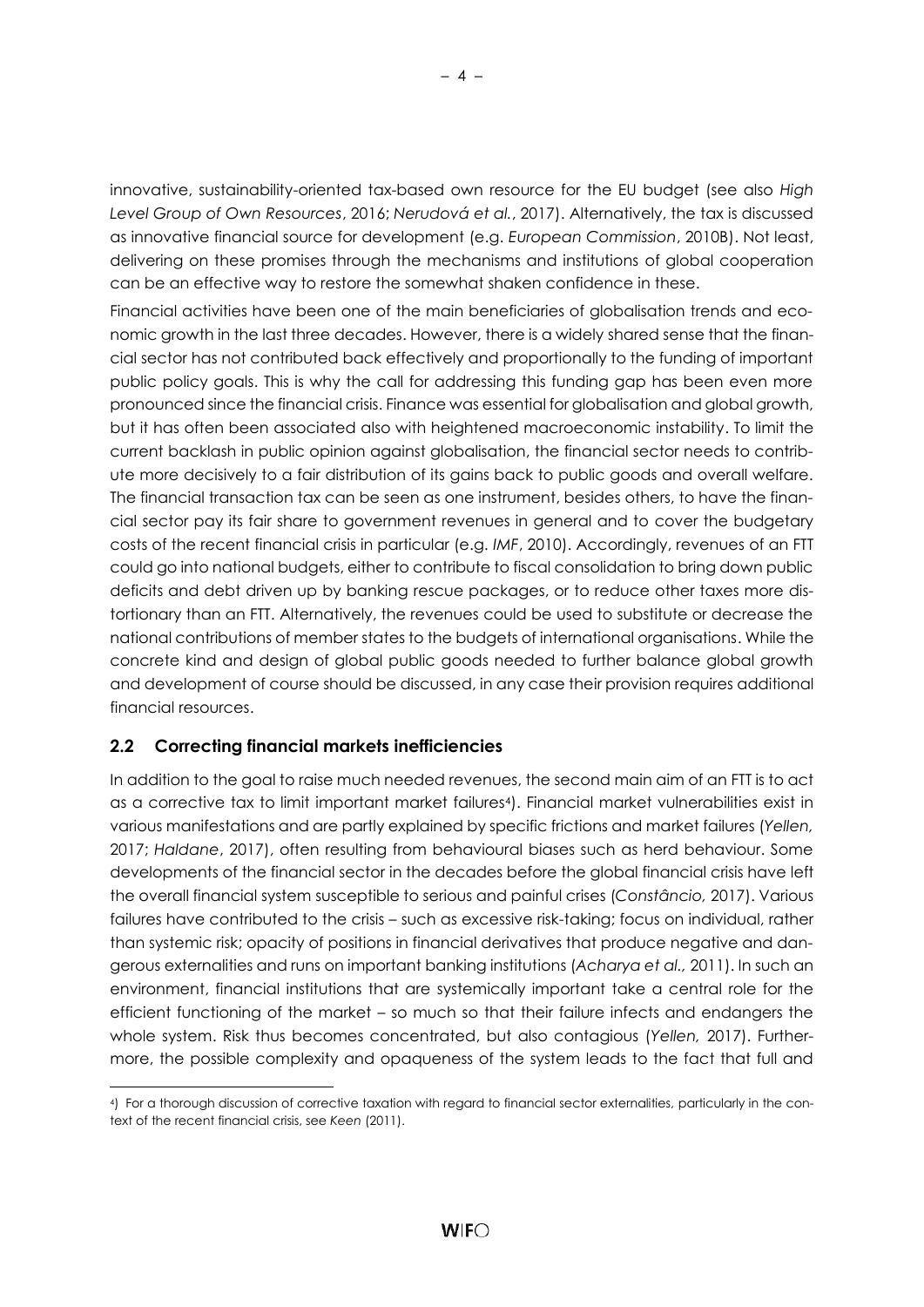correct information is not always available, reducing the resilience of the system to shocks (*Gai et al.,* 2011). The interconnectedness between banks and other financial institutions may lead to important spill-over effects meaning that a small shock has domino consequences for the whole system. While this phenomenon has been known since the *Diamond – Dybvig* (1983) model of bank runs, recent contributions (*Gai et al.,* 2011; *Drehmann – Tarashev,* 2011; *Laeven et al.,* 2014) have underscored its importance. Against this background, one central goal of the FTT is to dampen the transaction volumes of financial products that are excessively complex and opaque or are purely based on "irrational exuberance" (*Shiller,* 2006), inflated expectations or behavioural biases, to thus improve market stability. Systemic crises can have long-lasting damaging effects on the functioning of the economy and interventions are often required to prevent such crisis or limit their consequences. The recent financial crisis has led to a rethinking concerning the need for a stricter financial market regulation, and macroprudential instruments, as well as regulatory frameworks such as Basel III, have been developed to reduce the likelihood of such crises.

Proponents of the FTT stress its goal to contribute to limiting some of these dangerous vulnerabilities on financial markets. The FTT will burden more heavily short-term transactions, which are often assumed to be key drivers of speculative trading. Short-term speculative trading activity can have a destabilizing effect on markets and enhance periods of market turbulences unrelated to fundamentals. *Bushee – Noe* (2000) e.g. argue on the negative effects of market volatility as enhancing risks for investors and market participants. An FTT would reduce the volume of trades by raising transaction costs. Some trades that would have been profitable with lower transactions costs would become unprofitable due to the FTT and would not be undertaken – and this would affect short-term transactions most significantly as the tax burdens each single transaction, thus implying a cascade effect, making it more costly to have an overly active portfolio management. Comparing the burden of actively managed portfolios with portfolios where financial instruments are acquired based on a long-term holding strategy shows that over many years the overall accumulated burden of the FTT is considerable when there are many trades per year, while it is very small in comparison to transactions costs when the strategy is to hold the financial asset for a long period (*Schäfer – Karl*, 2012). Therefore, these long-term strategies of investment and financing would be much less affected by an FTT.

Besides the overall goal to reduce volatility, the proponents of an FTT aim at discouraging dangerous speculations and thus to contribute to reducing periods of excessive market adjustments which can lead to significant deviations of prices from fundamentals – "bubbles". Such "bubbles" and periods of excessive credit growth were identified in some of the recent contributions in the literature as important precursors to deep economic crises (*Brunnermeier – Oehmke,* 2012; *Jordà et al.,* 2015). Theoretically, a smaller share of speculative trading in relation to overall trading should mean that prices more accurately reflect the underlying values of assets and are less influenced by short-term expectations. The potential of an FTT to potentially reduce especially the activities of high-frequency traders can contribute to such a stabilizing effect. High-frequency trading is often mentioned as one of the main reasons for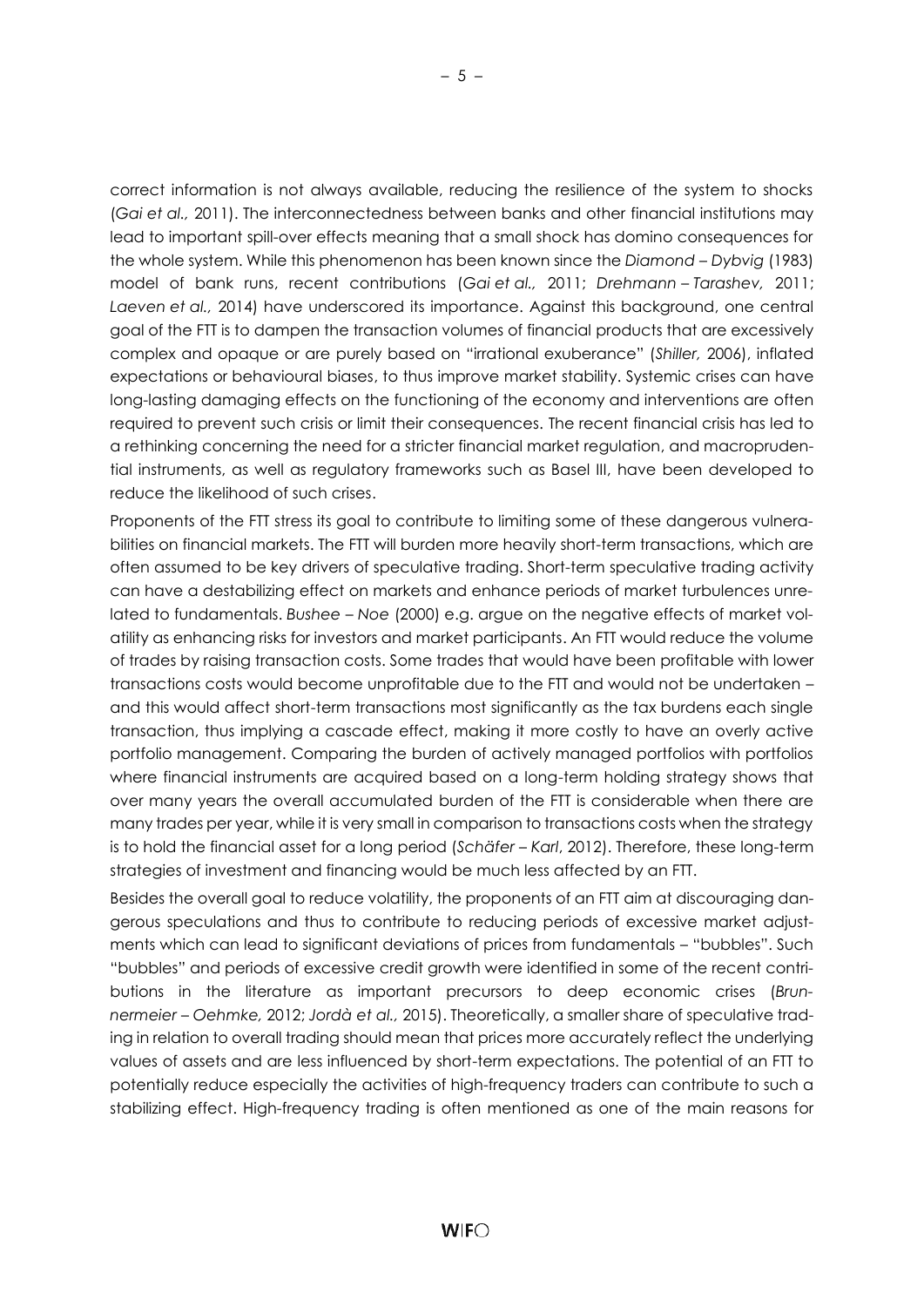finding the FTT a suitable instrument to stabilize financial markets, so we discuss it separately below.

A further possible outcome of the FTT related to its ability to decrease financial transactions of high frequency could be to thus redirect financial markets towards a more long-term model of financing. As *Haldane* (2010) points out, throughout the past decades developed capital markets have undergone a significant shift to short-termism. While, e.g., equities were held by investors for years on average in the USA in the 1970s, so that it can be assumed that they are bought and sold based on their fundamental characteristics, the average holding period today has decreased to several months only.

A further aim of the FTT could be the shift of assets or capital away from the shadow banking system, where financial entities have transferred significant parts of their assets throughout the past decades. If transactions between a company and a shadow banking entity were taxed by the FTT, this would partly discourage such transactions and would lead banks and companies to keep the transactions internal – which is preferred as long as the shadow banking industry is seen as intransparent, unregulated and susceptible to risks.

#### **The Relationship between High-Frequency Trading and Market Volatility**

High-frequency trading represents a way of trading that has mainly benefitted from the introduction of computer algorithms to impose automatic trading orders executed in milliseconds when a certain rule to buy or sell the asset in question after a specific threshold is fulfilled. This has had significant impacts on the financial sector throughout past decades. Big investment banks and hedge funds have developed faster and more complex algorithms to be ahead of their competitors in that respect, thus making it more challenging for common participants in financial markets to compete with the profits of high-frequency trading (HFT) firms. HFT enables top firms to extract profits from systems with lower latency by simple automation of the process. High-frequency trading in high volumes can affect the valuations of assets without a fundamental change of the underlying asset or instrument and therefore is often seen as unnecessary for the market clearing price mechanism.

It is unclear from both empirical and theoretical perspective whether has HFT increased market liquidity and trading volumes in a healthy manner or whether it has rather decreased the relative importance of fundamental price signals therefore enhancing reactionary spirals in times of market stress. Firms using high-frequency trading can often profit from exploiting the fact they dispose of faster technology for the processing of orders. Activity in high-frequency trading has been on the rise significantly throughout past decades. The effect of high-frequency trading on volatility is important because it could increase market risks, but there is no clear empirical result on the effect of HFT on market volatility. *Bushee – Noe* (2000) e.g. argue on the negative effects of market volatility as enhancing risks for investors and market participants. While some papers find a positive relationship between HFT and market volatility (e.g. *Zhang*, 2001), there are others that point to no correlation between the two. *Zhang* (2001) argues, using fixed effects estimations on volatility of companies' stocks, that HFT activity can increase volatility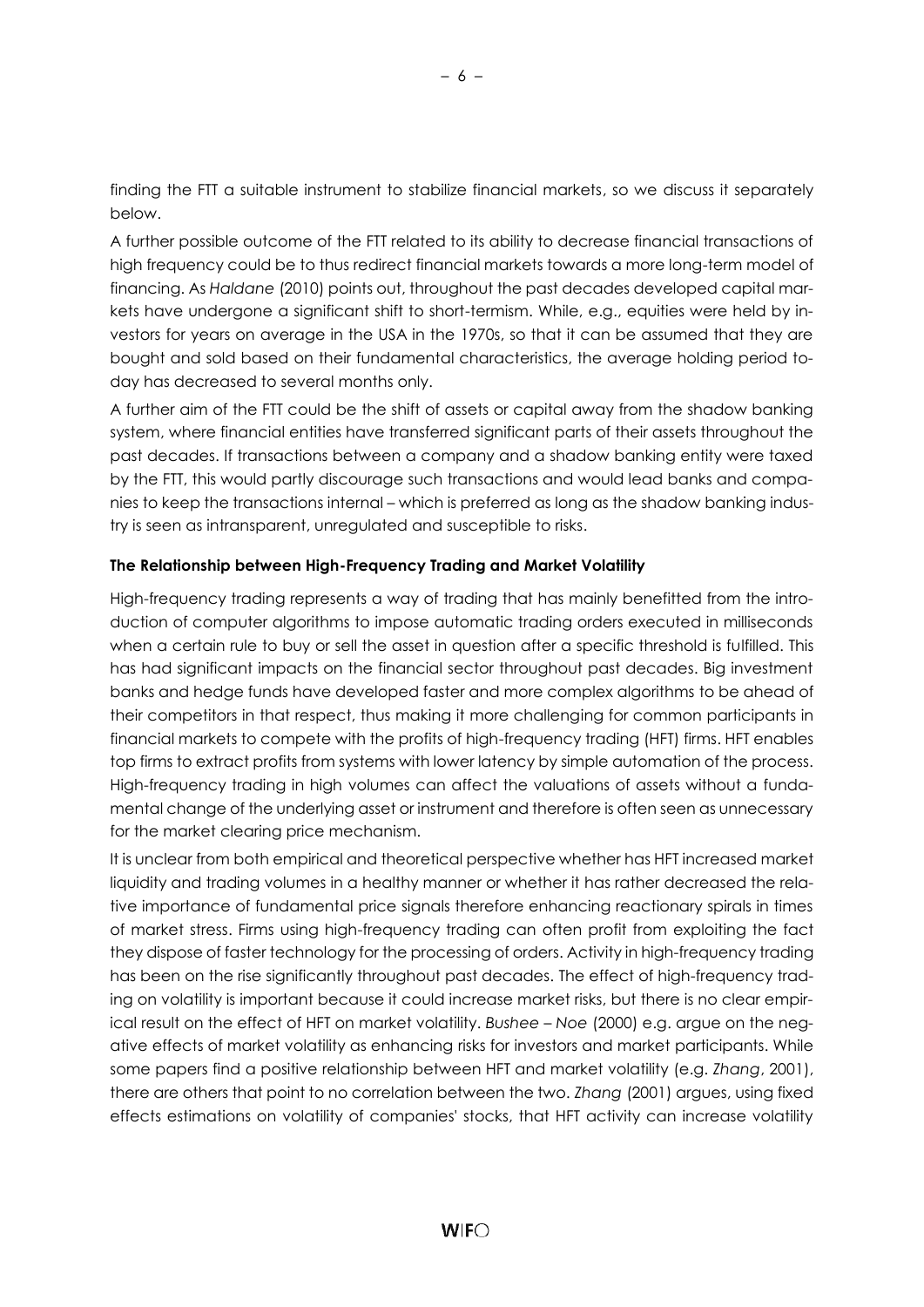and leads to excessive reactions to news. The attention towards high-frequency trading and its side effects has increased after a number of prominent market stress cases throughout past years, which have partly been explained by the enhancement of surprising market reactions through high-frequency trading. The most well-known of them has been "the Flash Crash of May 6<sup>th</sup>, 2010", when US markets collapsed for a few minutes and then recovered fast without any obvious fundamental reason. Subsequently, it was analysed that a large number of highfrequency orders and herding behaviour by market participants have contributed considerably to this period of market stress (*Demirer,* 2019). Against this background, one specific goal of an FTT is to stabilize financial markets through dampening HFT.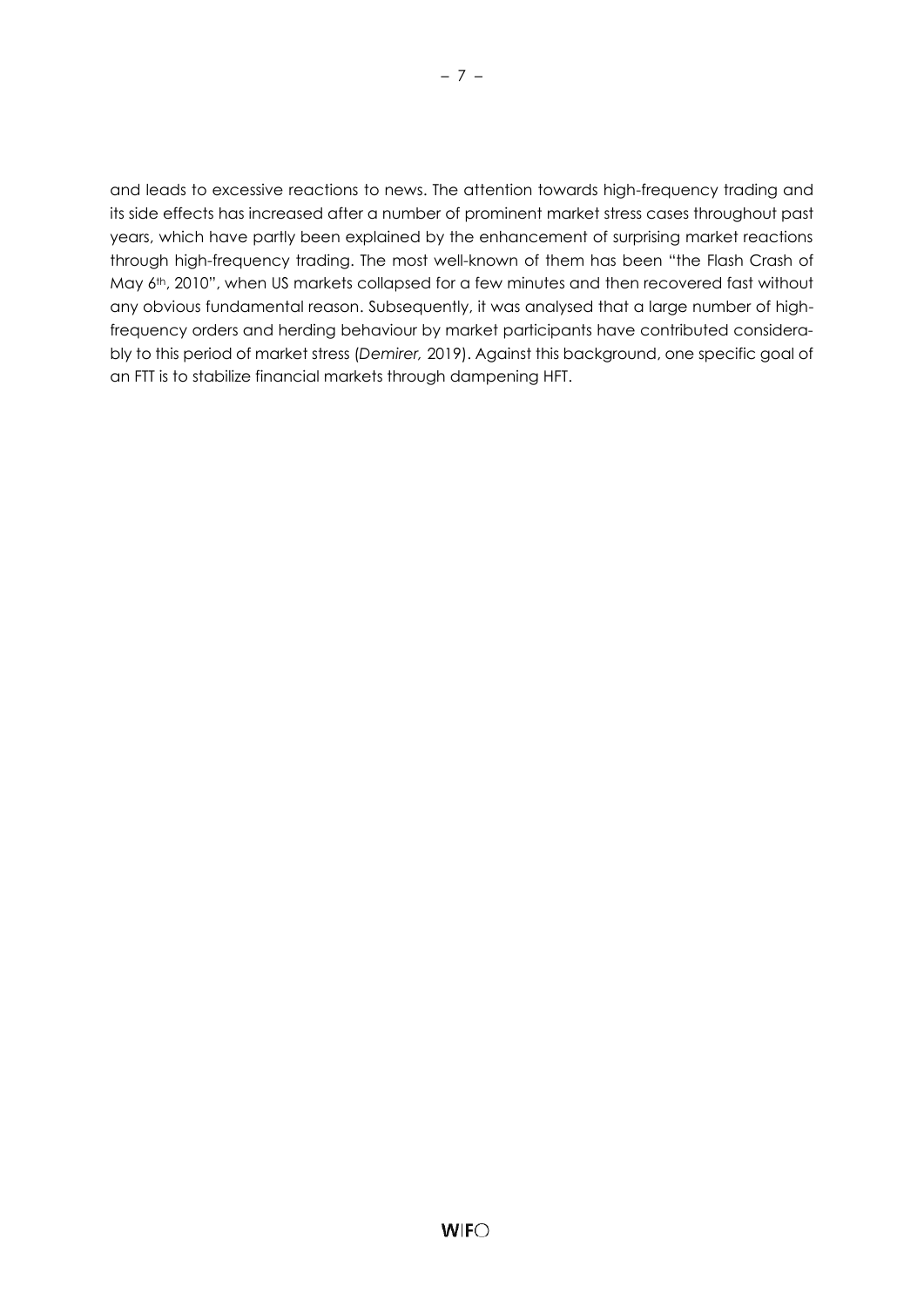## <span id="page-12-0"></span>**3. Potential effects of an FTT**

Although the concept of the financial transaction tax has a long history, the public debate as well as the academic literature have been characterised by widely diverging views on its suitability and feasibility. There are a number of commonly cited and well-known arguments against the introduction of an FTT, especially regarding some of its main goals. While these are consistent and realistic arguments, they do not necessarily imply that an FTT is infeasible, but mostly point to the importance of it being designed in a most efficient manner and considering the trade-off between the positive and negative effects of the tax for overall welfare.

In this chapter we therefore address the potential benefits, challenges and obstacles of introducing a tax on financial transactions. We make use of the existing theoretical and empirical literature to discuss the potential positive and negative effects of taxes on financial transactions (in particular on trading volumes, market volatility, and liquidity on financial markets) and discuss the current insights from past and present attempts to introduce FTTs, which has mostly occurred on a national level.

There is a wide range of studies exploring the effects of an FTT, resting on different methodological approaches. While some analyses try to assess the effects, the costs and benefits of the tax as a whole, others focus on either estimating ex ante the potential revenues from imposing such a tax on a global scale or within a group of countries or on evaluating ex post the impact of existing national FTT on the functioning of financial markets. There is a limited number of papers that analyse the effects of the tax in a general equilibrium setup. The most notable one by *Raciborski et al.* (2012) points out that there would most probably be distortive consequences of an FTT similar to a tax on capital, but that the FTT can indeed reduce volatility, albeit only rather modestly. However, in this paper, as in most others, any possible indirect feedback effects from the additional government revenues and therefore government spending are not considered in addition to the effects it might have on the financial sector. In such a setting, the overall societal welfare effects from the tax might diverge significantly and compensate for any possible costs it imposes on financial markets. Although such an overall assessment in a general equilibrium set-up would be a practical and insightful exercise, it goes beyond the scope of this paper.

## <span id="page-12-1"></span>**3.1 Effects on volatility and trading volumes**

Much of the discussion regarding the consequences of the introduction an FTT, beyond its potential to generate significant government revenues, revolves around how the tax would affect market liquidity. Market liquidity itself does not have a precise definition. A liquid market is characterized by the ability of market participants to buy or sell assets at a reasonable price at any time (*Burman et al.*, 2016). This means there are ample opportunities both on the buying and the selling side and individual transactions should not affect prices considerably. The decisions of individual actors to buy and sell should theoretically not lead to rapid price adjustments in liquid markets. One way to assess this is by the bid-ask spreads – the differences between the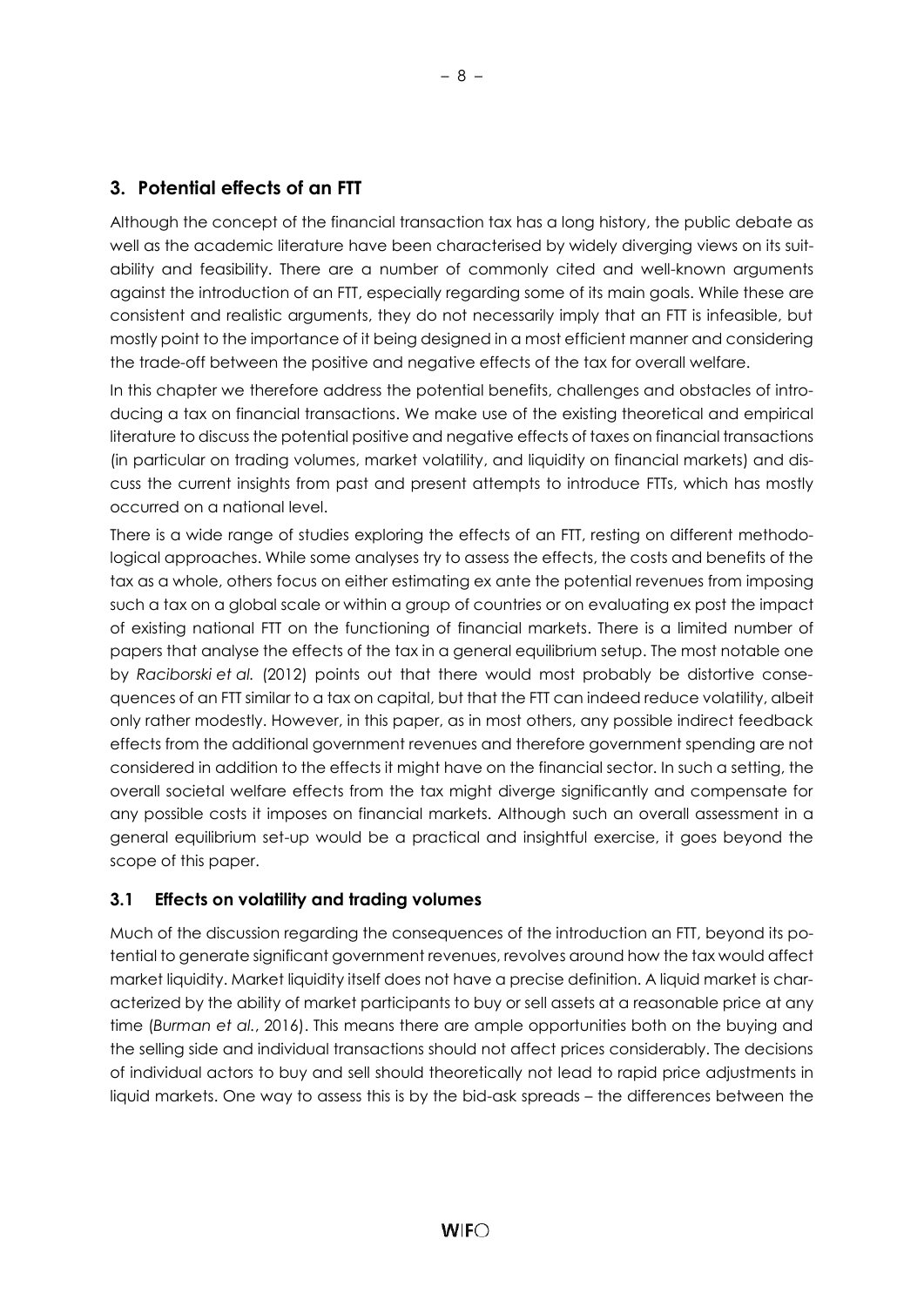highest price buyers are paying and the lowest price sellers accept. If the bid-ask spread is low, this normally points to a liquid market.

If the increased tax leads to decreased market liquidity through decreased trading volumes, this would affect market volatility. To estimate the extent of these effects it is important first to assess to what extent the tax would affect trading volumes. The size of such an effect depends on the elasticity of the volume of transactions to transaction costs. The additional FTT represents an increase of the already existing transaction costs and would therefore make the transaction unprofitable or less profitable for some market participants. Financial agents might decide not to make the transaction in the first place (lock-in effect) or to divert their liquidity to other market segments or other jurisdictions. The extent of this reduction, but also which transaction types will exactly be reduced is of key significance. The reduction in market activity can affect negatively the price finding process, but it could also affect it positively, if it decreases activity by "speculative" traders more than that of fundamental traders. Proponents of the FTT often argue that there are segments of the financial sector where some of the trading is pure speculation or due only to an increased usage of algorithms. It is relatively unclear whether increasing the cost of trading by introducing an FTT would decrease excess volatility in asset prices, not the least because it is very difficult to define which volatility is excessive.

The FTT rates suggested in most existing proposals for an FTT and applied in our estimations below are very low, especially in comparison to current average transaction costs. Under these circumstances, the FTT can have the desired result of reducing speculative trading simply because it will burden very frequent trading disproportionately more. This trade-off between the two types of financial market activity is important for determining the overall market effects of an FTT, but it should not be decisive for its overall suitability from a welfare perspective, if there is good reason for policymakers to wish to reduce some financial activities in return to considerable government revenues. Even if there are negative market effects due to decreases of financial market activity in the rest of the sector besides short-term trading, these negative effects are expected to be minor due to the low tax rates at which the FTT is proposed5).

Proponents of the FTT in the tradition of Tobin argue that as a corrective tax it will mostly offset the volatility that is unnecessary and "speculative", thus improving market efficiency. The expectation that an FTT could reduce trading that is seen as unproductive and not based on fundamentals, and that it could also decrease volatility is a key motivation for the FTT proposals by *Keynes* (1936), *Tobin* (1974), *Stiglitz* (1989), and *Summers – Summers* (1989). However, there is not much empirical clarity whether the FTT will indeed decrease volatility, or rather can be expected to increase it. The effect on volatility may go in either direction, depending on how much the FTT influences fundamental traders and how much it influences noise traders.

From a theoretical point of view, one can describe financial markets as populated by two kind of traders. Fundamental traders drive an asset's price toward its fundamental value, while

l

<sup>5</sup>) See, for example, the impact assessment provided by the *European Commission* (2011).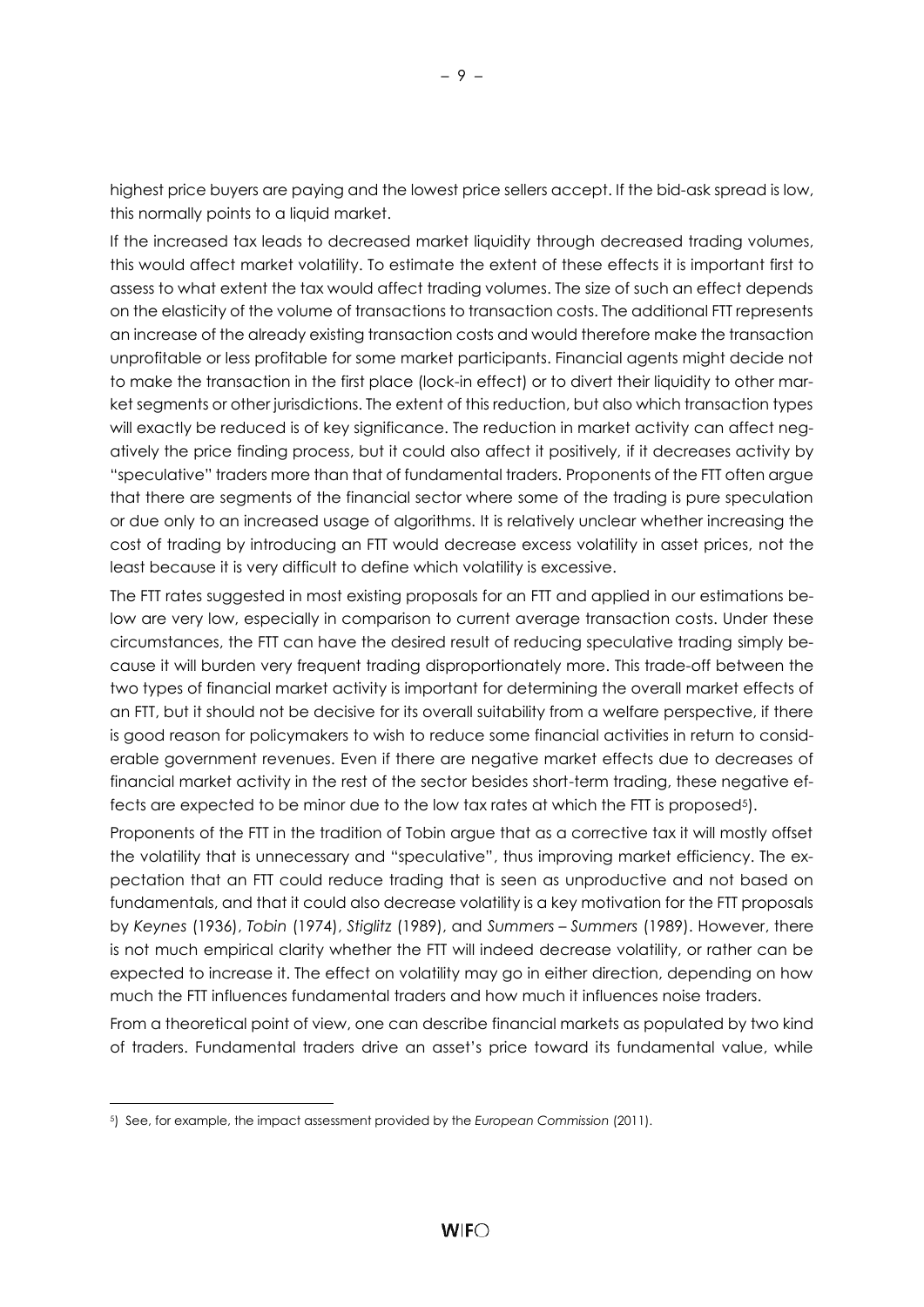speculative or noise traders introduce random variation in either direction. Having more fundamental traders will reduce volatility and most probably improve market efficiency, while noise traders will raise volatility. If an FTT primarily reduces speculative behaviour and removes disproportionately more noise traders than fundamental traders, then it could reduce volatility. *Deng et al.* (2014) report evidence consistent with this hypothesis. They estimate that in less mature markets, which might have more noise trading because information is less readily available, FTTs reduce market volatility, but in more mature markets, presumably with more fundamental traders and better information, FTTs increase volatility.

*Davila* (2013) analyses how a linear FTT would influence aggregate welfare in a model with different beliefs and reasons for trading – fundamental trading, based on hedging, risk aversion and other reasons, and non-fundamental trading governed by beliefs and simple rules. In such a model, one can obtain a standard formula for the optimal tax where the welfare-enhancing reduction in trading based on distortions and non-fundamental belief are counterbalanced by a welfare-decreasing loss in trading based on fundamentals. Although an interesting contribution to the current literature, this study does not take into account additional welfare effects regarding other sectors (households, corporations) besides agents in financial markets, and it does not include other benefits of an FTT besides the corrective function of reducing non-fundamental trading, such as closing tax loopholes in the financial sector or reducing excessive market rents.

It is important to note that the empirical evidence with regard to the question whether the introduction of an FTT indeed reduces volatility so far has been inconclusive. Supporters of the FTT argue in the tradition of Tobin that the tax might be used as a classical corrective tax and would therefore decrease undesirable trading by increasing its costs. One of the main counter arguments against the usage of an FTT has been that it might slow the process of price discovery, especially by reducing liquidity in the market. Therefore, the opponents of this idea point out that if the tax reduces overall liquidity in the market this would distort the market efficient result and volatility might rise. The empirical evidence is somewhat mixed. While a number of papers find an increase in volatility (*Baltagi et al.,* 2006; *Hau,* 2006; *Pomeranets – Weaver,* 2011), others find a negative relationship between an FTT and volatility (*Jones – Seguin,* 1997; *Liu – Zhu,* 2009) or no effect (*Roll,* 1989; *Saporta – Kan,* 1997).

A number of studies estimate the effects of FTTs on trading volumes of financial assets. The change in the trading volumes of different financial instruments is the elasticity of turnover volumes to the tax. There are high uncertainties around the estimates of these elasticities, but they are central to the estimation of potential revenues, because they estimate the effects that the additional tax would have on trading activity on the specific market. Studies by *Hu* (1998), *Schwert – Seguin* (1993) and *Bond et al.* (2004) as well as a survey by *Oxera* (2007) find a range for the elasticities of between -0.50 and -1.70, while these surveys also estimate the asset value elasticities to be between around -0.15 and -0.40 (relative to total transaction costs). In our further estimations of potential revenues, we keep this range of an elasticity of between -0.50 and -1.50 for different financial instruments types. Some studies (e.g. *Schäfer – Karl,* 2012), as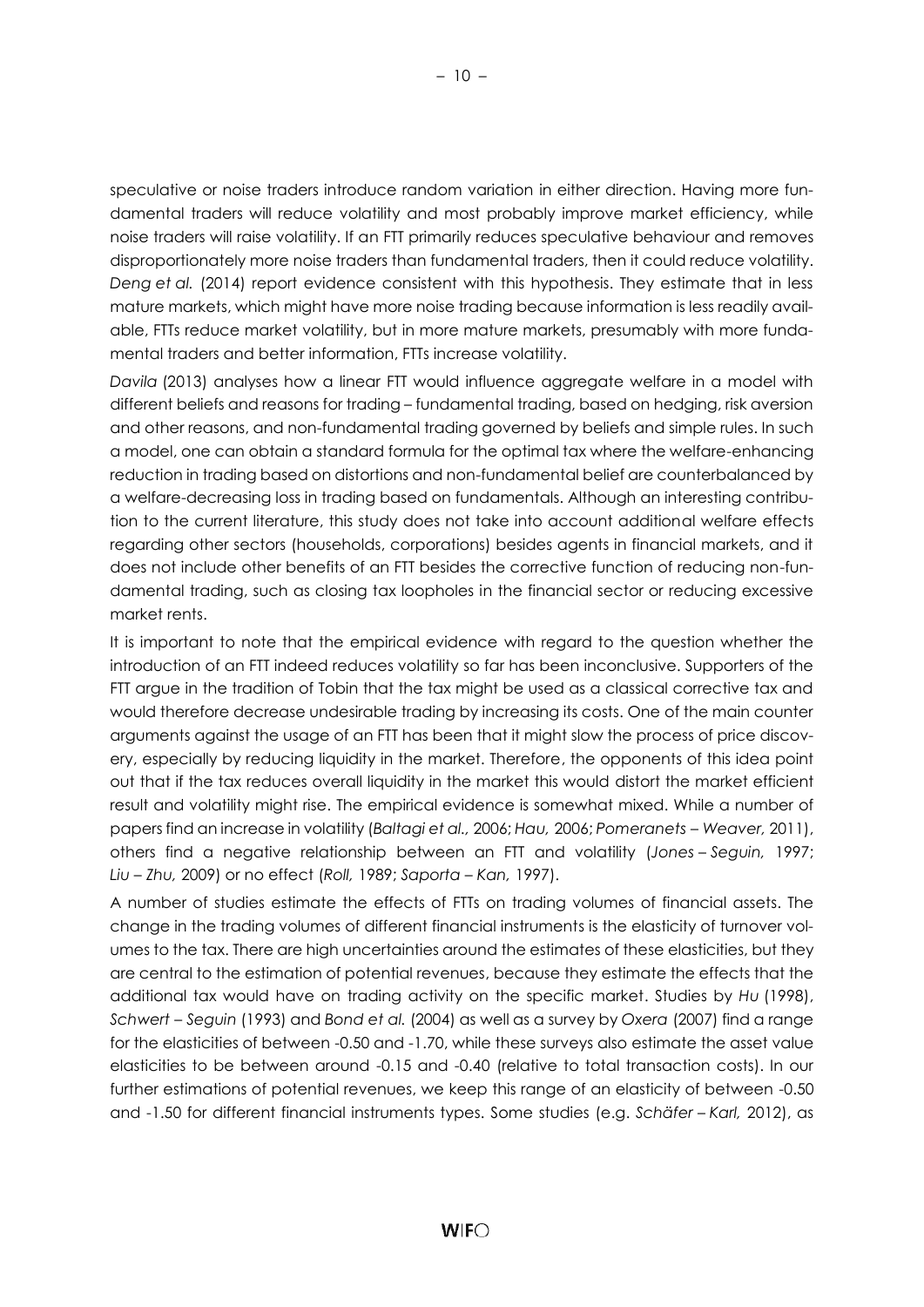well as the Impact Assessment of the European Commission (*European Commission*, 2011; *European Commission*, 2013), take these values as assumptions for their assessment of potential revenues. This is the approach we take in chapter 7 as well.

In a detailed empirical study, *Coelho* (2016) disentangles and estimates the relative size of the effects of the different channels of evasion and reduction in trading volumes and how that might affect the overall potential revenues of the FTT. The study follows other canonical studies in the optimal taxation literature and in a way builds upon the study by *Piketty et al.* (2011) on optimal income tax rates by disentangling three elasticities representing different channels of reaction to the new tax: a substitution away from taxed assets, a retiming and lock-in response to the tax, and a tax arbitrage response in avoiding taxation by switching platforms or even jurisdictions. The study analyses the introduction of an FTT in Italy and France (see section 6) and uses difference-in-difference methods to assess how these have affected financial markets activity in these countries. Most theoretical models imply that higher transaction costs due to an additional tax would induce a lock-in effect, as well as a substitution and evasion effects. *Coelho* (2016) estimates the relative size of these effects by using the natural experiment of introducing the tax in both countries and comparing trading volumes in the two countries with neighbouring similar countries. The different channels can be differentiated in an extensive margin of response and a number of intensive margins. The extensive margin of response is the substitution from taxed assets to other assets, as explained in *Slemrod – Yitzhaki* (2002). On the intensive margin, there are two channels – one is a retiming response in the realization of transactions, but more importantly because a lock-in effect, which minimizes the frequency of transactions. Furthermore, there could also be observed arbitrage and shifting towards other trading platforms or financial instruments, which are economically equivalent. A large lock-in effect can significantly erode government revenues expected from the tax. It is crucial thus to estimate the elasticities of asset prices and market volumes and to assess whether they are low enough to guarantee the potential revenues from an FTT will still be sizeable. *Coelho* (2016) finds a small substitution response to the implementation of the FTT, but a very high avoidance response, which manifests itself in shifts in the timing of transaction realizations over-the-counter, a sharp lock-in-effect of high-frequency trading and a divergence across platforms to exploit tax arbitrage opportunities. This is especially important as far as the global FTT will produce an opportunity to minimize avoidance opportunities if there is enough cooperation across jurisdictions. A possible move from OTC trading to exchange trading would also constitute a further advantage, as the latter are more transparent and better regulated. The shift to exchanges could therefore have additional important positive effects left out of welfare analysis – by making systemic risk exposure more transparent and by ensuring better access to information about financial instruments overall. Even though *Coelho* (2016) finds the design of the FTT as introduced in France and Italy to be suboptimal for revenue maximization, the author admits that it might have a welfare-enhancing character as a corrective tax if the tax is designed properly to lead to optimal trading behaviour and takes into account the opportunities for tax avoidance.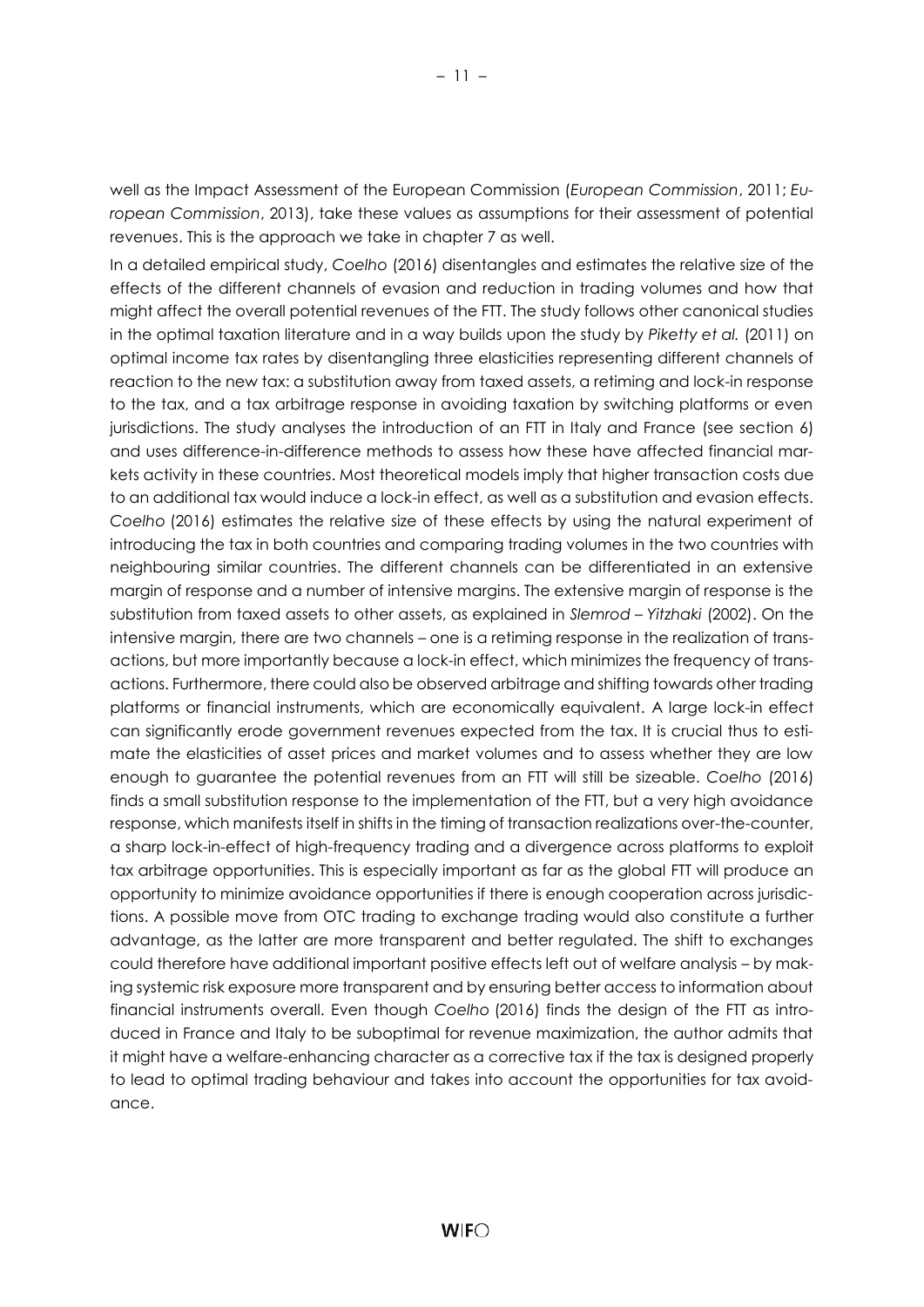An important caveat with regard to the empirical literature on FTTs discussed above is that it refers to FTTs which are implemented on the national level only. In such cases the evasion and substitutions effects are much higher, as an FTT implemented only in one jurisdiction is easy for financial firms or market participants to avoid. If the tax was imposed globally, it would become almost impossible for such a substitution to take place, or there would be other countervailing factors such as the importance to be present at major financial centres that would mean that trading volumes are much less affected. Thus, if countries agreed to be part of a global FTT agreement, significant evasion and relocation effects could be avoided. As far as many of the studies, with the exception of *Coelho* (2016), report only one elasticity, this estimate also includes the effects from substitution and evasion and could therefore be biased upwards. Elasticities of trading volumes would be lower in the case of a global FTT. The same principle also holds for the scope of the tax regarding different sub-market and financial assets – the broader the base of an FTT, the more effective the tax would be due to the lack of relocation or substitution options for market participants to choose to do other transactions with lower overall transaction costs. We discuss these design issues in chapter 4 again in more detail.

To assess the overall suitability of an FTT, from a theoretical point of view it is important to identify how these reductions in trade volumes influence volatility on markets. Excess volatility, which has been defined by *Shiller* (1981) as the volatility of the equity market that cannot be justified by variation in subsequent dividends, can be a sign of financial market irrationalities and inefficiencies (*Dumas,* 2003) and can be regarded as undesirable. Similar to the question of how an FTT affects trading volumes, it is a difficult question to identify properly the changes in volatility caused by the introduction of the FTT and differentiate it from changes that are explained by other macroeconomic processes. This is even more difficult with regard to estimating the effects on volatility, as market volatility is much more driven by global business and financial cycles. *McCulloch – Pacillo* (2011) present an overview summarizing different studies that analyse the relation between transaction costs and volatility and conclude that the empirical literature suggests that an FTT, which could be seen as a raise in transaction costs, would probably rather increase volatility. *Deng et al.,* (2014) find that a stamp duty tax decreases volatility in more mature financial markets, such as e.g. Hong Kong, and increases it in less mature market (e.g. mainland China). *Schulmeister et al.* (2008) show that the existing empirical evidence on the effects of FTTs on volatility is mixed, with a number of studies pointing even towards a positive relationship between FTTs, transaction costs and volatility. Based on this evidence it can be concluded that an FTT probably would not necessarily dampen short-run volatility. Most of the existing studies, however, focus on short-run volatility and are not able to capture any long-run effects of FTTs on financial market stability (*McCulloch – Pacillo*, 2011). It therefore remains an open question whether an FTT is able to reduce financial market volatility in the long run. The empirical studies that are based on national FTT reforms are insufficient to realistically assess the effects of a global FTT in this regard.

A further line of argumentation against the taxation of financial products through a financial transaction tax revolves around the theoretical understanding that finance instruments are an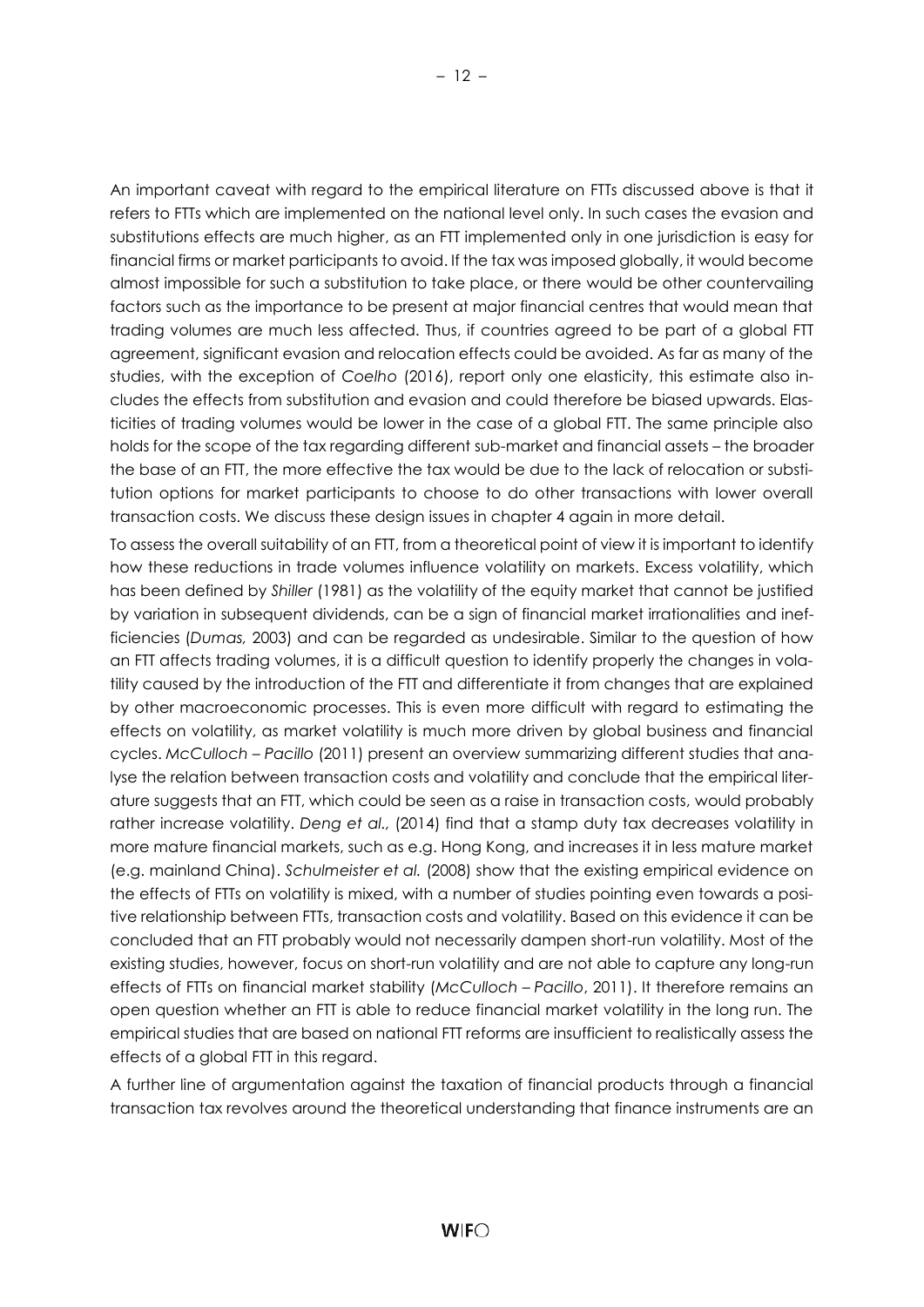investment of its own, with its own market clearing purpose. Eroding them would reduce the efficiency of the market. The old and classical optimal capital taxation literature in a recursive macroeconomic setting has for a long-time included the central notion that the optimal capital tax is zero, based on the canonical *Judd* (1985) and *Chamley* (1986) contributions. In an analogous manner the case can be made that the FTT, similarly to capital taxation, would just reduce the overall return on investment, making less investment feasible or profitable, thus degrading the productive capacity of the economy. However, new and revised evidence on the capital taxation literature shows that earlier theoretical results were susceptible to changes in their policy conclusions due to changes in parametrization, assumptions or the specification of the utility function. In this manner, *Straub – Werning* (2018) show in a more realistic environment, with intertemporal elasticity of substitution of below 1.00, that the optimal capital tax is actually positive. A similar story may apply to an FTT, even if any positive welfare effects that could come from the additional government revenues and their uses are ignored.

In addition, it must be pointed out that the deadweight losses that might be imposed by a corrective FTT could be smaller than those resulting from other, currently existing more distortionary taxes. These could be decreased in response to the implementation of an FTT. The overall welfare effects would depend on the overall difference between the two, but also on the preference weights given in a theoretical social utility function with respect to different groups – financial market participants, which will be burdened with the cost of the tax, savers, and non-financial firms and corporations.

# <span id="page-17-0"></span>**3.2 Financialization and financial regulation**

The last three decades both across developed, but also developing countries have been characterized by a stable and consistent trend of a growing significance of financial markets and the financial sector for the world economy. This has not only been due to a further development of capital markets and the issuance of classical shares and bonds as a means of funding for companies, but has also been considerably affected by the growth of the derivatives industry. The nominal value of OTC derivatives around the world today is a multiple of world GDP. The aggregate nominal value of different forms of derivatives has risen by more than 700% since 2000. As shown in Figure 1, trading volumes of three of the four major groups of financial instruments – equities, OTC derivatives and exchange traded derivatives – have experienced a significant rise throughout the past decade. This is especially the case for OTC derivatives and exchange traded derivatives, which have increased in trading volumes by more than 50% since 2008, based on the BIS data provided below. Derivatives, both traded over-the-counter and through regulated exchanges, could be a major source of increases in potential revenues from the FTT, as demonstrated by our estimations below.

The main reasons pointed out for these impressive developments have been the significant decreases in transaction costs, the variability of new products available and the decrease in the timespan for which these instruments are held. The significant advantage of derivatives as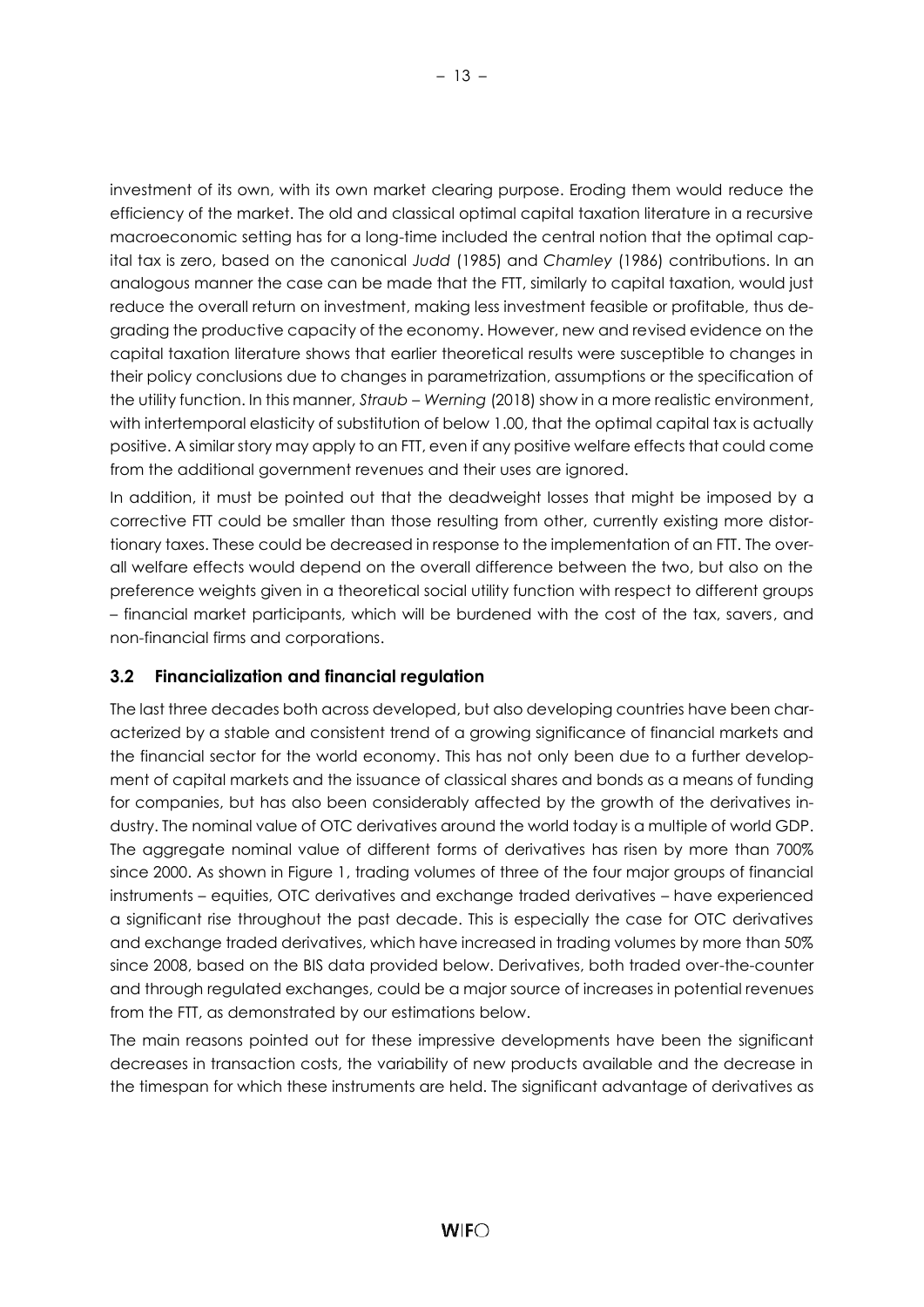instruments for hedging risk is the possibility for a much higher leverage, although this can often result in an accompanying liquidity risk.

But the growing importance and significance of financial transactions has been observed also in the global financial crisis. Unlike during the short US recession in 2001, trading in foreign exchange did not decrease during the global financial crisis – pointing to the fact that significant reductions in the financial transactions volumes today are improbable even in times of great uncertainty and worries on the markets. What is more, transactions might even increase in such periods, as new and more sophisticated products have made it possible to trade and bet against high volatility, partly also due to the increase in high-frequency trading, which automatically increases significantly in times of excessive market pressures, when different thresholds for automatic execution of orders are reached. It is thus under discussion whether these transactions actually help the market clear in times of stress or whether they strengthen rapid and painful adjustments based on herd behaviour and algorithmic trading, thus enhancing periods of over-optimism or over-pessimism, similarly to the process described by *Shiller* (2006) and others.

A central line of counter-arguments against an FTT starts with the well-articulated theoretical idea that financial deepening and further developments of financial markets and an increasing size of the financial sector have positive effects on economic growth. Through raising the cost of capital, an FTT would slow down the development of financial markets and thus impede growth. While this theoretical notion holds for developing countries, where access to properly functioning financial markets can still be a problem, some recent re-examinations of this older literature have put doubt whether the relationship between financial deepening and economic growth holds for countries with financial markets well advanced in their development. Before the global financial crisis, there was a widely shared consensus that financial deepening has a monotonic and linear positive effect on growth *(Levine,* 2005). In recent years though, there has been a re-assessment and a number of studies have pointed out that this relationship might not be linear – after passing a specific threshold, further financial deepening can stop supporting or even sometimes hurt economic growth (*Arcand et al.,* 2015; *Beck et al.,* 2014). From a certain point onwards, financial intermediation can start supporting unproductive investments projects (*Beck et al.,* 2012; *Cecchetti et al.,* 2015). Furthermore, intensified financial intermediation can bring about a trade-off between economic development and macroeconomic risk (*Rancière et al.,* 2008; *Popov*, 2014). *Zingales* (2015) articulates that argument by pointing out the importance of financial deepening for economic growth, but it is unclear whether the deepening of more advanced markets for financial assets – such as exotic instruments and other derivatives – necessarily has a positive effect on growth. Although these in theory should play an important role in the price finding process and constitute further opportunities for hedging and -thus insurance for end consumers, clear empirical evidence for this is missing.

The global financial crisis has spurred a discussion whether the growing significance of the financial sector can also have potentially negative effects for the economy. Credit markets are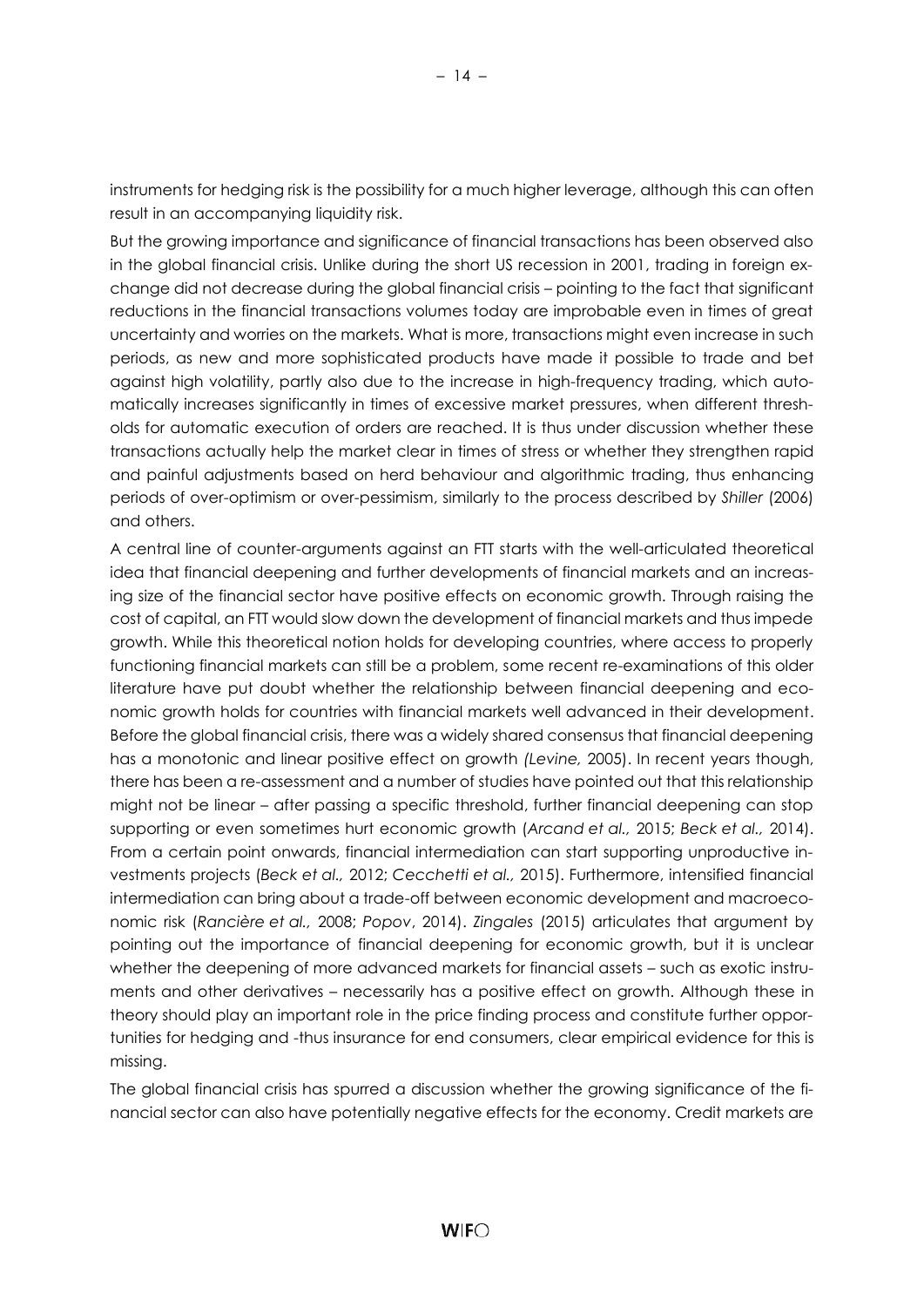an important source of funding for firms and can contribute decisively to economic growth. However, credit and financial instruments can also grow "excessively" and become dangerous. This rise in significance of the financial sector in relation to the real economy – also known as "financialization" (*Epstein,* 2005; *Baker,* 2005; *Turner,* 2011) – has been characterized as the phenomenon that finance has come to dominate the economy and often is the biggest source of business cycle fluctuations. Such an important role for finance has been criticised for exposing the real sector to dangerous periods of instability and market swings. The ability of financial markets to self-regulate has often been overestimated and market failures have widely been underestimated. Those economic crises which emanated from financial markets combined with excessive private debt have had the greatest impact and spread most worldwide (*Schularick – Taylor,* 2012). As discussed above, financial markets often suffer from harmful herd behaviour, while financial instruments can be too complex or opaque, therefore hiding potential risks.

As the impact of the global financial crisis has been enormous in terms of growth, employment and the costs to public budgets, there has been much rethinking on whether financial regulation, that significantly contributed to the rise of the role of finance, has not been inappropriate and failed to ensure macroeconomic stability. In 2009, at the G20 summit in Pittsburgh, important reforms of financial market regulation in response to the financial crisis were discussed, which included the possible introduction of an FTT. A new consensus regarding financial regulation has evolved ever since on the need for a much stricter and better suited financial regulation to limit financial risks.

Some progress has been made since then, mostly along the Basel III framework, which includes important reforms to address systemic risk, introduces new regulatory instruments, addresses macroprudential risks and others, but still much remains to be done to develop regulation that ensures maximal welfare. Many proponents of the FTT see this as a further argument in favour of introducing an FTT. The significant increases in financial markets activity throughout the past decades would be very mildly affected by the introduction of an FTT with a relatively low tax rate. And even if financial markets are considerably affected, this would not necessarily have an overall negative welfare effect. There has been no decisive evidence that an FTT will ensure macroeconomic stability – this is where decisive and fine-tuned regulation needs to step in. But if it limits the sustained rise in importance of the financial sector for business cycle fluctuations and if that sustained rise is not always contributing to overall welfare increases, the FTT will not harm this goal either.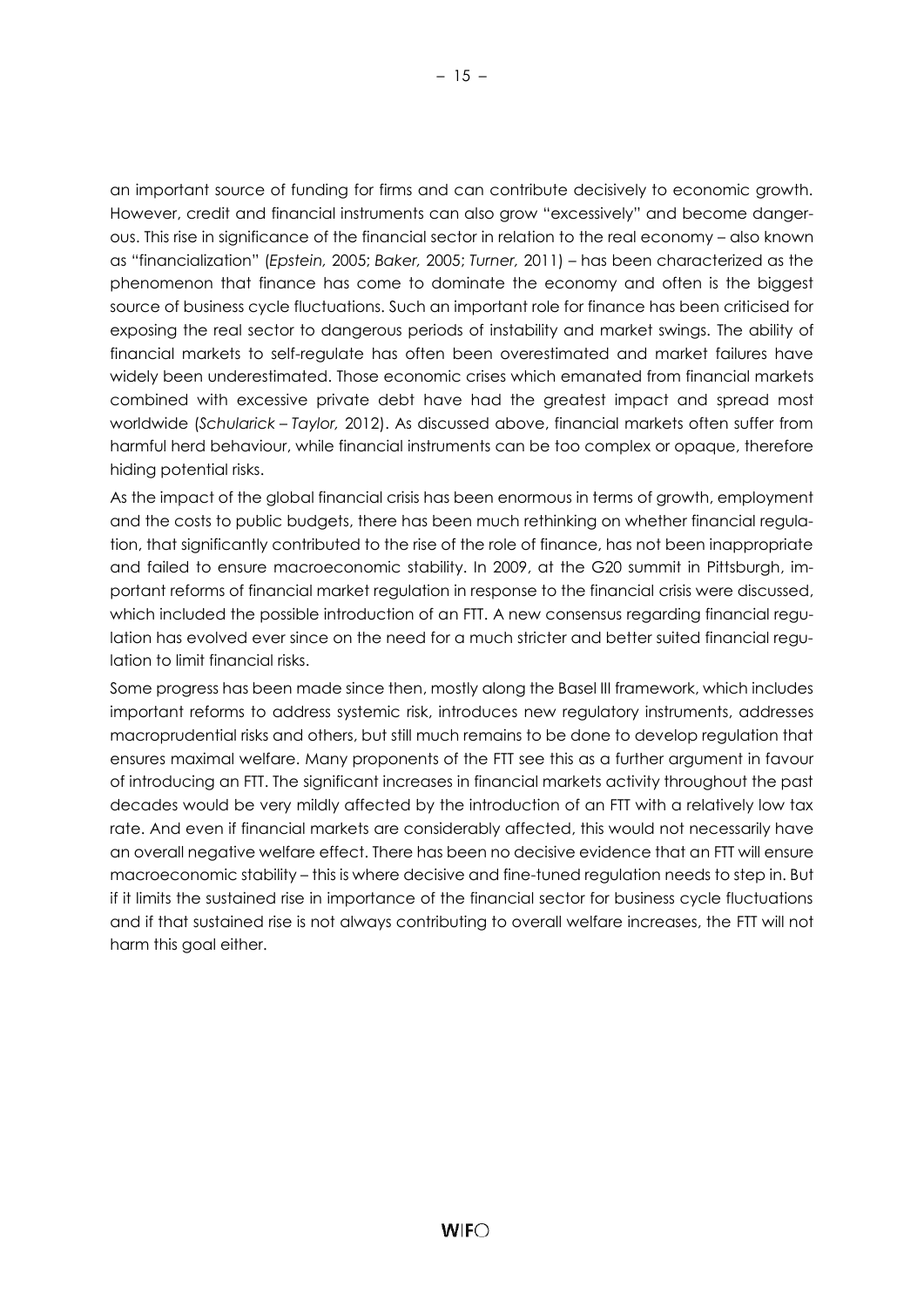

– 16 –

*Figure 1: Trading volumes of major groups of financial assets*

Note: Global trading volumes for trading of shares, bonds, over-the-counter derivatives (OTC) and exchange-traded derivatives (ETD). Source: BIS, WFE.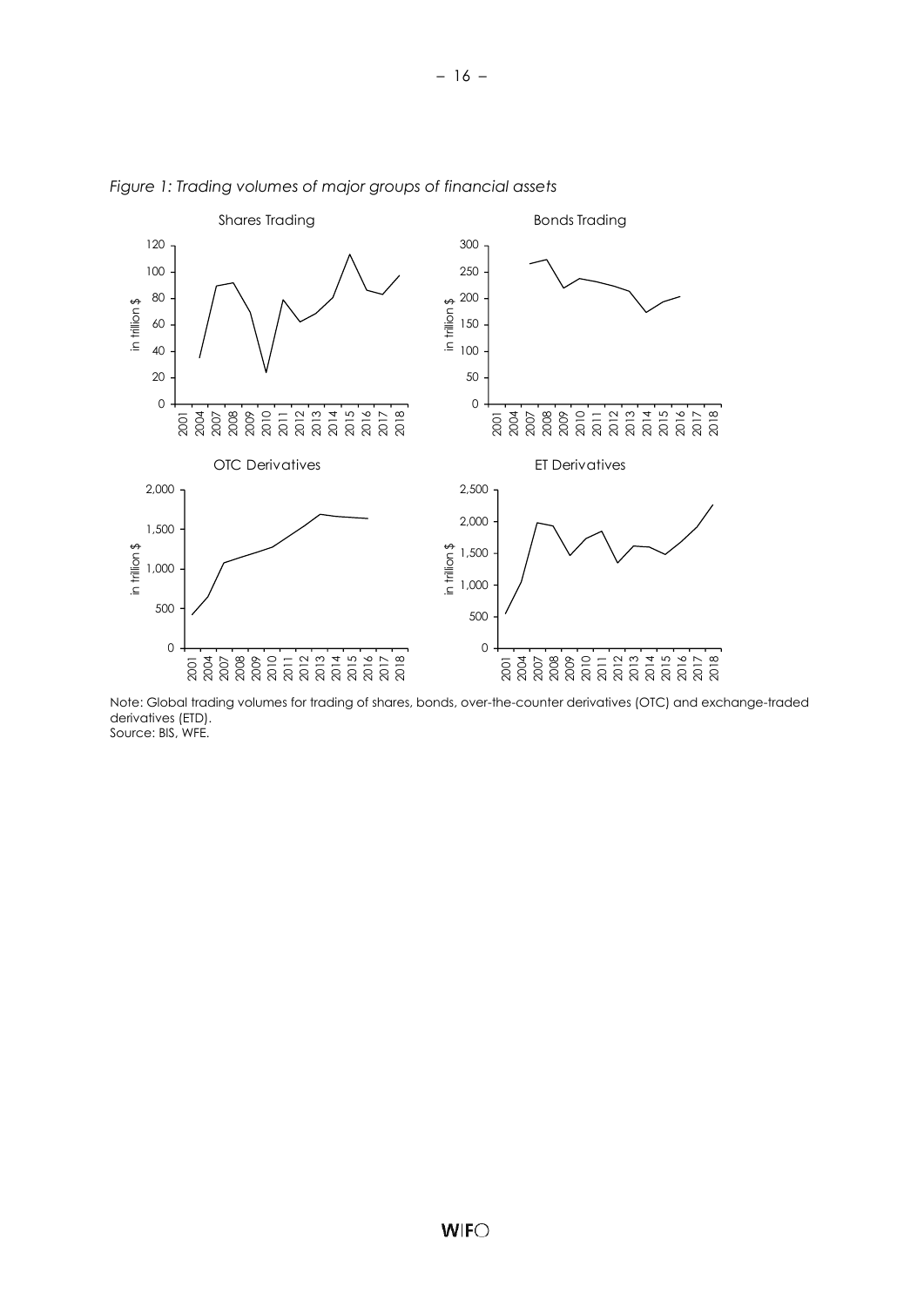#### **Distributional effects**

As with every tax, it is furthermore important to analyse how the incidence of the tax would be distributed. While it is often argued that raising costs of capital will be shifted towards final consumers and that the effective tax burden will be carried by households, it is important to note that these increased costs will accrue mostly to top income groups, which are the ones that mostly trade with financial instruments. The Impact Assessment of the European Commission (*European Commission,* 2011) explicitly points out: "*Concerning the distributional impacts, like any taxes on capital income, the short run effects of the FTT would likely to be progressive, impacting particularly on households in the highest deciles of the income distribution, as these are typically the households that directly invest in taxed products*". *Burman et al.* (2016) and *Matheson* (2011) argue that if in the long run FTT increased the cost of capital, the burden would fall on owners of capital and partly on workers. *Burman et al.* (2016) thus distribute the burden similarly to a corporate income tax increase – following the assumptions by the Tax Policy Center 80% of this burden will fall on capital owners and 20% on labor. A microsimulation presented by Burman *et al.* (2016) shows that the tax would be quite progressive in this case and that for the US, 75% of the burden of the tax would fall on the highest-income quintile and 40% would fall on the top 1%.

However, a more complete modelling might show an even more concentrated burden for top wealth groups than suggested by *Burman et al.* (2016). Financial transactions and especially trading of shares, bonds and/or derivatives are carried out mostly by high net-worth individuals. In the United States, the top 1% of households held almost two-thirds of all financial securities in 2010 (*Wolff*, 2012). The distribution of wealth is in general quite skewed not only in the United States, but also in Europe, as the HFCS data provided by the European Central Bank shows. Top wealth groups would be carrying the increased burden from the additional tax if indeed the tax was shifted towards households. There are fears that an FTT may be passed as additional costs to ordinary investors. However, most ordinary investors would not be significantly affected by an FTT, as they do not make transactions very frequently, but rather buy assets and instruments to hold them for a longer period based on long-term investment strategies. It is exactly the nature of the FTT that it aims at taxing those financial markets participants that make transactions very frequently. Thus, for ordinary investors, the FTT charge would be small in comparison to the other transaction costs like fees and commissions that are normally paid in a normal financial transaction (*Schulmeister et al.,* 2008; *European Commission,* 2011). Altogether, it can be assumed that an FTT would not have undesirable distributional consequences.

## <span id="page-21-0"></span>**4. The international debate about a financial transaction tax**

This chapter traces the most important policy debates centred on the financial transaction tax during the last decades. The debates around the potential introduction of a financial transaction tax have normally intensified around periods of financial turbulence, when public perceptions about the possibilities of financial market instability to spill over to the real economy become very acute, or when potential bank failures burden government budgets and therefore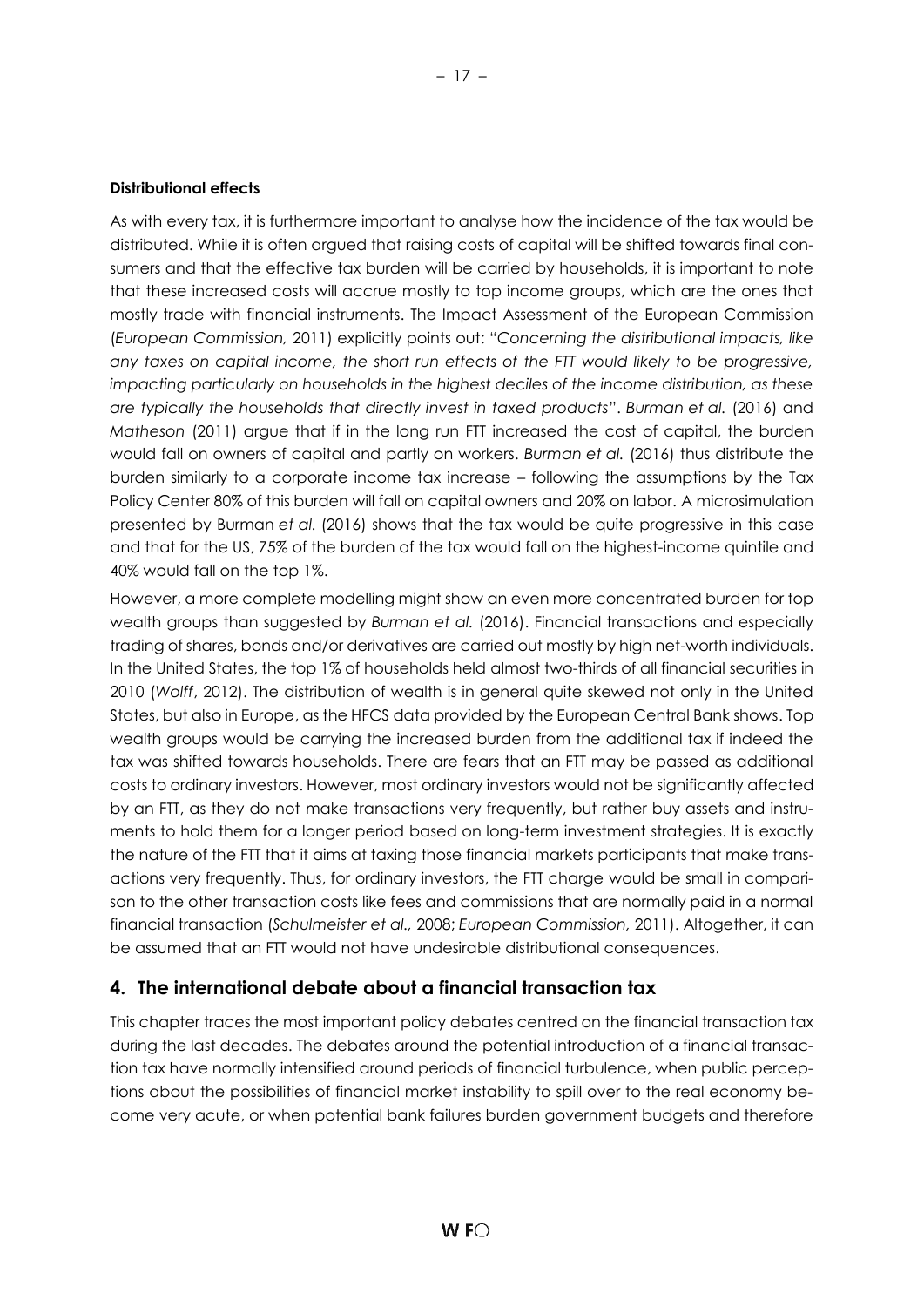taxpayers. One of the first well-known proponents of an FTT was John Maynard Keynes, who has argued that such a levy can potentially curb excessive speculation in markets that leads to excessive volatility. His concept, put forward in 1936, was based on the idea that some uninformed traders, if in majority, can drive up volatility in the market that is not driven by a fundamental assessment of financial assets. In the 1970s, the eminent economist James Tobin has further developed the idea of an FTT, developing it in the form of a currency transaction tax, which has ever since often been dubbed as "Tobin Tax". During the 1990s, the discussions have evolved in the direction of the optimal design of the FTT as a global tax with as broad a scope as possible to limit substitution and relocation effects. In this chapter we briefly summarize the international debate on the introduction of an FTT.

## <span id="page-22-0"></span>**4.1 Discussions at the level of the G20**

The global financial crisis has led to renewed attention and public support for introducing a measure of taxing the financial sector, also against the backdrop of the general under-taxation of the financial sector (*Cannas et al.,* 2014), to raise revenues, guarantee the contribution of the financial sector to government coffers, which have in the past often been used to save it in crisis situations, and if possibly to reduce the risk of such crises. A G20 financial transaction tax aiming at raising revenues for development aid was first proposed in 2008. In June 2010 the *IMF* (2010) published a report titled "A Fair and Substantial Contribution by the Financial Sector" requested by G20 leaders at their Pittsburgh meeting 2009 in preparation for their Toronto summit in June 2010. The report considers various options to tax the financial sector, among them a tax on financial transactions. Finally, two forms of contribution from the financial sector are proposed, a financial stability contribution and a financial activities tax, while an FTT is not recommended because it "… does not appear well suited to the specific purposes set out in the mandate from G20 leaders." (*IMF,* 2010). However, the report does not dismiss the concept of the FTT as such (*Matheson,* 2011). Eventually, however, G20 leaders could not agree on an internationally coordinated introduction of an FTT: At the Toronto summit in 2010, G20 leaders declared that a global tax on the financial sector was no longer an option to be pursued at the global level, but that individual countries should decide whether to tax the financial sector unilaterally.

## <span id="page-22-1"></span>**4.2 Discussion in Europe and in the European Union**

In the EU the introduction of an FTT has been discussed for almost a decade<sup>6</sup>). Right from the beginning, this debate was linked to the search for alternative revenue sources to finance the EU budget (e.g. *European Commission*, 2010B; *European Commission,* 2011) as well as development cooperation and other global public goods (*European Commission,* 2010B).

l

<sup>6</sup>) See for an overview *Hemmelgarn et al.* (2015).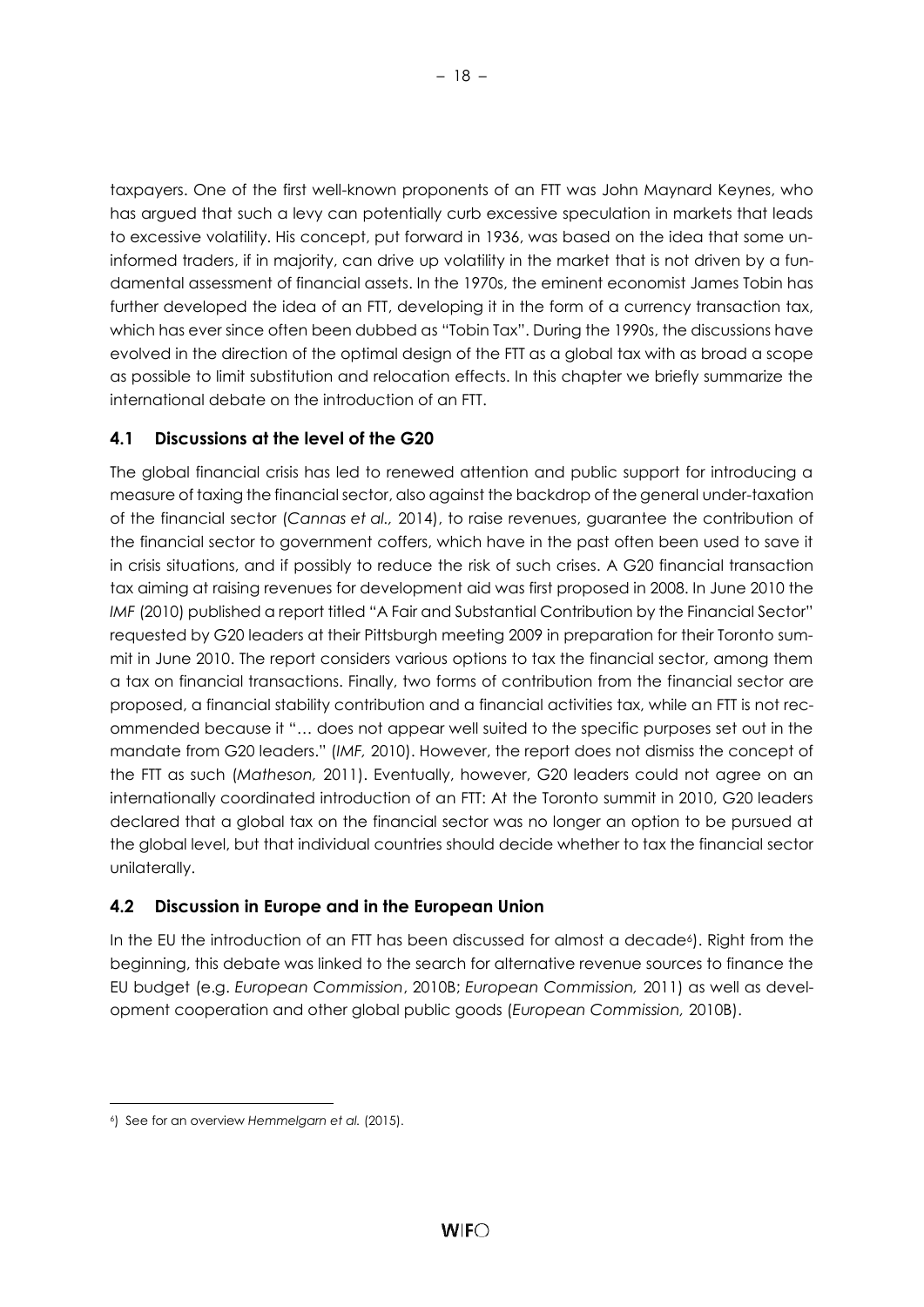The European Commission started to examine various options to tax the financial sector in 2010 (*European Commission,* 2010A, 2010B) parallel to the discussions at the G20 level. These initiatives were strongly supported by the European Parliament, which adopted a resolution in March 2010 asking the European Commission to "elaborate, sufficiently in advance of the next G20 Summit, an impact assessment of a global financial transaction tax" <sup>7</sup>). The resolution also urges the European Commission to consider the possibilities to use the revenues of a financial transaction tax to finance the EU budget and "as innovative financial mechanisms to provide support for adaptation to and mitigation of climate change for developing countries, as well as for financing development cooperation".

In 2011, the European Commission launched the concept of an EU-wide, broad-based general FTT to be introduced in 2014 (*European Commission,* 2011). The proposal foresaw a tax rate of 0.1% on stock and security transaction and a tax rate of 0.01% on transactions with stock and security derivatives. Currency transactions on the spot market and other transactions with derivatives as well as typical financial transactions of small savers, like loans, mortgages, insurance contracts and credit card transactions, were supposed to remain untaxed, as the tax was aimed at professional financial market actors, in particular banks, insurance companies, funds and hedge funds. The potential revenues of the tax for the EU were estimated at  $\epsilon$  57 billion, equal to around \$ 79 billion.

Besides stabilising the financial sector, a further argument put forward by the European Commission in favour of the FTT was that it would secure an adequate contribution of the financial institutions to the recovery of the crisis costs. It should also partly compensate for the VAT exemption of financial services. Moreover, it would bring about a certain convergence of the national specific FTTs applied in a number of Member States and thus remove existing distortions on the European common market. The revenues of the FTT should be used as new own resource to finance the EU budget.

As the United Kingdom as well as Sweden, Bulgaria and the Czech Republic fiercely opposed this proposal, the unanimity required in tax matters (which are subject to the special legislative procedure in the EU) could not be reached. The European Commission therefore in 2012 suggested the introduction of the FTT using the instrument of enhanced cooperation, which requires the participation of at least 9 Member States. In the end of 2012, 11 Member States joined forces to advance the implementation of an FTT within the framework of enhanced cooperation8). These countries decided to seek an agreement for implementing a common system of an FTT under enhanced cooperation, based on the European Commission's initial proposal, without ignoring the fact that this approach might lead to substantial evasion, distortions and relocations by the financial sector to other untaxed jurisdictions. In the beginning of 2013 the European Commission released a slightly modified proposal which was expected to yield rev-

l

<sup>7</sup>) http://www.europarl.europa.eu/sides/getDoc.do?pubRef=-//EP//TEXT+TA+P7-TA-2010-0056+0+DOC+XML+V0//EN.

<sup>8</sup>) Germany, France, Italy, Belgium, Austria, Spain, Greece, Portugal, Slovak Republic, Slovenia, Estonia.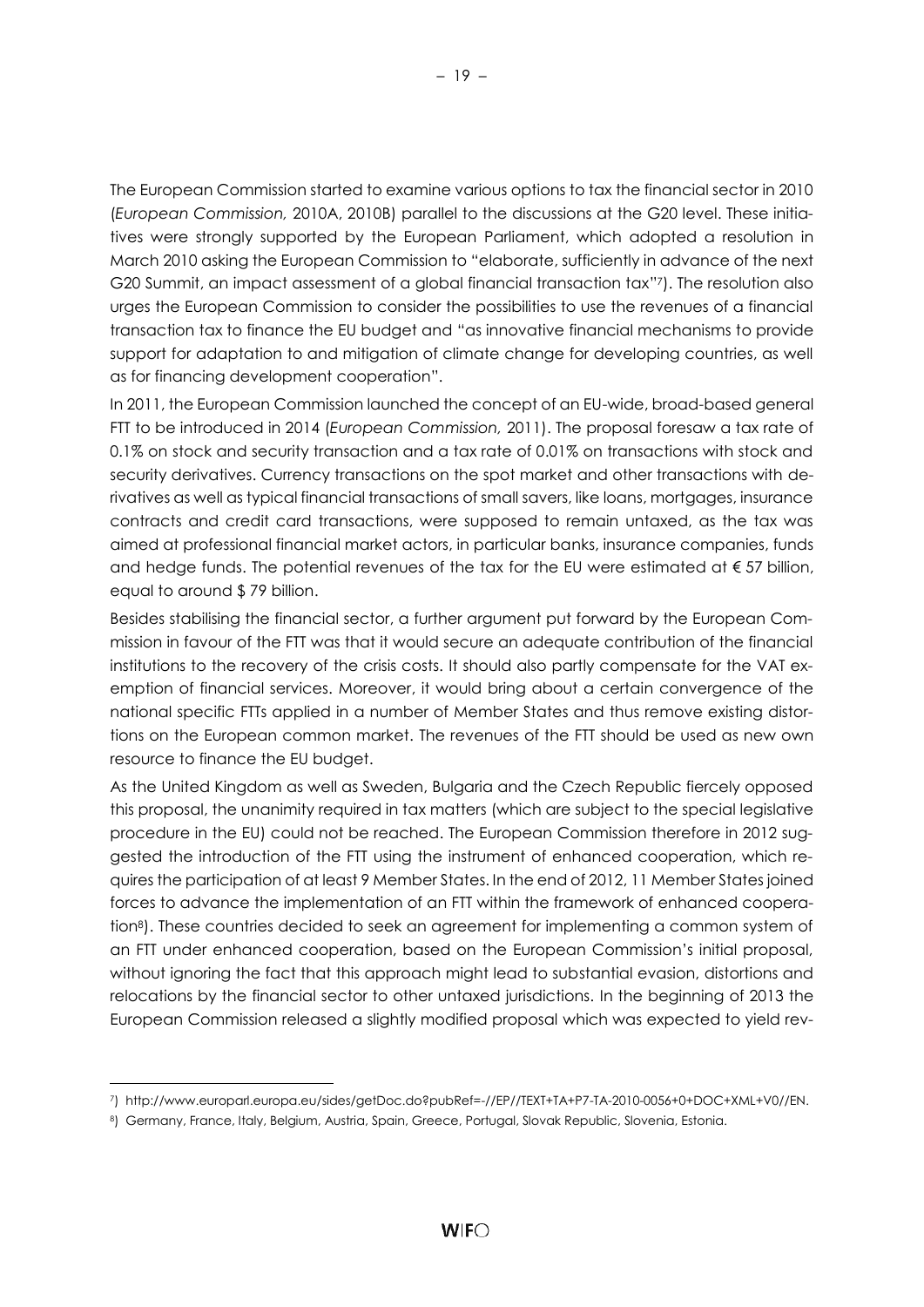enues between € 30 billion and € 35 billion (*European Commission,* 2013). In May 2014 all participating countries, with the exception of Slovenia, agreed on a progressive tax on transactions with securities and selected derivatives, to be implemented in 2016. In the end of 2015, Estonia left the "Coalition of the Willing" after several fruitless negotiation rounds.

Since then, even more negotiation rounds have taken place. However, the discussions have been partly subdued to other political considerations and economic policy debates of currently higher priority, although there have been a number of signals coming especially by France and Germany that the introduction of the tax is still pursued as planned initially. However, the latest suggestions narrow down the scope of the FTT to the trading of shares. In June 2018, France and Germany released a rather vague proposal on the introduction of a Eurozone budget to be financed, inter alia, by the revenues from an FTT. In December 2018, both countries proposed to focus the discussion in the group of the 10 willing EU Member States on an FTT based on the design of the French FTT tax introduced in 20129).

Parallel to the EU debate, France and Italy, which had abolished their FTTs shortly after the outbreak of the recent financial and economic crisis, implemented a broader-based national FTT in 2012 and 2013, respectively, inter alia to impart a new momentum to the discussion about the introduction of an FTT at the EU level (*Schäfer – Karl,* 2012; *Hemmelgarn et al.,* 2015).

In the EU discussions, various proposals how to use FTT revenues were put forward. The initiative of the "Coalition of the Willing" envisages channelling FTT revenues into national budgets to be used for fiscal consolidation and/or the reduction of other taxes. The original proposal by the European Commission launched in 2011 (*European Commission,* 2011), however, suggested to use FTT revenues as a new own resource for the EU budget. The interinstitutional High Level Group on Own Resources chaired by Mario Monti, which was established by the European Commission, the European Council, and the European Parliament to explore options for a fundamental reform of the EU system of own resources, mentions in its final report the FTT as one suitable option for tax-based own resources (*High Level Group of Own Resources,* 2016), as well as the European Commission's "Reflection Paper on the Future of EU Finances" (*European Commission,* 2017). These proposals provide a useful basis for any concepts aiming at using the revenues from a global FTT to finance a supranational budget dedicated to providing global or at least international public goods.

## <span id="page-24-0"></span>**4.3 The Debate in the US**

l

The global financial crisis has revitalised the debate about implementing an FTT in the US as well, after the original debate has been initiated by prominent US economist in the 70s, but has moderated somewhat in the next decades (see for an account of the US debate *Burman et al.*, 2016). The US had introduced a stock transaction tax in 1914, which was doubled during the Great Recession in 1932 and abolished in 1965. Currently the Securities and Exchange Commission is financed by a very small securities transfer tax. In recent years, several

<sup>9</sup>) See for details on the French financial transaction tax *Hemmelgarn et al.* (2015) and *Colliard – Hoffmann* (2017).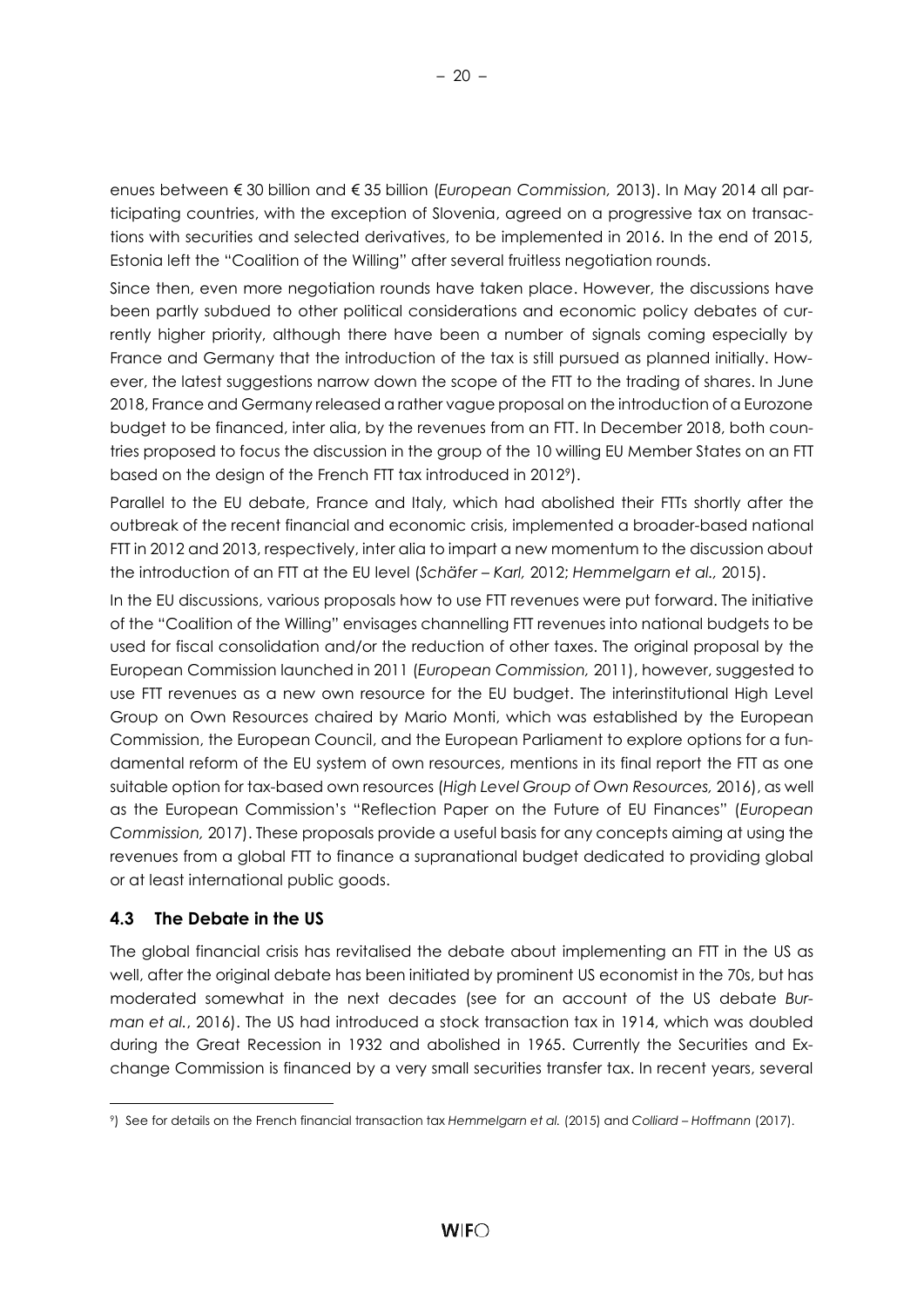senators have proposed the introduction of an FTT, the most prominent one the primary presidential candidate Bernie Sanders, while presidential candidate Hillary Clinton suggested to introduce a tax on high-frequency trading. Different proposals have been brought forward in the United States Congress, with varying rates of the tax and numerous proposals for how the revenues can be used. The FTT proposal by Representative DeFazio and Senator Harkin has gained considerable media attention and has gathered a number of cosponsors when it was suggested in 2013 under the name "*The Wall Street Trading and Speculators Tax Act*" (H.R. 880 or S. 410). The proposal revolved around a tax of 0.03% on all financial instruments types and was estimated by the Congressional Joint Committee on Taxation (JCT) to raise \$352 billion over the years 2013 to 2021, which would be around 0.2% of GDP.

# <span id="page-25-0"></span>**5. Different concepts and designs and international experiences**

The large variety of concepts and possible methods of implementation of an FTT has given rise to many different proposals and versions of national financial transaction taxes across countries. There is, however, a crucial difference between a national FTT and a global FTT. As financial markets have become increasingly globalized and capital movement across jurisdictions has been made relatively easy, it is increasingly getting unrealistic for a national FTT to be highly efficient or to limit the negative effects of capital flight after its introduction at the national level. A global FTT is therefore seen as much more effective, but because of the extent of global cooperation between jurisdictions needed for such a global FTT it is much less politically feasible.

# <span id="page-25-1"></span>**5.1 Elements of an optimally designed financial transaction tax**

There is broad consensus how an FTT should be designed to generate the highest possible revenues. There are of central characteristics that an FTT needs to comply with to ensure that it creates a minimum of distortions to the market while raising substantial revenues. An optimal design of an FTT should be based on the following design elements:

- The tax should be imposed on all transactions of financial assets and financial instruments of all kinds. It should therefore cover the trading of classical stocks, interest rate securities and foreign exchange as well as bonds, but also all derivative contracts such as options, futures and swaps (for stocks or stocks indices, interest rates, foreign exchange, commodities or credits), traded both on organized exchanges or over-the-counter (OTC). To avoid economically inefficient substitution effects and substantial reduction of the tax base, the FTT should be comprehensive across assets and instrument types, but also across economically equivalent financial contracts that lead to identical pay-off patterns, which would otherwise represent an easy substitute and thus an obvious loophole to be taken advantage of.
- The tax rate should be low, thus ensuring it will hit transactions that are made very often (or very fast) over-proportionately, as these are often part of automated, high-frequency trading that is often seen to be increasing volatility excessively. Rates that have often been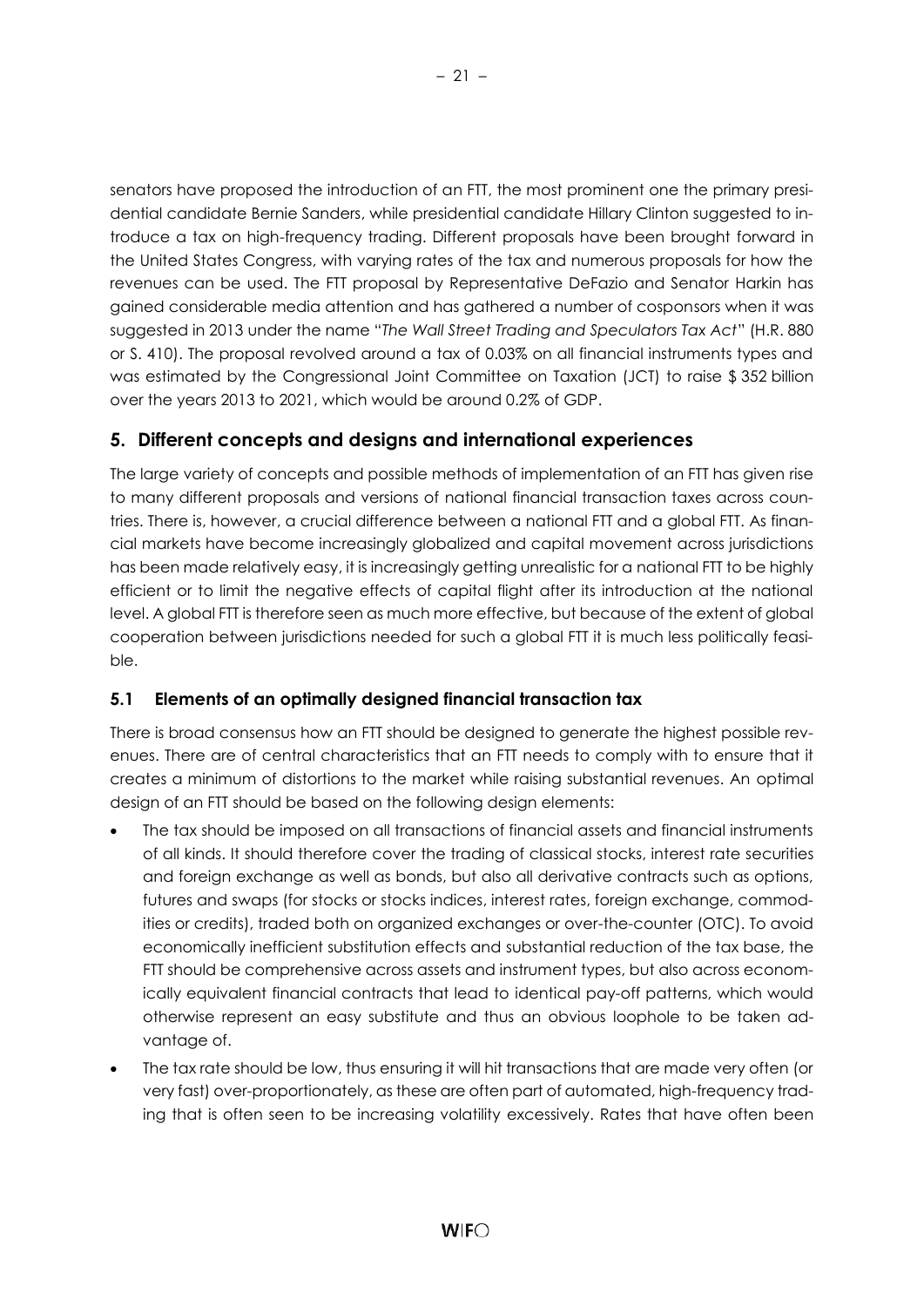discussed in the literature and in policy proposals range between 0.1% and 0.01% on the value of the asset transacted, while for derivatives the rate is 1/10 of this tax rate since the notional value, which is necessarily much higher, serves as the tax base.

• Important exemptions of transactions to be taxed relate to initial public offerings of stocks and bonds, so that the tax is only based on secondary market transactions. A number of countries in the European Union have also proposed a further exemption regarding pension funds, as their taxation might translate into lower rates of returns for their customers, but this can create significant and detrimental evasion and relocation opportunities.

## <span id="page-26-0"></span>*5.2* **Different forms of a tax of the financial sector**

l

There are various forms of a levy on the financial sector that have been discussed or introduced throughout recent years by international organisations or in developed countries. A securities transactions tax (STT) is the designation that some international organisations have given to a tax of the form we discuss here – imposed on the trades and transactions involving a number of specific financial instruments, with possible exemptions regarding their original issuance and some particular sectors. This tax could be a fixed percentage rate below or a lump-sum tax for each trade made. The original tax proposed by James Tobin was not a general FTT, but rather a currency transaction tax – a levy imposed only on the transactions of foreign exchange and possibly on their derivatives. A bank transaction tax (also known as a financial activity tax) on the other hand is a tax that is imposed on the overall deposit or withdrawals from bank accounts and can be seen as a way for banks to contribute more to government budgets. In contrast to a securities transaction tax, it is mostly of a flat nature and does not burden the overall trading of households, but their usage of bank services. Therefore, it affects a much wider proportion of the population. This is one of the main issues for proponents of the FTT, as a bank transaction tax might impose a much higher burden on ordinary households and savers. A capital levy or a registration tax differs from both the preceding concepts as it is levied on increases of business capital via stocks or the issuance of new debt via bonds by firms and corporations. It might be regarded as suboptimal due to its influence on primary funding channels, which are normally considered as crucial.

A financial transaction tax differs from a bank tax or a financial institution tax in the strict sense, as it does not aim at taxing the institution that is providing a financial transaction or a financial asset itself. This is already the goal of corporate taxation (levied on the profits of financial institutions) or of a bank levy (levied, for example, on a bank's balance sheet)<sup>10</sup>). In contrast, the FTT aims at taxing transactions themselves. This has the additional effect of targeting transactions that are made very often or are automated, because some of them can be expected to produce financial market instabilities through herd behaviour, which is one of the main reasons to want to introduce an FTT in the first place. The International Monetary Fund (e.g., *IMF,* 2010) has often discussed a general bank levy or a financial activities tax as a better instrument to

<sup>10</sup>) See for an overview and discussion of various instruments to tax the financial sector *IMF* (2010) and *European Commission* (2010A).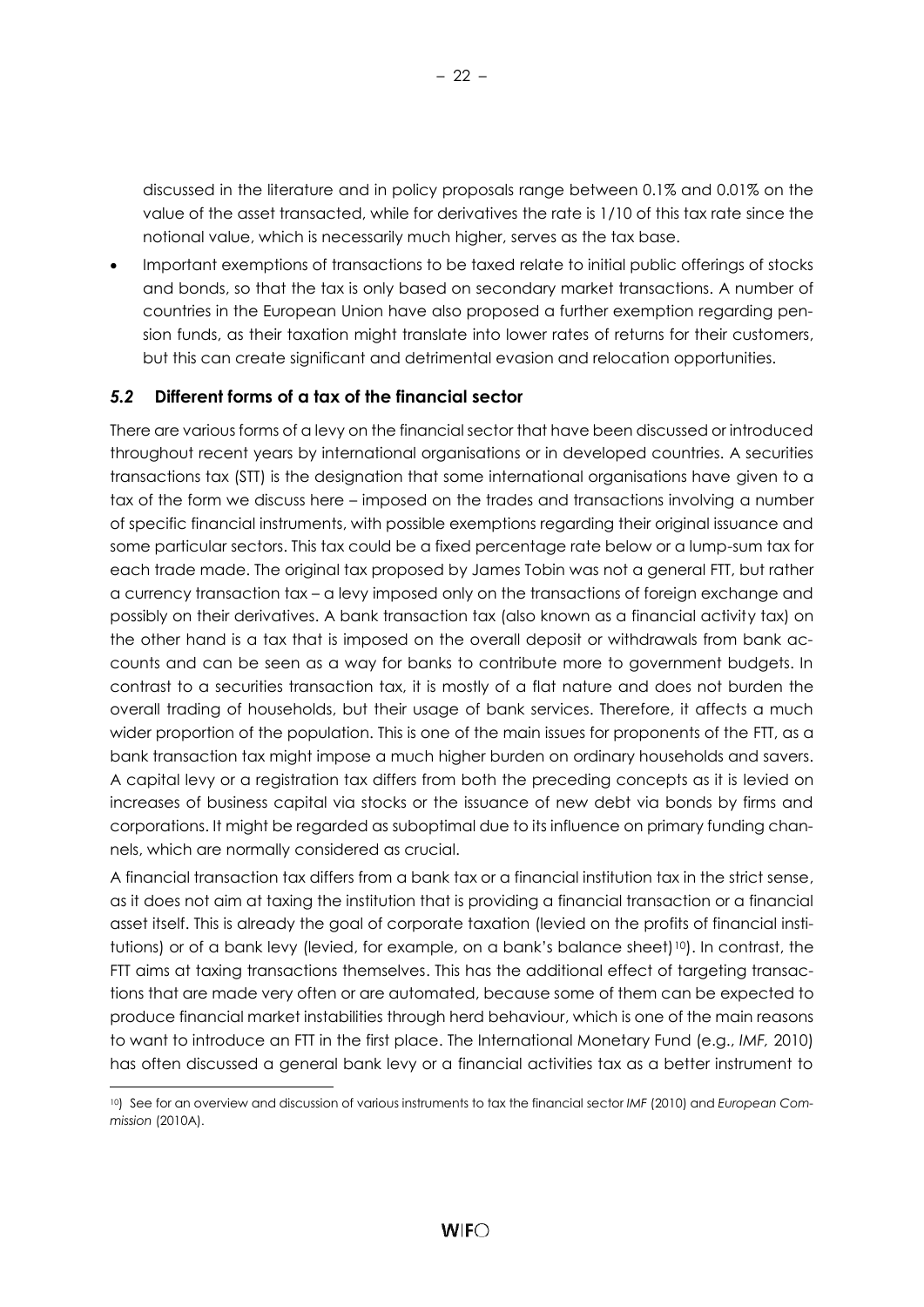enhance the contribution of the financial sector towards government revenues. However, such a bank levy would burden all banks independent of the structure of their activities (and thus transactions), and accordingly all their customers equally, as the incidence of a bank tax would fall on the end users of all bank services – households and firms. On the other hand, the FTT would imply a proportionally higher burden on financial market participants that trade at very high speed, which could be assessed as a destabilizing behaviour or as a strategy that does not follow fundamentals.

# <span id="page-27-0"></span>**5.2 Existing financial transaction taxes**

## <span id="page-27-1"></span>*5.2.1 Overview of existing financial transaction taxes*

Since the global financial crisis, calls for the introduction of a financial transaction tax have become louder around the world (*Burman et al*., 2016). Table 1 illustrates that some form of an FTT is applied in quite a few countries worldwide, among them several major financial centres, for example, the United Kingdom with its stamp duty tax, Switzerland, South Korea, China, India, or South Africa. Generally, the existing national FTTs are not broad based but cover a rather narrow range of financial transactions and financial market sectors only, thus opening ways for avoiding them. With very few exceptions (Italy, France), these national FTTs do not include short-term and highly speculative transactions but focus on the conventional trades with securities on stock exchanges or over the counter. Therefore, the efficiency of the existing FTTs as well as their revenue potential is generally limited.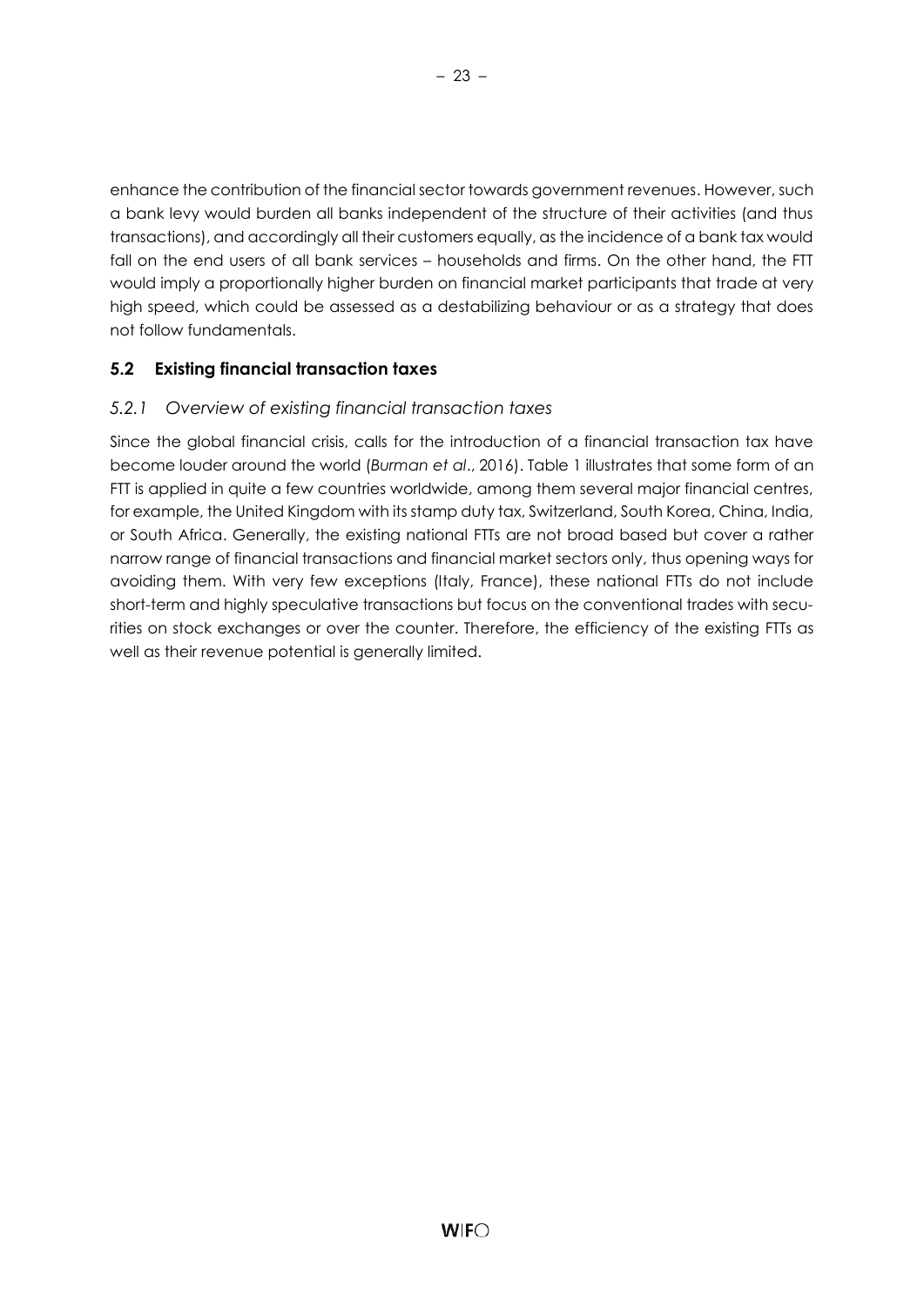| Argentina                    | 0.6% on stocks, corporate/government bonds, and futures                                                                                                                                                                                                                                                                                               |
|------------------------------|-------------------------------------------------------------------------------------------------------------------------------------------------------------------------------------------------------------------------------------------------------------------------------------------------------------------------------------------------------|
| Australia <sup>1</sup> )     | N/A at a federal level, states may levy transaction taxes                                                                                                                                                                                                                                                                                             |
| Belgium                      | 0.27% stock exchange transaction tax on purchase/sale of Belgium or foreign listed shares, bonds and<br>other securities (maximum of $\epsilon$ 1,600)                                                                                                                                                                                                |
| Brazil <sup>2</sup>          | 0.38% on foreign exchange, 6% on short-term foreign loans and bonds (180 days of less)                                                                                                                                                                                                                                                                |
| $China^1$                    | 0.1% on stocks                                                                                                                                                                                                                                                                                                                                        |
| Cyprus                       | 0.15% stock exchange transaction tax on purchase/sale of shares, bonds and other securities                                                                                                                                                                                                                                                           |
| Finland                      | 1.6% on OTC purchase/sale of shares, bonds and other securities                                                                                                                                                                                                                                                                                       |
| France                       | 0.3% on sale of listed shares of firms located in France with a market capitalisation of above $\xi$ 1 billion,<br>0.01% on certain high-frequency transactions                                                                                                                                                                                       |
| Greece                       | 0.2% stock exchange transaction tax on purchase/sale of listed Greek or foreign shares                                                                                                                                                                                                                                                                |
| India $3$ )                  | 0.1% on stocks assessed on buyer and seller (total 0.2%), 0.017 to 0.025% on sale of options, 0.01% on sale of<br>futures                                                                                                                                                                                                                             |
| Indonesia <sup>4</sup> )     | 0.1% on stocks                                                                                                                                                                                                                                                                                                                                        |
| Ireland                      | 1% stamp duty on purchase/sale of listed shares of firms registered in Ireland                                                                                                                                                                                                                                                                        |
| <b>Italy</b>                 | 0.2% on purchase/sale of shares of firms located in Italy with a market capitalisation of above $\epsilon$ 500 million<br>and 0.1% on purchase/sale on the stock exchange, 0.02% on domestic high frequency transactions, lump<br>sum tax of €0.01875 to €200 for OTC derivative trades and €0,00375 to €40 for derivative trades on stock<br>markets |
| Malta                        | 2% stamp duty on purchase/sale of marketable securities                                                                                                                                                                                                                                                                                               |
| Poland                       | 1% on OTC purchase/sale of shares, bonds and other securities with a relationship to the Polish market                                                                                                                                                                                                                                                |
| Russia                       | 0.2% on value of new share and bond issues                                                                                                                                                                                                                                                                                                            |
| South Africa                 | 0.25% on stocks                                                                                                                                                                                                                                                                                                                                       |
| South Korea                  | 0.3% on stocks and corporate bonds                                                                                                                                                                                                                                                                                                                    |
| Switzerland                  | 0.15% stock exchange transaction tax on purchase/sale of domestic securities, 0.3% stock exchange<br>transaction tax on purchase/sale of foreign securities if transaction is performed by a domestic trader                                                                                                                                          |
| Turkey                       | 0.2% stock issuance fee, 0.6 to 0.75% bond issuance fee                                                                                                                                                                                                                                                                                               |
| United Kingdom               | 0.5% stamp duty on purchase/sale of shares or marketable securities                                                                                                                                                                                                                                                                                   |
| United States <sup>5</sup> ) | 0.00184% on stocks, \$0.0042 per futures transaction                                                                                                                                                                                                                                                                                                  |
|                              | Notes: N/A=not applicable, OTC=over the counter.                                                                                                                                                                                                                                                                                                      |

*Table 1: Overview of existing financial transaction taxes* 

 $^{\rm l}$ Matheson (2011),  $^{\rm 2}$ )PricewaterhouseCoopers (2014),  $^{\rm 3}$ National Stock Exchange of India (2014),  $^{\rm 4}$ JPomeranets (2012),  $^{\rm 5}$ U.S. Securities and Exchange Commission (2015)

Source: *Hillman – Ashford* (2012); *Bundesministerium der Finanzen* (2018); *Burman et al.* (2016).

It is important to note that many countries have repealed their financial transaction taxes in the last few decades. The US eliminated their stock exchange transaction tax in 1965. Japan had a transaction tax at differentiated rates on various financial instruments until 1999. In the EU, 9 Member States have abolished their stock exchange transaction taxes since the end of the 1980s (*Solilová et al.,* 2017). Among these countries are France and Italy, which eliminated their stock exchange transaction taxes in 2008 and introduced broader-based FTTs in 2012 and 2013, respectively. While in some cases FTTs were abolished due to a poor design, as in the case of Sweden (see *Schulmeister et al.*, 2008, for a more detailed account of the shortcomings of the Swedish stock exchange transaction tax), many other countries were motivated by the increasing competitive pressures resulting from the increasing mobility of financial market participants and the decreasing costs of re-locating transactions (*Hillman – Ashford,* 2012). The abolishment of national FTTs therefore can be interpreted as a form of race to the bottom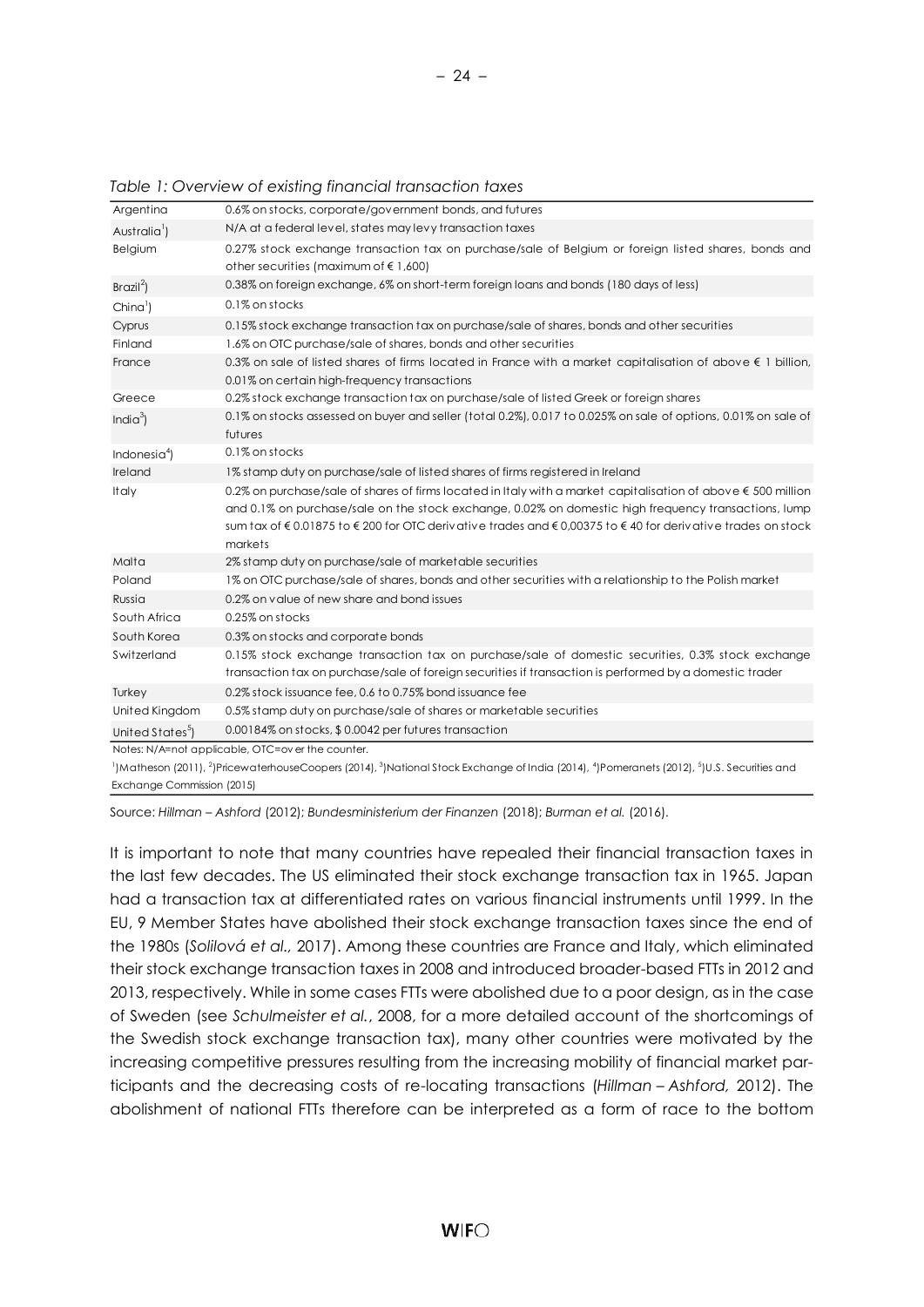similar to the downward competition observed for corporate taxation taking place worldwide (see, e.g., *OECD,* 2018).

### <span id="page-29-0"></span>*5.2.2 Country experiences*

#### *The UK stamp duty tax*

As the United Kingdom has had arguably the longest history of an FTT, we shortly discuss the design of this tax, but also its long-term stable contribution to the UK budget. The well-known British stamp duty tax was introduced back in 1694 and imposes a levy of 0.50% on all transfers of stocks issued by a UK company (*Campbell – Froot*, 1994). The tax only focuses on stocks and does not affect derivatives and bond transactions, while also exempting the primary issuance of the stock itself, as well as market making activities. This design has important implications, notably in influencing a decision by market participants to avoid stock transactions and substitute them with other financial instruments. Nevertheless, the UK stamp duty has stood the test of time and contributes considerably to the government budget, while its administrative costs are relatively low. Figure 2 and Figure 3 show the importance of the UK stamp duty, which has not been eroded through time and continues to yield significant revenues. It is the longest standing example of an FTT and does not seem to have influenced in a significantly negative way the position of London as one of the most important financial centres in the world. As shown in Figure 2, the tax has generated between 0.4% and 0.8% of GDP in government revenues annually for the past 15 years. It consistently has generated around £ 1 billion to £ 1.5 billion monthly in the past five years, as shown in Figure 3. The UK experience with the stamp duty shows that an FTT can be a sustainable source of government revenues if it is well embedded and accepted as part of the overall financial system of the specific country.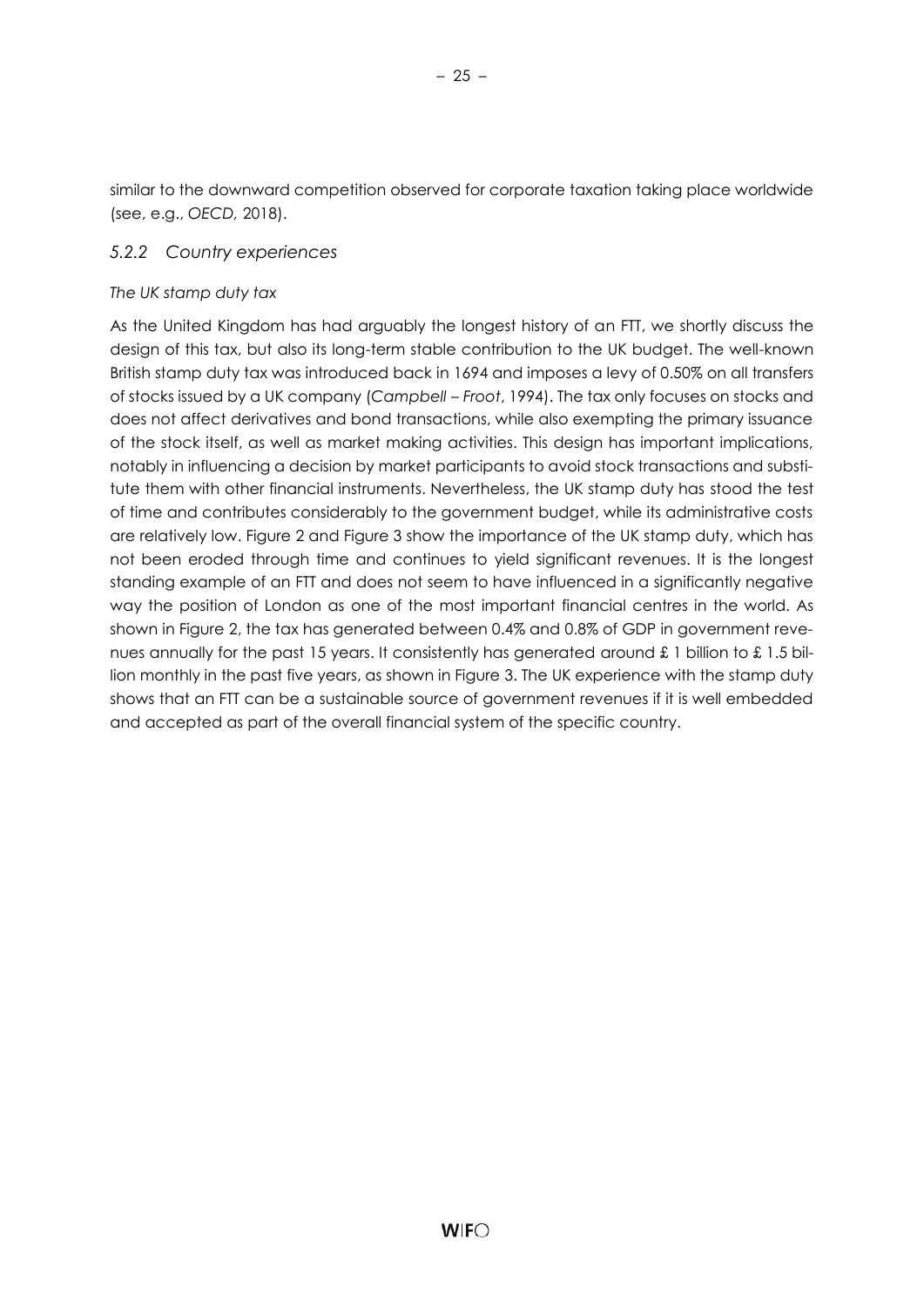

*Figure 2: Receipts from the UK stamp duty, 1999-2018, in bn pounds and in % of GDP*

Source: UK Government<sup>11</sup>).

*Figure 3: Monthly receipts from the UK stamp duty, in bn pounds*



Source: UK Government<sup>12</sup>).

l

– 26 –

<sup>11</sup>) [https://assets.publishing.service.gov.uk/government/uploads/system/uploads/attachment\\_data/file/780013/Jan1](https://assets.publishing.service.gov.uk/government/uploads/system/uploads/attachment_data/file/780013/Jan19_Receipts_NS_Bulletin_Final.pdf) [9\\_Receipts\\_NS\\_Bulletin\\_Final.pdf.](https://assets.publishing.service.gov.uk/government/uploads/system/uploads/attachment_data/file/780013/Jan19_Receipts_NS_Bulletin_Final.pdf)

<sup>12</sup>) [https://assets.publishing.service.gov.uk/government/uploads/system/uploads/attachment\\_data/file/780013/Jan1](https://assets.publishing.service.gov.uk/government/uploads/system/uploads/attachment_data/file/780013/Jan19_Receipts_NS_Bulletin_Final.pdf) [9\\_Receipts\\_NS\\_Bulletin\\_Final.pdf.](https://assets.publishing.service.gov.uk/government/uploads/system/uploads/attachment_data/file/780013/Jan19_Receipts_NS_Bulletin_Final.pdf)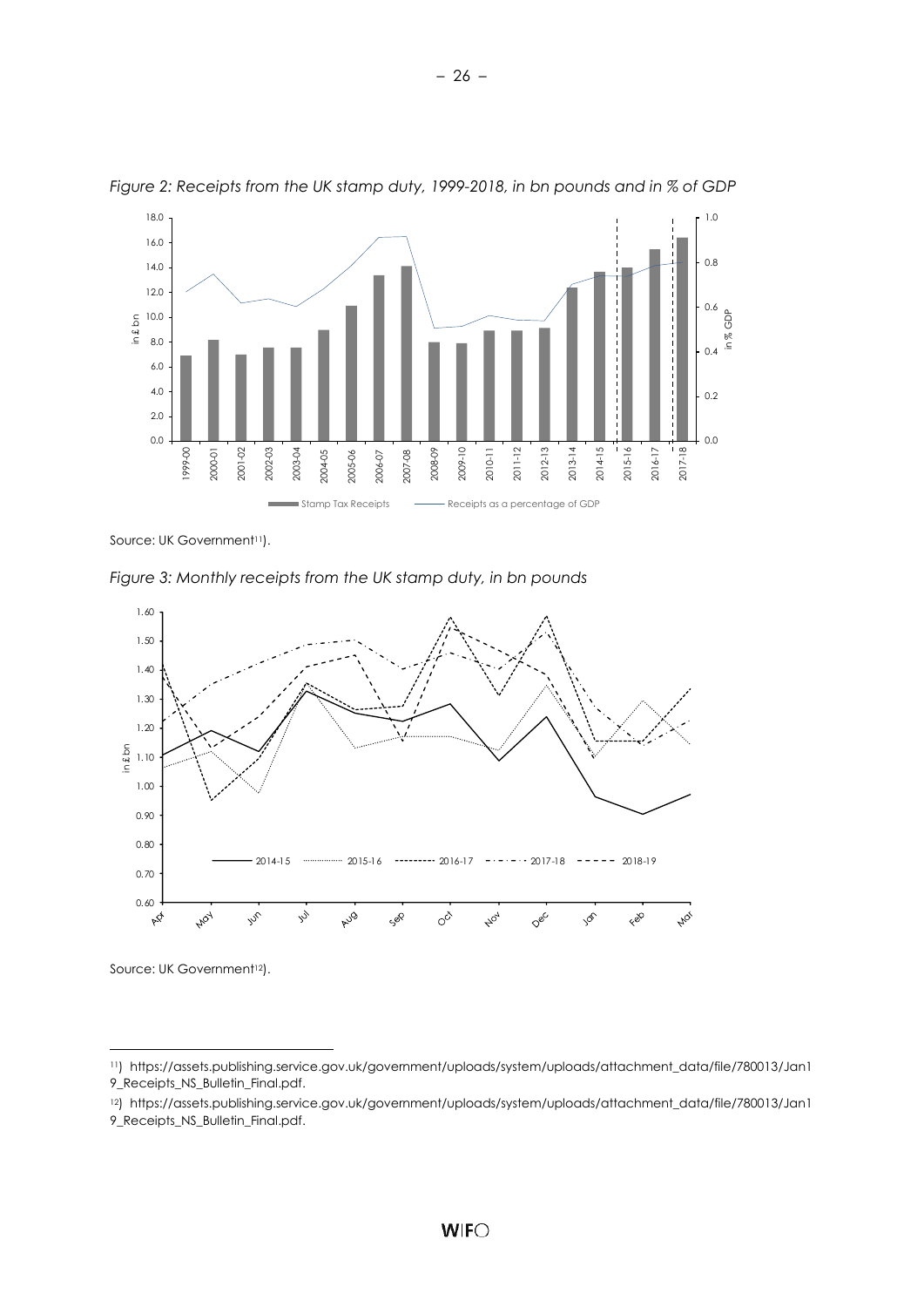#### *Italian Financial Transaction Tax Reform*

In Italy, which had abolished its stock exchange transaction tax in 2008, a national financial transaction tax was enacted into law as of 1st March 2013, levying a 0.1% tax on shares of Italian companies with a market capitalisation of over € 500 million if the shares are traded on exchanges and 0.20% if they are traded over-the-counter (OTC). In addition, there is a lump sum tax on derivatives trading ranging from € 0.01875 to € 200 depending on the relevant instruments and market places with stepwise increases dependent on the notional value. Furthermore, the tax targets specifically also high-frequency trading, defined as trading generated by a computer algorithm that automatically determines orders, where the share of orders that have changed or have been cancelled in less than half a second is more than 60% of the total orders. The overall revenues forecasts were for around € 1 billion in the first years of its implementation (*Hemmelgarn et al.*, 2016). Regarding the effects of this FTT, *Rühl – Stein* (2014) and *Coelho* (2014) do not find a substantial decrease in trading volumes. *Coelho* (2014) however reports a considerable decline in trading on Italian over-the-counter markets (85% drop relative to the Spanish control group). While *Rühl – Stein* (2014) report an increase in volatility, *Coelho* (2014) points to a very small impact on the volatility of stocks.

#### *French transaction tax*

In France, which had also applied a stock exchange transaction until 2008, a unilateral transaction tax of a 0.20% on the purchase of shares of companies with a market cap of  $\epsilon$  1 billion and above with headquarters in France was announced in February 2012 and came into law on 1st August 2012. The payment is based on the share prices of the company and is made at the beginning of the month following the transaction. The tax is levied only on transactions in the secondary market and not on the issuance of shares. The rate of this form of FTT was set to be similar to the existing bid-ask spread, which for high-market capitalisation equity transactions in France was about 0.24%. In addition, a 0.01% levy was implemented for sovereign credit default swaps based on the notional value of the transaction, as well as on high-frequency trading transactions. High-frequency transactions were identified as those that are executed via program trading with amended or cancelled orders exceeding two-thirds of transmitted orders. The tax was forecasted to accrue around € 1.6 billion in its first full year (2013), but these expectations were revised downward afterwards, after the first results showed lower government revenues. Several empirical studies have analysed the French FTT and most of them find significant declines in trading volumes of around 20% (*Hammelgarn et al.,* 2016). These are in line with or are even lower than some of the response assumptions on which our estimations of potential revenues on the global level are based. *Meyer et al.* (2015) and *Colliard – Hoffmann* (2017) find that the highest effects were on the largest and most liquid stocks. The detailed study by *Coelho* (2016) discussed above finds a general price elasticity of stocks of -3.6, while for HFT it is much larger at around -9, pointing towards the much higher effect the tax has on HFT, exactly as expected from the theoretical literature. The *European Commission* (2014) considers the country evidence from France to be mixed, as the trading of some forms of financial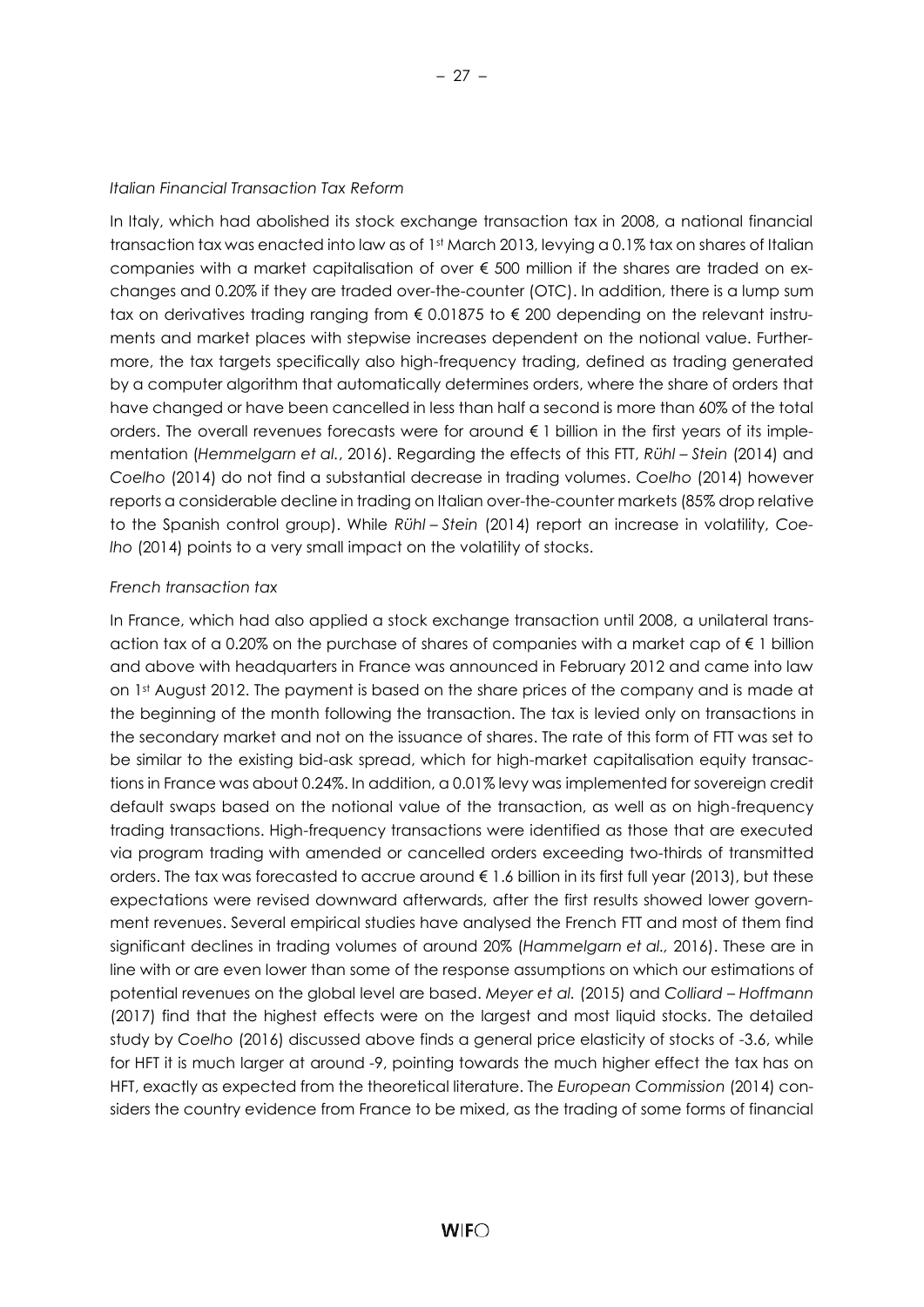instruments has dropped before the introduction of the tax and has recovered ever since. In any case, the experiences of the French and the Italian transaction tax corroborate the important effects that introducing an FTT in an individual country can have and therefore suggest significant benefits of introducing the FTT on a global level and through a system of international coordination rather than on the national level.

# <span id="page-32-0"></span>**6. International coordination as central prerequisite for an efficient FTT**

Given the difficulties of implementing an FTT on the national level, especially due to significant possible evasion and relocation effects and the negative consequences for the given financial jurisdictions from lower trading volumes, there has been much discussion on the need to implement a financial transaction tax on the global level. Many observers consider international coordination and multilateral consensus to be indispensable cornerstones for an effective implementation and administration of an FTT. Global implementation on the one hand makes sense from a theoretical point of view, as it would give policymakers the opportunity to optimally design the tax along the lines presented above (see chapter 5), and in particular to include all financial transactions as well as financial market sectors and actors in the tax base, thus avoiding potential distortions caused by exemptions. On the other hand, global implementation would allow to raise significant revenues as it would restrict the opportunities to evade the tax, to relocate tax payers and/or tax base to non-taxing jurisdictions, or to substitute taxed assets and instruments by untaxed financial products. In the absence of global cooperation individual non-participating jurisdictions would be able to undermine the revenue potential of an FTT in a beggar-thy-neighbour manner by promoting their own country as a place where financial transactions can take place unhindered by taxes. A number of studies have undertaken to estimate the potential revenues from globally implemented FTTs. Table 2 presents several of these estimations, some of which were based on a global FTT, while others focused on a tax to be introduced in the US or the EU only or only on currency exchanges. Importantly the two studies we can use for comparison with our results in Section 7 are the Impact Assessment of the European Commission for an FTT to be implemented at the level of the European Union – which estimates total potential government revenues of €57 billion, equal to around \$79 billion, and the study by *Schulmeister et al.* (2008) for a global FTT – which estimates total potential government revenues globally of between \$ 202 billion and \$ 266 billion.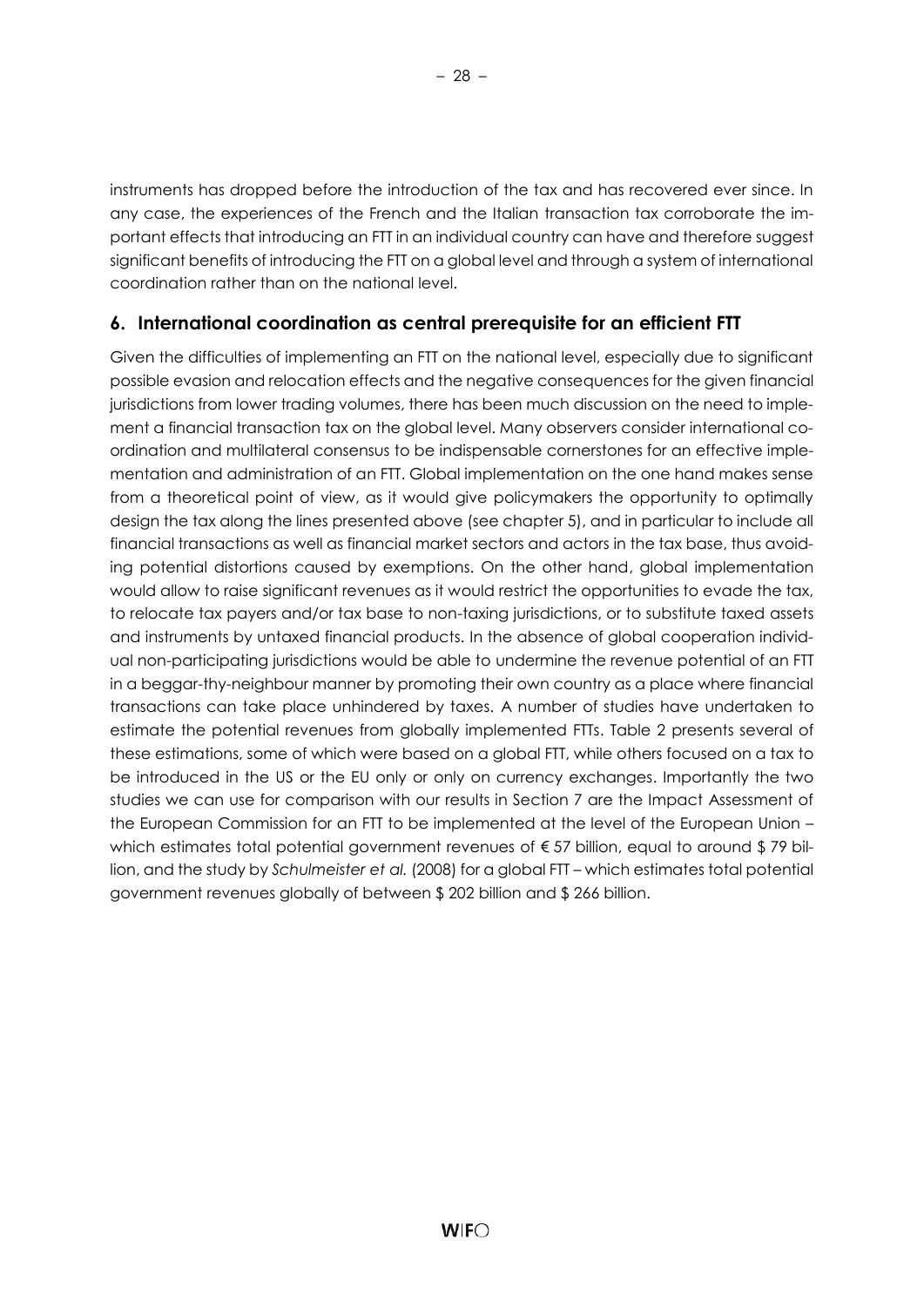| Tax                                                 | Source                     |           |                                    |           |
|-----------------------------------------------------|----------------------------|-----------|------------------------------------|-----------|
|                                                     |                            |           | Billion \$                         |           |
| Financial Transaction Tax (only EUR)                | European Commission (2011) |           | Total for the European Union 28    | 79        |
|                                                     |                            |           |                                    | (57 bn €) |
| Securities Transaction Tax (only US)                | Pollin et al. (2002)       |           | <b>Total for the United States</b> | 66-132    |
|                                                     |                            | Of which: |                                    |           |
|                                                     |                            |           | US equities                        | 28-55     |
|                                                     |                            |           | US gov bonds                       | $21 - 42$ |
|                                                     |                            |           | US corporate bonds                 | $11-22$   |
| Currency Transaction Tax (Tobin tax) Schmidt (2007) |                            |           | Total                              | 33        |
|                                                     |                            | Of which: |                                    |           |
|                                                     |                            |           | <b>USD</b>                         | 28        |
|                                                     |                            |           | <b>GBP</b>                         | 12        |
|                                                     |                            |           | <b>EUR</b>                         | 6         |
|                                                     |                            |           | <b>JPY</b>                         | 5         |
| Currency Transaction Tax (Tobin tax)                | Spratt (2006)              |           | Total                              | 19.6-38.3 |
|                                                     |                            | Of which: |                                    |           |
|                                                     |                            |           | <b>USD</b>                         | $11 - 21$ |
|                                                     |                            |           | <b>GBP</b>                         | $2 - 4$   |
|                                                     |                            |           | <b>EUR</b>                         | $4 - 8$   |
|                                                     |                            |           | JPY                                | $2.5 - 5$ |
| Global FTT                                          | Schulmeister et al. (2008) |           | Total                              | 202-266   |

*Table 2: Revenues estimates from previous studies regarding FTT or a Tobin Tax* 

Source: *Matheson* (2011), *European Commission* (2011).

The estimates lie in a rather broad range, reflecting the assumptions made in the individual studies on the tax-induced extent of the evasion and avoidance effects. It is plausible to assume that the tax base elasticity – at least the part resulting from relocation to non-taxed jurisdictions – will be the smaller, the more countries are included in a coordinated initiative to introduce an FTT. Therefore, it may be assumed that the revenue potential determined in the earlier studies considered here could lie in the upper range of the estimations if the tax was introduced on a global scale.

Overall, the recent years have seen an erosion of the willingness of some countries to support and to comply to the multilateral arrangements agreed upon earlier. Also trust in international institutions has been faltering. The FTT could be an opportunity for international institutions and for multilateralism to illustrate the benefits that could be gained by international cooperation. Global implementation of an FTT would require the agreement on a uniform tax base and tax rates to be applied in all countries worldwide. In the absence of a Global Tax Authority, tax revenues would be collected by national tax authorities and be transferred to a supranational institution, which would finance global public goods. To limit tax avoidance and evasion, international cooperation between national tax authorities would be required.

However, with regard to international cooperation in tax matters there has been recent support and a number of initiatives pursued by international organisations. Important examples are the Base Erosion and Profit Shifting project and the automatic exchange of information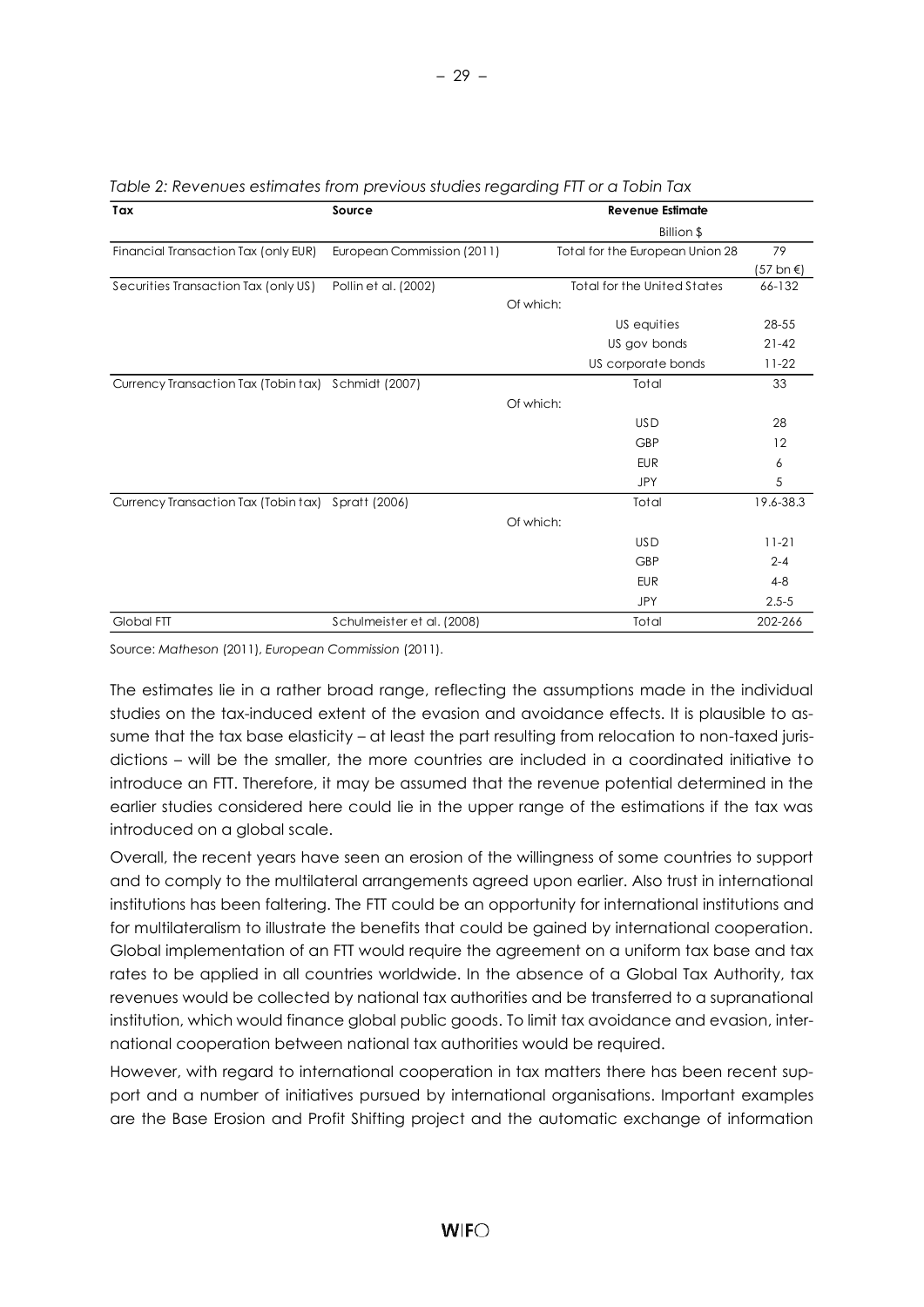coordinated by the OECD or various initiatives at the European level to avoid tax fraud and tax evasion. These initiatives were inspired by budgetary pressures in many countries following the recent financial crisis, but also by the several media leaks inspiring an extensive public debate in many countries, as well as by recent academic work quantifying the extent of private wealth hidden from tax authorities in tax havens (e.g. *Zucman,* 2015; *Alstads*æ*ter et al.,* 2018) and of corporate tax avoidance due to profit shifting (e.g. *Torslov et al.,* 2018).

Right from the beginning of the debate about the introduction of a broad-based FTT, many countries have succumbed to concerns that the tax will endanger their attractivity as financial centres and lead to financial activity flight, therefore rejecting introduction at unilateral or regionally limited level. Similar to other taxes on allegedly or actually mobile tax bases and tax subjects (net wealth<sup>13</sup>), international aviation<sup>14</sup>), etc.), these fears have led to the elimination of existing national FTTs (see chapter 4) within a race to the bottom or have prevented countries to introduce national or regionally coordinated FTTs in the first place<sup>15</sup>).

The initiatives led by international organisations and the successes they have achieved so far are gradually changing countries' perspectives on taxation in an international context. There is increasing understanding of the need for international cooperation in tax matters on the level of national governments, international/supranational organisations and citizens. *Scheve – Stasavage* (2016) show, based on a long-term historical analysis, that higher tax levels have normally emerged during periods of war or after crises, in response to political pressure from the population. Similarly, for the case of an FTT citizens' preferences as well as increasing awareness of fairness aspects of taxation might lead to increasing pressure from international institutions and policymakers to tax the financial sector.

The trend towards the usage of central clearing houses and central clearing parties (CCPs) could facilitate further the collection of the revenues from an FTT and could complicate tax evasion. CCPs have been one of the central regulatory responses in the aftermath of the global financial crisis to decrease the probability and consequences of future financial crises. The G20 has agreed in 2009 that all standardized OTC derivative contracts should be cleared through central counterparties when appropriate and feasible. Even so, tax avoidance is of course never completely avoidable.

Besides the fact that global implementation would prevent tax evasion and avoidance most effectively, there are a number of additional reasons why it would be optimal to introduce an FTT on a global level<sup>16</sup>):

As currently the most urgent challenges facing governments worldwide result from global externalities or require the provision of global public goods, fair burden-sharing

l

<sup>13</sup>) See for the example of taxes on net wealth *Krenek – Schratzenstaller* (2018).

<sup>14</sup>) See for the example of national flight ticket taxes *Krenek – Schratzenstaller* (2017).

<sup>15</sup>) This phenomen is labelled as "stuck to the bottom" by *Weibust* (2009).

<sup>16</sup>) For the following deliberations, see particularly *European Commission* (2010B), *IMF* (2010).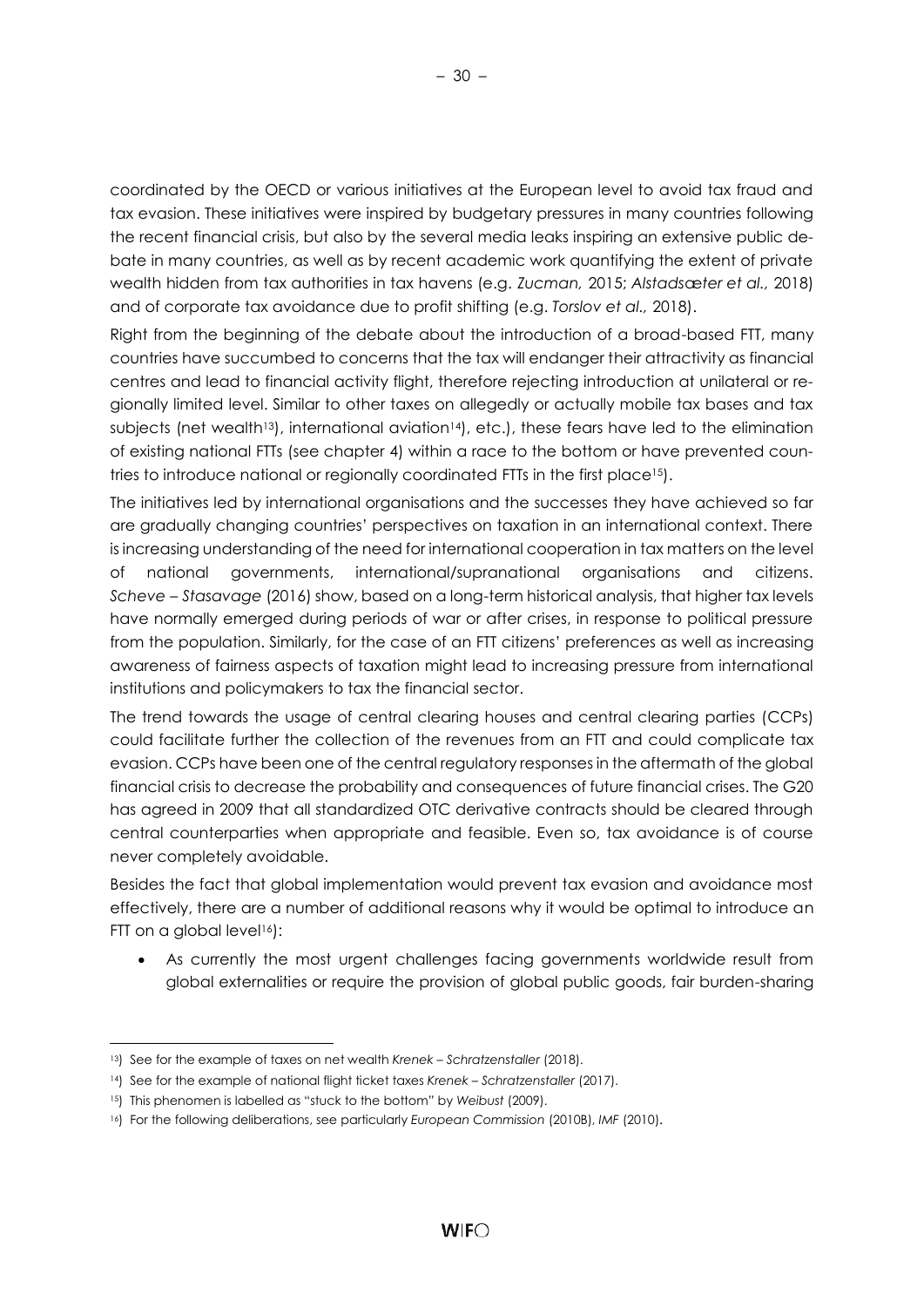at the global level with regard to the financial means needed to finance these global public goods is required.

- The uncoordinated introduction of a broad-based general FTT on a unilateral basis or in certain regions only could distort competition and prevent the creation of a level playing field for global financial players.
- Initiatives to introduce an innovative financial instrument involving substantial potential revenues and affecting politically powerful sectors and actors require a global political commitment supported by key international stakeholders to credibly demonstrate the determination to push such an initiative through against all resistance.
- The political acceptance of an FTT can be expected to increase when the tax is introduced on a global level with revenues being earmarked to finance a global public good, as for example a climate funds for the poorer countries or development aid.

There are a number of reasons why, among the potential candidates for internationally coordinated taxes to finance global public goods, a tax on financial transactions appears as particularly well suited:

- The tax has a global base, which suggests using revenues for the provision of global public goods.
- International financial transactions on global financial markets constitute a tax base containing a cross-border element. Therefore, the tax base and accordingly the tax revenues can only partially be attributed to individual countries, which suggests using revenues to finance a supranational budget<sup>17</sup>).
- The tax would be a new and additional financing source, as the existing FTTs cover rather narrow segments of financial markets only, thus generally yielding rather low revenues<sup>18</sup>). Potential conflicts about the "ownership" of tax revenues between national governments and supranational bodies would be limited therefore, as the extent of financial flows from sources already used that would have to be redirected from the national to the global level would be limited.
- Although the concept of national impact and tax incidence is of limited meaningless in the case of an FTT due to the transnational nature of its base, an FTT would burden the developed countries, where the major financial centres are located, over-proportionally, thus implying progressive distributional effects across countries and equitable burden sharing on the global level.
- Due to the very broad base, also very low tax rates would yield significant revenues to finance global public goods, while in the best case stabilizing international financial markets and in the worst case only minimally distorting the economy.

l

<sup>17</sup>) For this line of argumentation, see *Keen et al.* (2012), in the context of taxing international aviation and shipping.

<sup>18)</sup> The UK stamp duty with its considerable revenues is an exception in this regard.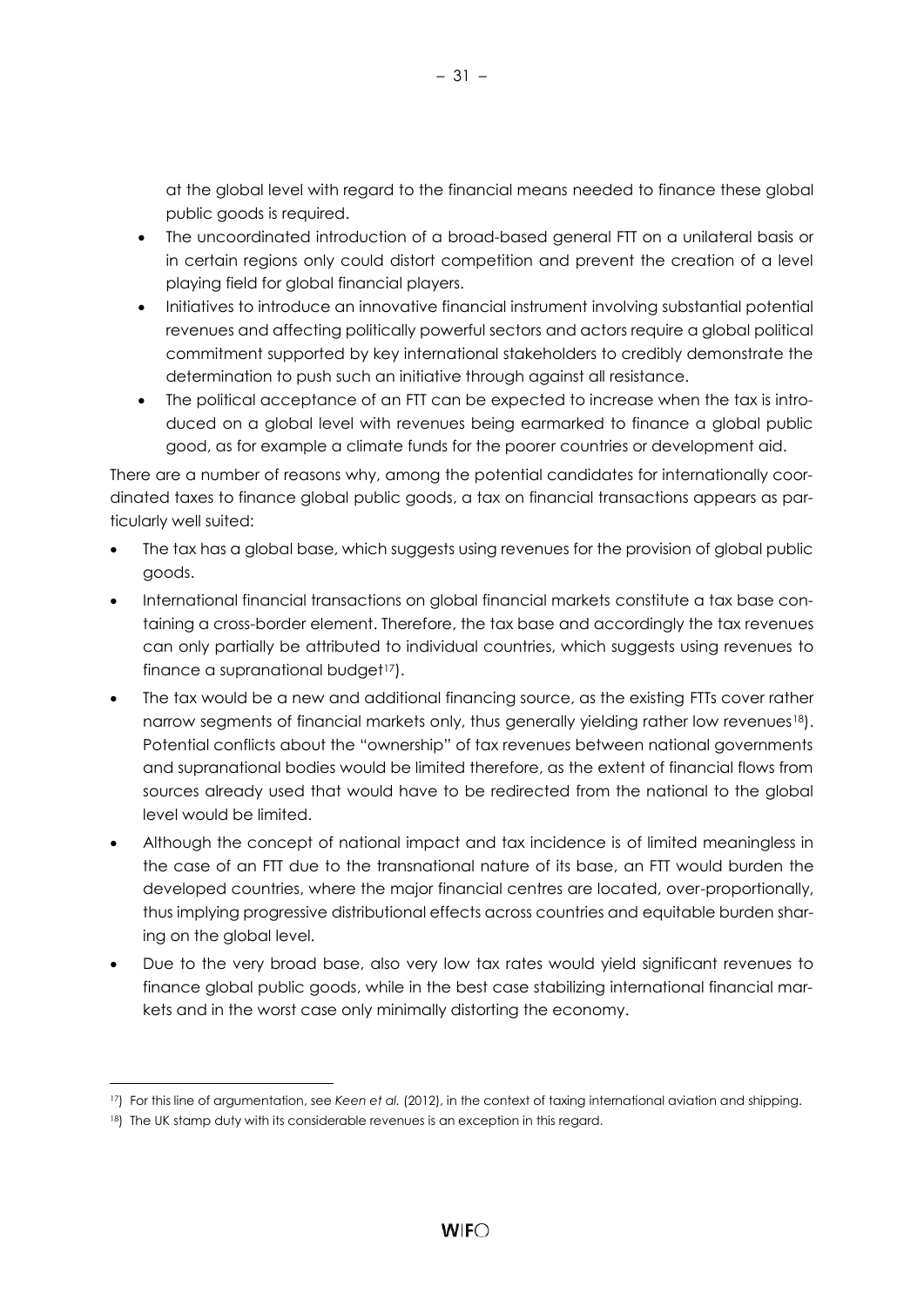- The tax can be expected to meet with high political acceptance, as it imposes the fiscal burden on a sector which is perceived to currently not take on its fair share of the tax burden.
- There is a broad civil society alliance, including tax justice and anti-poverty NGOs and trade unions, often with an international scope and presence, that supports the introduction of a global FTT.
- An FTT is a suitable candidate for a global solidarity tax due to its likely distributional effects: The European Commission's impact analysis (*European Commission,* 2011) suggests that an FTT would not have undesirable distributional effects. In a similar vein, simulations for the United States show that the introduction of an FTT can be expected to have rather progressive effects (*Burman et al.,* 2016).

All these arguments underline the nature of the FTT as a global tax and strengthen the case for global implementation, encompassing all jurisdictions as well as all financial market sectors and actors. They also point to the importance to gather revenues in a global pool that could be used by international organisations for the provision of global public goods. A global cooperation regime will be crucial to fulfil these goals in the most efficient manner.

The G20 offers itself as the most suitable international forum to pursue a renewed initiative for implementing an FTT, as it represents the world's main economic and political centres. Introducing the FTT on a G20 level would imply that the tax would not cover 100% of jurisdictions. However, G20 wide implementation would mean that the main financial centres would be covered and would therefore also allow the introduction of a credible sanction mechanism against non-cooperative jurisdictions, thus minimizing avoidance possibilities. Recent progress made with regard to international coordination and cooperation to tackle tax evasion and avoidance on the G20, the OECD and the EU level can be expected to facilitate a new initiative to introduce a global FTT.

# <span id="page-36-0"></span>**7. Estimates for potential revenues of a global financial transaction tax**

In this chapter we present our estimations of the revenue potential of a global FTT given current trading volumes of the four major types of financial instruments (stocks, bonds, exchange traded derivatives and over-the-counter derivatives). Based on the global estimates derived in a first step, which can be broken down to a few major regions in a next step, proxies can be used to estimate also country-specific revenues for a number of countries. These estimations are based on different scenarios for the elasticity of trading volumes and the evasion effects of the tax. We assume three major scenarios and thus obtain three different potential revenue estimations. The elasticities reflecting potential adjustment effects are calibrated based on those applied in earlier studies. They are also adjusted accounting for the fact that the almost global introduction and implementation of the tax will significantly restrict the possibilities to avoid it or to redirect trading to untaxed instruments, assets, and regions.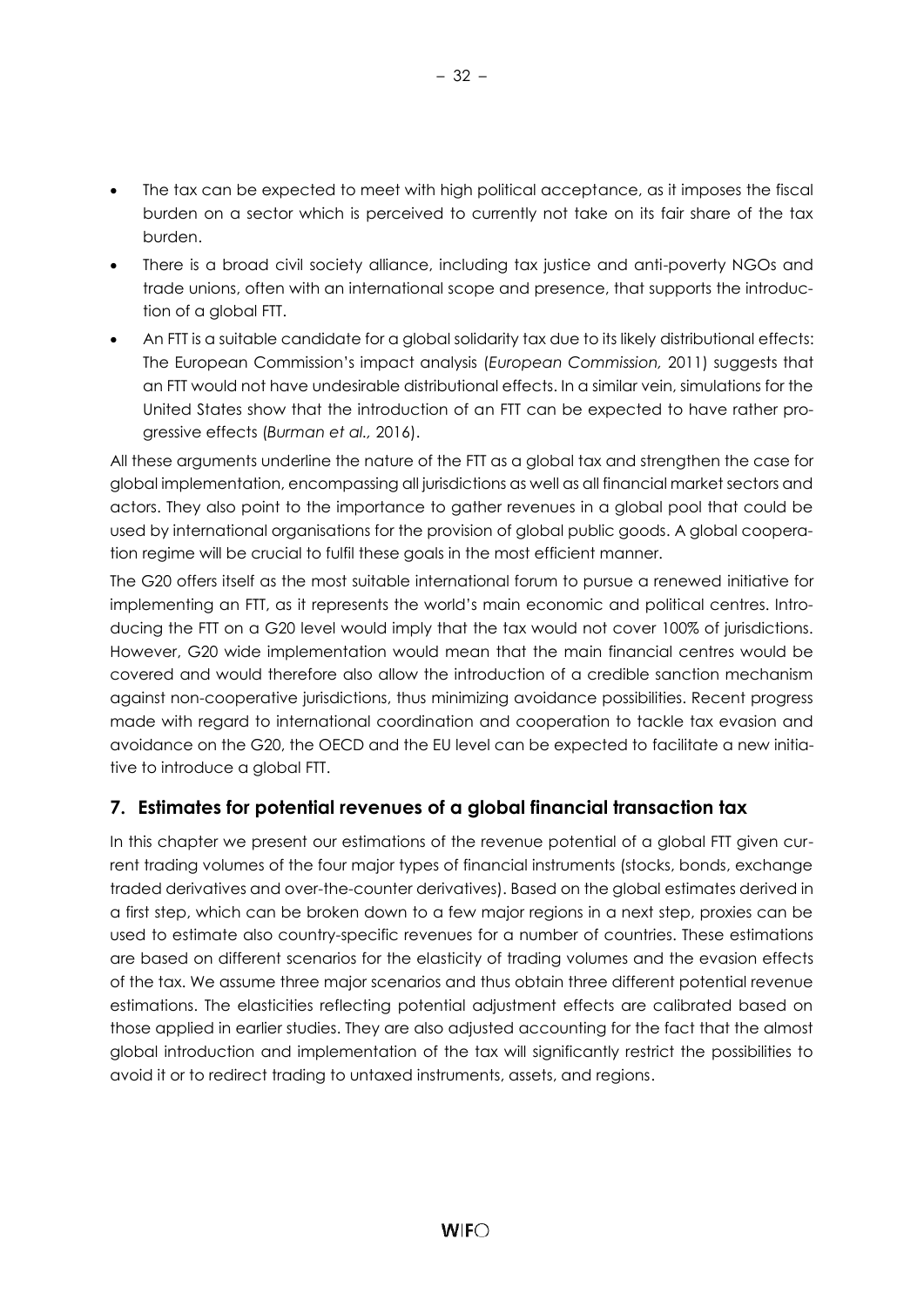#### **Estimation of potential revenues**

l

There is a common approach to estimate the potential revenues of a financial transaction tax by using a well-known and easily to implement formula19). This formula has been used by the *European Commission* (2011) and *Anthony et a*l. (2012) to obtain revenues from an FTT introduced in specific regions or individual countries. The formula requires data on the transaction volumes of the specific financial instrument in question, as well as assumptions on the evasion effects, the relation of the tax rate to the transaction costs of the financial instrument, and the elasticity of traded volumes to the tax rate in relation to transaction costs. By changing the assumptions regarding evasion effects and the implied elasticities, we calculate different scenarios based on assumed values for the reaction, since there is no structural model to explain the precise reaction for all market segments and market instruments to derive theoretical expectations about the behavioural changes.

*Revenue* = Tax Rate \* Volume \* Evasion \* 
$$
\left(1 + \frac{\text{Tax Rate}}{\text{Transaction Cost}}\right)^{\text{Elasticity}}
$$

The various existing official sources for data on transaction volumes are described below. We attempt to use data from sources offering comparable data across jurisdictions or across regions, such as the data gathered by the Bank for International Settlements (BIS), the World Federation of Exchanges (WFE), or the Federation of European Stock Exchanges (FESE). While there is detailed data also on the country level from some sources and for some financial instruments, data availability varies widely by instrument. Therefore, we first calculate the overall revenues from a global using the most aggregated data available. In a next step, we can calculate separate country revenues for a number of countries – these are approximation either based on country specific data for some countries (such as some EU countries, the USA and Japan), or – if such country-specific data is not available – by using proxies that enable us to calculate the share of the overall revenues that would accrue to different countries, jurisdictions or regions.

All estimations are crucially dependent on the parameters assumed for the evasion and relocation effects caused by the tax, on the assumed transaction costs of trading the respective instrument, and on the assumed elasticity of the relevant tax bases. The assumptions regarding these parameters are prone to considerable uncertainty and there is little empirical evidence providing guidance which values would be most realistic. Therefore, we consider different scenarios, based on the assumptions on these key parameters, and present them for each type of instrument: a conservative, a baseline, and an optimistic scenario. Our middle-case assumptions regarding the parameters describing the evasion and relocation effects in stocks, bonds and derivatives trading and the elasticity of trading volumes of different instruments constitute our baseline scenario and this can be seen as the most realistic one.

<sup>19)</sup> The formula was introduced in a study by the French Ministry of Finance in 2000 on transaction taxes for currencies and was used in the seminal study by *Jetin – Denys* (2005).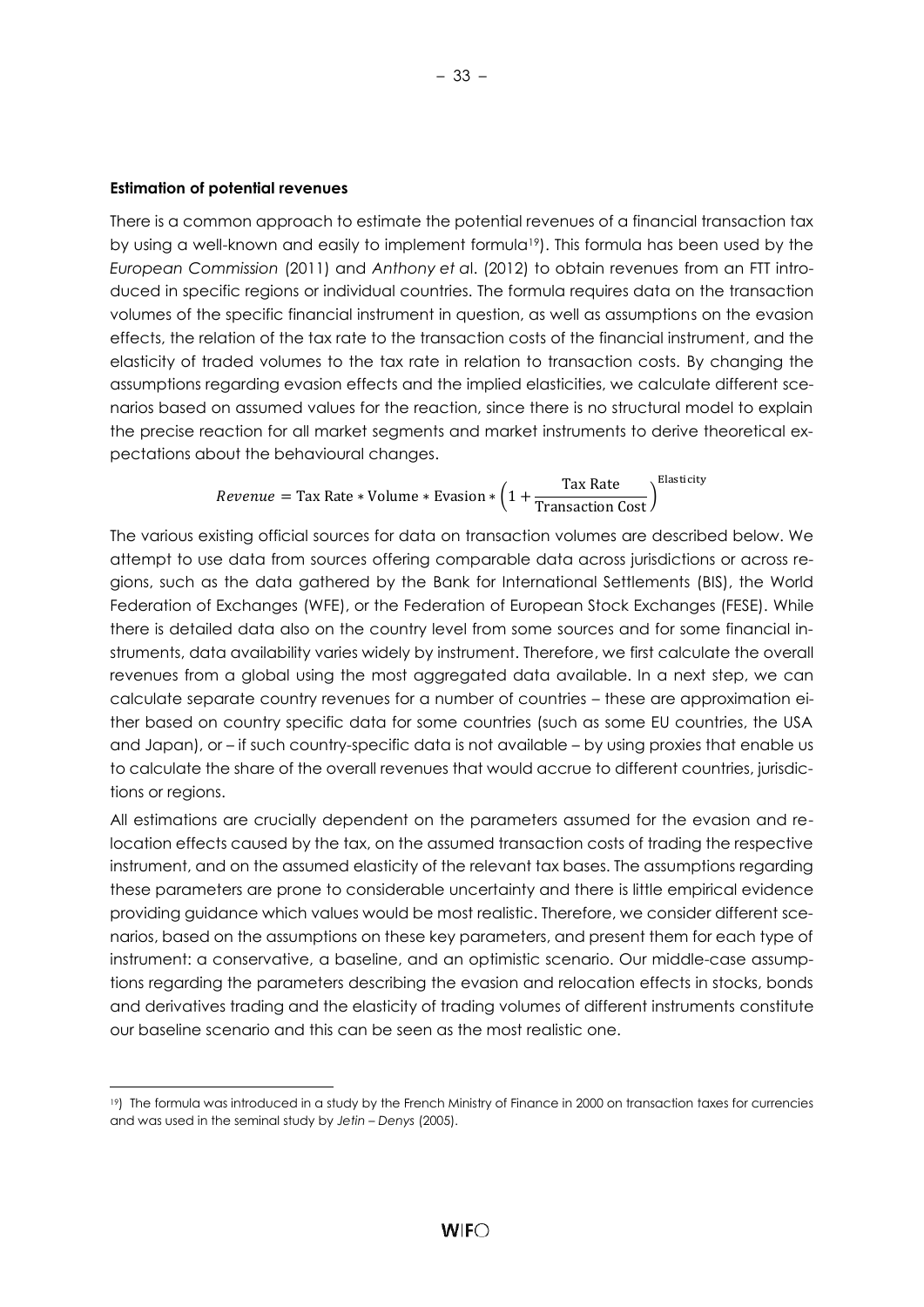#### *Table 3: Estimation assumptions*

|                                                                  | <b>Conservative Scenario Baseline Scenario Optimistic Scenario</b> |               |               |
|------------------------------------------------------------------|--------------------------------------------------------------------|---------------|---------------|
| Evasion effects for stocks and bonds                             | 15%                                                                | 15%           | 15%           |
| Evasion effects for derivatives<br>Elasticity of trading volumes | $90\%$<br>$-1.5$                                                   | 70%<br>$-1.0$ | 50%<br>$-0.5$ |

#### **Data**

Our main data sources include the World Federation of Exchanges (WFE), the Federation of European Securities Exchanges (FESE) and the Securities Industry and Financial Markets Association (SIFMA) data for equities and bonds trading, the Bank for International Settlements (BIS) data for exchange-traded derivatives, and the Bank for International Settlements (BIS) Triennial Survey data for over-the-counter derivatives transaction volumes. From each source we use the most recent available data for a full calendar year, which is in all the cases either 2016 or 2017. In addition to the global potential of the FTT, below we also report potential revenues for three different regions – USA/Americas, Europa/EU and Asia, as well as the Rest of the world, if data is available. The first two regions are a combination of estimations only for the US and the European Union, respectively, as aggregates, with estimations for the larger regions of the Americas and Europe as a whole, as some of the information from the Bank for International Settlements is only available at this more aggregate level.

#### *Table 4: Data Sources*

| <b>Type Of Assets</b>       | Source                                    | <b>Notes</b>                                |
|-----------------------------|-------------------------------------------|---------------------------------------------|
| Equity Trading              | World Federation of Exchanges (WFE)       | Data split in three regions: America, Asia  |
|                             |                                           | and Pacific, EMEA                           |
| <b>Bonds Trading</b>        | Federation of European Securities         | Only data available for Europe and North    |
|                             | Exchanges (FESE) and Securities Industry  | America as a whole                          |
|                             | and Financial Markets Association (SIFMA) |                                             |
| OTC Derivative Trading      | Bank for International Settlements (BIS)  | <b>All Countries</b>                        |
|                             | Triennial Survey                          |                                             |
| Interest Rate Derivatives   | Bank for International Settlements (BIS)  | <b>All Countries</b>                        |
| Exchange Traded Derivatives | Bank for International Settlements (BIS)  | Data split in three regions: North America, |
|                             |                                           | Europe, Asia and Rest of the World          |

In this study, we concentrate on four major financial instruments groups and their trading volumes to estimate the overall global potential revenues of the tax, similar to *Schulmeister et al.* (2008) and *Schulmeister* (2011): equities, bonds, exchange traded derivatives (ETD) and OTC derivatives. There are further financial instruments that would yield additional revenues: such as Exchange Traded Funds (ETFs), Undertakings for the Collective Investment in Transferable Securities (UCITs) and Alternative Investments Funds (AIFs), as examined in the Impact Assessment of the *European Commission* (2011) regarding the possible introduction of an EU-wide FTT. However, comparable global data on the trading volumes of these instruments is not readily available. Their trading volumes are small, yet not trivial in relation to the bigger four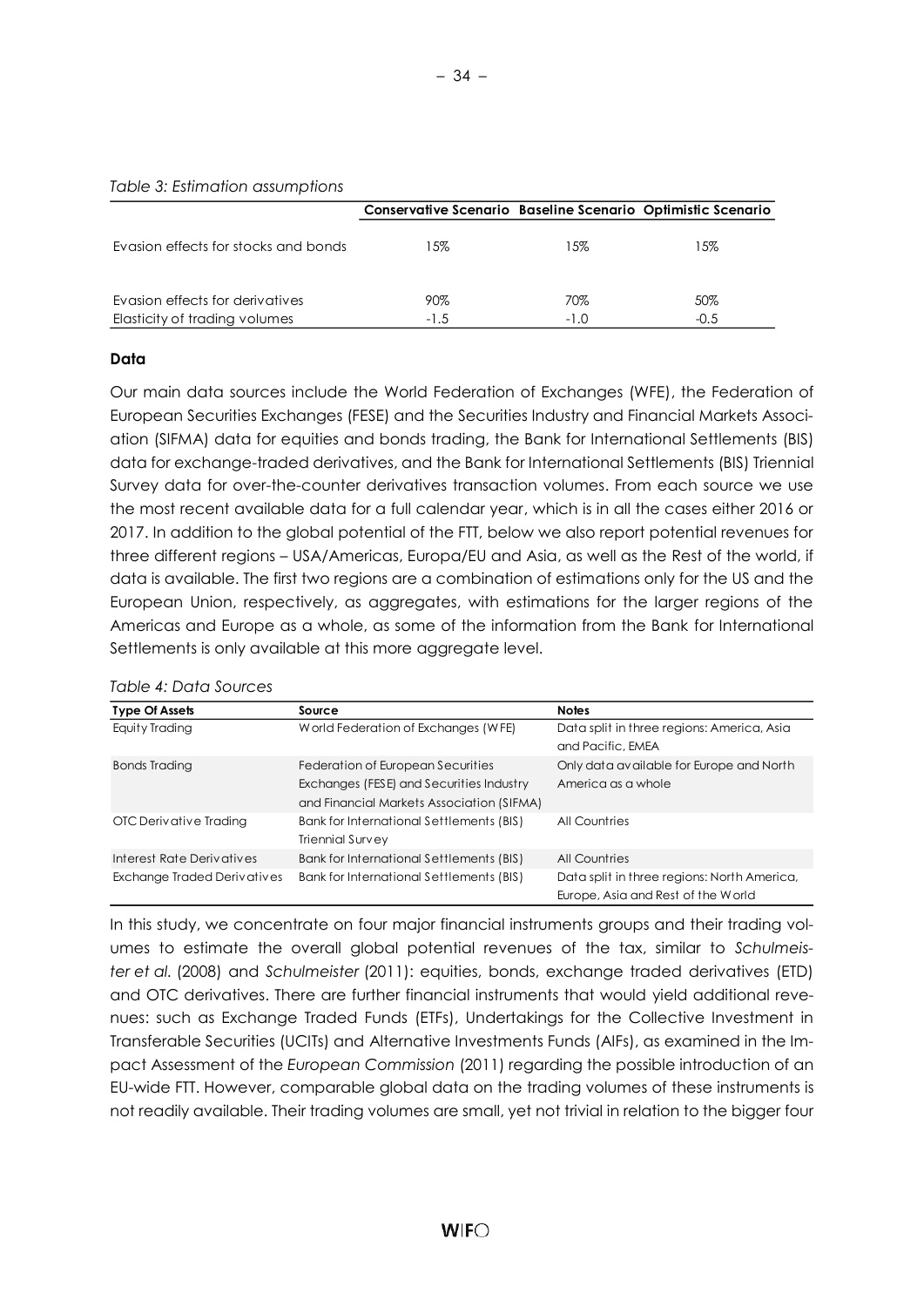groups mentioned above. Due to the data constraints we do not examine these instruments in detail in this study. However, data is available for some European countries for these three types of instruments – Exchange Traded Funds (ETFs), Undertakings for the Collective Investment in Transferable Securities (UCITs) and Alternative Investments Funds (AIFs). Using these countries, we can obtain a relative approximation of the missing revenues that we do not include in our calculations if we do not examine these financial assets. Given their relative size in some EU countries, the potential revenue of these instruments would be around 14% of the estimated potential of the four major groups. However, the trading volumes of such alternative financial assets differ significantly in different jurisdictions, depending on how they are regulated and the tradition of using them. Under these circumstances, we cannot provide a consistent estimation of how much more revenues would come from these alternative instruments. In any case, against this background our estimations below, that do not include these three financial asset types, represent partly an underestimation of the overall potential revenues from the FTT and can therefore be regarded as rather conservative. If we assume a constant ratio of trading

volumes of these three types of instruments – ETFs, UCITs and AIFs, to overall trading volumes globally, these additional 14% of potential revenues would e.g. equal to additional potential revenues globally of \$ 46 billion. Therefore, all our further considerations below are only a lower bound for potential revenues from a global FTT.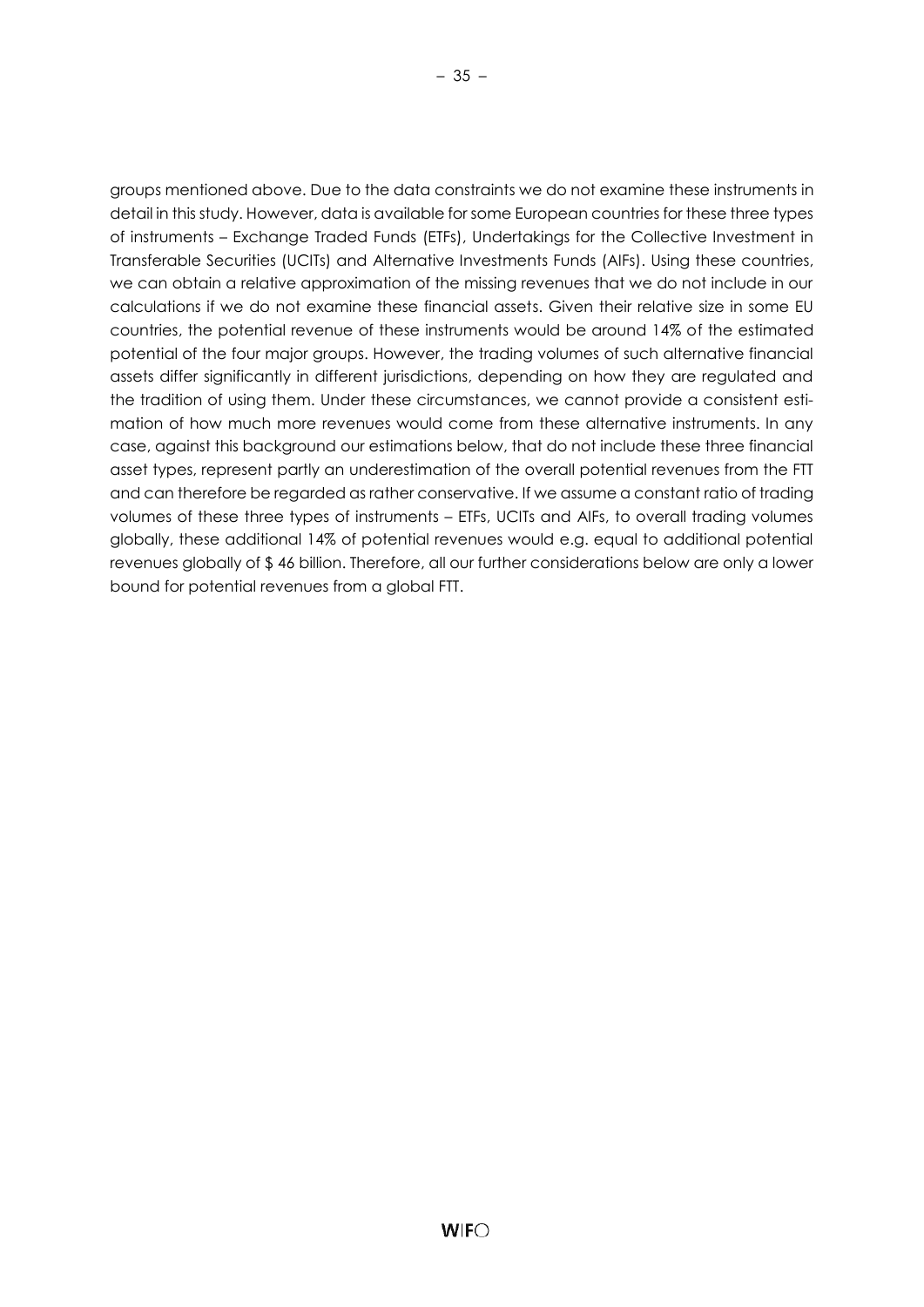## <span id="page-40-0"></span>**7.1 Potential revenues**

In the following section we estimate the potential revenues from the introduction of a global, broad-based FTT, which is levied on the transactions of all financial asset types, with no exemptions. The tax rate is 0.1% on the trading of stocks and bonds instruments and 0.01% on transactions of derivatives. These are the rates that have been discussed as part of the proposal in 2011 to introduce a broad-based general FTT in the European Union. We estimate the global potential revenues of such a tax for three different scenarios, where different values for the elasticity of trading volumes and the evasion and relocation response in derivatives trading are assumed.

## **Conservative Scenario**

The most conservative approach is based on an elasticity of -1.50 for all financial instruments covered. This corresponds to the baseline case used for the European Commission's original Impact Assessment presented in 2011, although later studies have consistently used much smaller values, especially for securities. We also assume the highest possible evasion and relocation effects for derivatives used in impact assessments so far: a 90% market reaction and evasion effect, leaving only 10% of the initial pre-taxation turnover volume. This is an unrealistically high extent in the case of a global FTT, as the possibilities for evasion and relocation would be very significantly limited. Nonetheless, we do not assume an ideal scenario in which evasion and relocation will be completely made impossible. Even if an agreement on the introduction of an FTT is reached at the G20 level, that is then used as a basis for a global solution, it is very likely that some jurisdictions (particularly tax havens) will vouch to stay out of the tax regime. Furthermore, we assume 15% evasion on bonds and equities trading. We report global estimates, as well as mixed estimates for the wider regions of North America/USA, Europe/EU, Asia and the Rest of the world. As presented in Table 4, different data sources provide decompositions of global financial transactions trades in different regional groupings. The BIS data on exchange-traded derivatives provide data split into four regions – North America, Europe, Asia and Pacific and Other Markets. The data gathered on equity trading is on the level of Europe as a whole, the Americas as a whole (North and South America) and for Asia, while the data on bonds trading is for Europe and the US only. Therefore, we cannot precisely differentiate between North America and the US and Europe and the European Union on the regional level. To obtain better estimates of the revenues accruing to each country or region therefore, we use proxies as described below.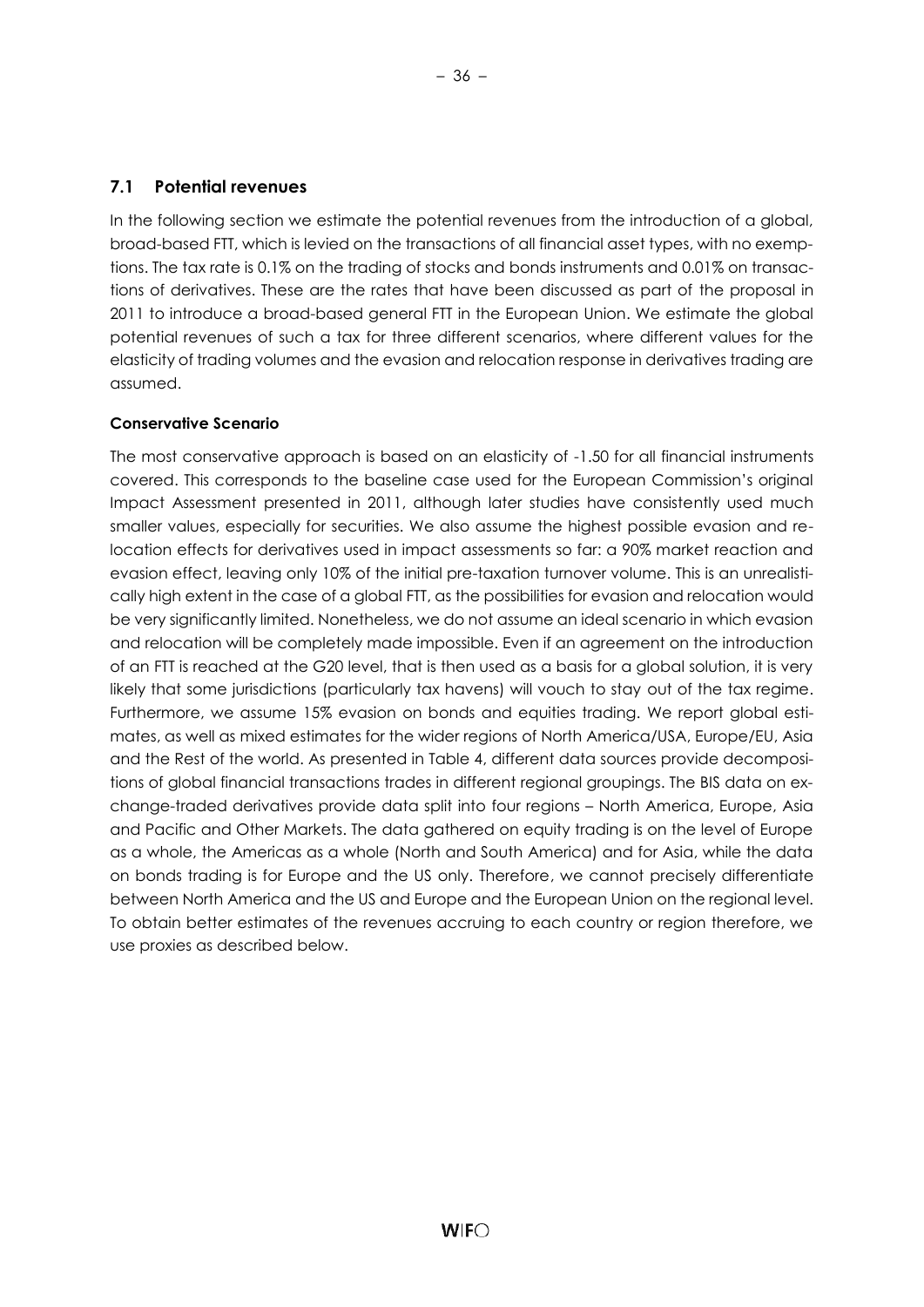| <b>Summary Table</b>               | <b>Revenues</b> |                             |            |          |                |
|------------------------------------|-----------------|-----------------------------|------------|----------|----------------|
|                                    | Global          | North America/USA Europe/EU |            | Asia     | Other          |
|                                    |                 |                             | Million \$ |          |                |
| <b>Equities</b>                    | 65,644.00       | 36,840.84                   | 19,684.30  | 9,118.86 |                |
| <b>Exchange Traded Derivatives</b> | 18,168.03       | 12.870.92                   | 4.548.60   | 513.40   | 235.11         |
| ETD Options                        | 4,068.79        | 3,389.86                    | 623.75     | 14.39    | 40.78          |
| <b>ETD Futures</b>                 | 14,099.24       | 9,481.06                    | 3.924.85   | 499.00   | 194.32         |
| <b>OTC Derivatives</b>             | 15,628.18       | 3,051.89                    | 7.445.22   | ٠        | $\blacksquare$ |
| Interest Rate Derivatives          | 1,729.21        | 580.45                      | 189.82     | 15.29    | $\blacksquare$ |
| <b>Bonds</b>                       | 136,693.50      | 130,858.06                  | 5,835.44   | ٠        | ۰              |
| Total                              | 237,862.92      | 184,202.16                  | 37,703.39  | 9.647.55 | 235.11         |

– 37 –

#### *Table 5: Potential Revenues from a global FTT; Conservative Scenario*

Source: Authors calculations based on data given in Table 4; Assumptions: evasion effects for equities and bonds: 15%; evasion effects for derivatives: 90%; elasticity of trading volumes: -1.50. For the Asian region and Rest of the world (Other) region data was not available for all financial instrument types.

This scenario delivers around \$ 237.9 billion overall for the whole global economy, which corresponds to 0.31% of global GDP. Of these, \$ 184.2 billion will accrue to the North America/United States region, \$ 37.7 billion to the European/EU region, and \$ 9.7 billion will accrue to the Asian region.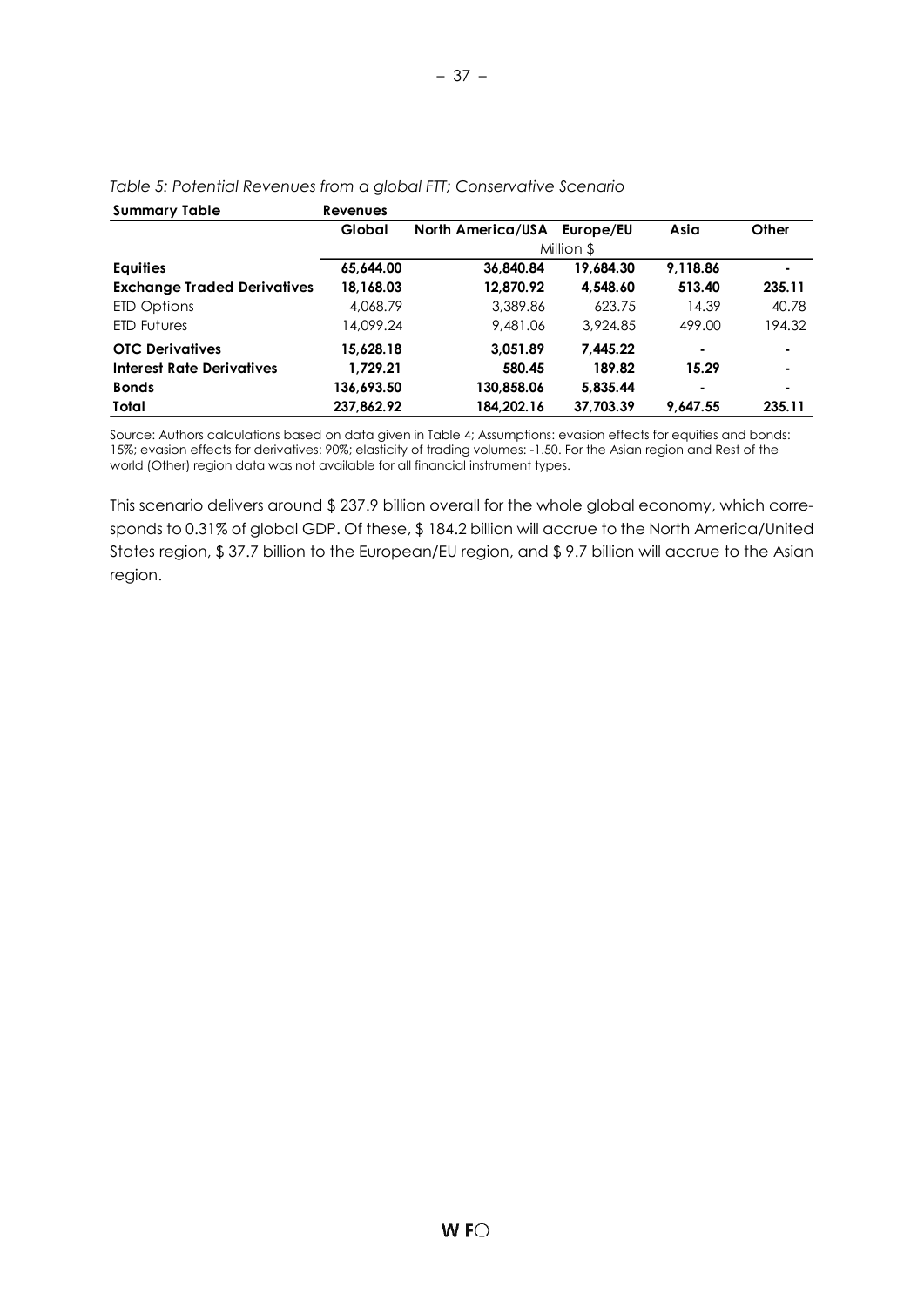#### **Baseline Scenario**

In the conservative scenario above, we assume a very significant relocation and evasion effect due to the imposition of the tax. In doing so, we use the assumed parameters regarding relocation and evasion effects when FTTs are implemented only in a single country. A global financial transaction tax could be expected to lead to significantly lower reactions. Of major significance for assessing the real evasion and relocation effects is the question which jurisdictions would decide not to take part in a potential global financial tax. This will be dependent of the exact tax regime and possible penalties or fines for non-cooperation. If some small, but central jurisdictions (e.g. Luxembourg and Hong Kong) decided not to implement the FTT, this would open the way for significant evasion and relocation possibilities. If, however, some smaller jurisdictions, which are both geographically separated and located in different time zones than important financial centres, decided to not implement the FTT, the effects can be expected to be much smaller. In the further scenarios we will thus use smaller, but still significant evasion parameters for the potential revenue formula. Instead of a 90% relocation and evasion effect, in our baseline estimation thus we assume a smaller size of the effect of 70%.

This is still considerable and would most probably underestimate the potential revenues and as primarily depends on the number of countries and jurisdictions that decide to take part in the global implementation of an FTT and its design. The assumed elasticity of trading volumes in this baseline scenario is -1.00 for all financial asset classes.

| <b>Summary Table</b>               | <b>Revenues</b> |                   |            |                |                |
|------------------------------------|-----------------|-------------------|------------|----------------|----------------|
|                                    | Global          | North America/USA | Europe/EU  | Asia           | Other          |
|                                    |                 |                   | Million \$ |                |                |
| <b>Equities</b>                    | 70.903.63       | 39.792.66         | 21.261.48  | 9.849.49       | ۰              |
| <b>Exchange Traded Derivatives</b> | 55,405.05       | 39,251.03         | 13,871.38  | 1,565.65       | 716.98         |
| ETD Options                        | 12,408.15       | 10,337.69         | 1.902.19   | 43.90          | 124.37         |
| <b>ETD Futures</b>                 | 42,996.89       | 28,913.34         | 11,969.19  | 1,521.75       | 592.61         |
| <b>OTC Derivatives</b>             | 47.659.54       | 9.307.01          | 22.704.86  | $\blacksquare$ | $\blacksquare$ |
| Interest Rate Derivatives          | 5.273.39        | 1.770.14          | 578.88     | 46.64          |                |
| <b>Bonds</b>                       | 147,645.85      | 141,342.86        | 6,302.99   | ٠              | ۰              |
| Total                              | 326,887.46      | 231,463.70        | 64,719.59  | 11.461.79      | 716.98         |

#### *Table 6: Potential Revenues from a global FTT; Baseline Scenario*

Source: Authors calculations based on data given in Table 4; Assumptions: evasion effects for equities and bonds: 15%; evasion effects for derivatives: 70%; elasticity of trading volumes: -1.00. For the Asian region and Rest of the world (Other) region data was not available for all financial instrument types.

This scenario delivers around \$ 326.9 billion overall for the whole global economy, which corresponds to 0.43% of global GDP. Of these, \$ 231.5 billion would accrue to the United States/Americas region, \$ 64.7 billion to the European/EU region, and \$ 11.5 billion to the Asian region.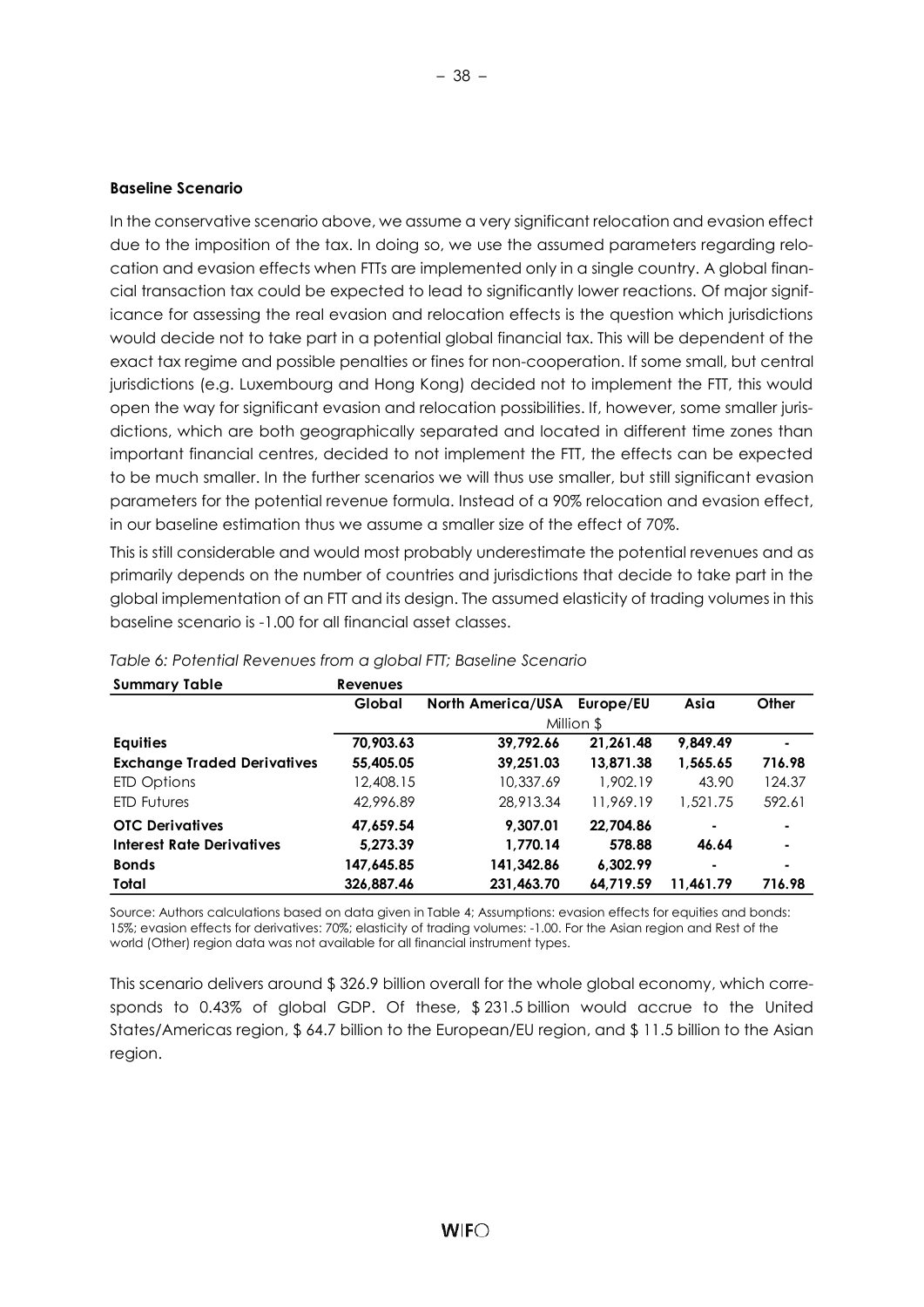#### **Optimistic Scenario**

In the optimistic scenario we assume that the size of the relocation and evasion effect for derivatives will decrease further to 50%. This is still considerable and could thus underestimate the potential revenues if the FTT is indeed implemented globally. Given some limited experience, e.g. for Sweden, as well as based on theoretical considerations one could expect very significant relocation effects for derivatives, so even if we assume that the tax is global, this mirrors the possibility for evasion of the tax, as well as the possibility that some small jurisdictions might still manage to retain a tax-free regime, where much of the derivatives can deviate to. The assumed elasticity of trading volumes here is -0.50 for all financial asset classes, which is also the elasticity used for equities trading by the European Commission for their latest revised assessment.

| <b>Summary Table</b>               | <b>Revenues</b> |                             |            |           |          |
|------------------------------------|-----------------|-----------------------------|------------|-----------|----------|
|                                    | Global          | North America/USA Europe/EU |            | Asia      | Other    |
|                                    |                 |                             | Million \$ |           |          |
| <b>Equities</b>                    | 76,584.67       | 42,980.98                   | 22,965.02  | 10,638.67 | ۰        |
| <b>Exchange Traded Derivatives</b> | 93.101.82       | 65,956.86                   | 23.309.26  | 2.630.90  | 1,204.80 |
| ETD Options                        | 20,850.48       | 17,371.30                   | 3,196.42   | 73.76     | 209.00   |
| <b>ETD Futures</b>                 | 72,251.34       | 48,585.55                   | 20.112.85  | 2.557.13  | 995.81   |
| <b>OTC Derivatives</b>             | 80,745.59       | 15.768.09                   | 38.466.95  |           | ۰        |
| Interest Rate Derivatives          | 8.934.27        | 2.999.01                    | 980.75     | 79.02     | ۰        |
| <b>Bonds</b>                       | 159,475.74      | 152.667.73                  | 6.808.01   |           | ۰        |
| Total                              | 418.842.10      | 280,372.67                  | 92.530.00  | 13.348.59 | 1.204.80 |

#### *Table 7: Potential Revenues from a global FTT; Optimistic Scenario*

Source: Authors calculations based on data given in Table 4; Assumptions: evasion effects for equities and bonds: 15%; evasion effects for derivatives: 50%; Elasticity of Trading Volumes: -0.50. For the Asian region and Rest of the world (Other) region data was not available for all financial instrument types.

This scenario delivers around \$ 418.9 billion overall for the whole global economy, which corresponds to 0.55% of global GDP. Of these, \$ 280.4 billion would accrue to the United States/Americas region, \$ 92.5 billion to the European/EU region and \$ 13.4 billion will accrue to the Asian region.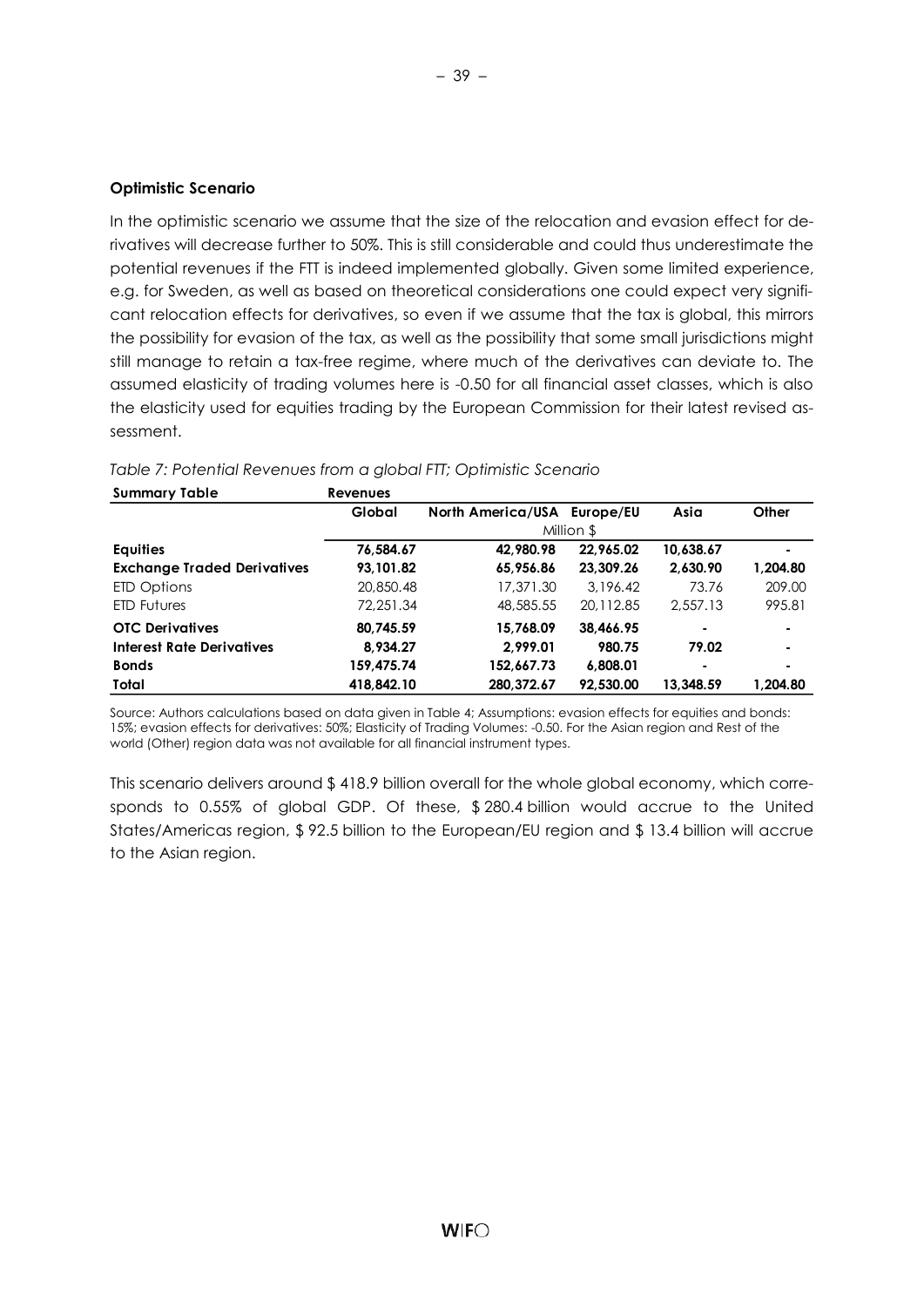These estimations are a lower bound for the expected potential revenues for three distinct reasons. First, we still assume high relocation and evasion effects even in the case of a global financial transaction tax to account for the possibility that small jurisdictions decide to not comply with the tax. Ensuring that there are as few non-complying countries as possible could increase significantly potential revenues.

Secondly, we do not have globally comparable data on a number of financial instruments, such as Exchange Traded Funds (ETFs), Undertakings for the Collective Investment in Transferable Securities (UCITs), and Alternative Investments Funds (AIFs). Using an approximation for some EU countries for which there is available data on the trading volumes of these instruments – the 10 countries that have been discussing the introduction of a possible FTT through enhanced cooperation at the EU level, we estimate that these financial instruments can result in additional 14% in FTT revenues. If we assume a constant ratio of trading volumes of these three types of instruments – ETFs, UCITs and AIFs, to overall trading volumes, these additional 14% of potential revenues would equal to additional potential revenues globally of \$ 45 billion in the baseline case.

Finally, there is no data available for the trading volumes for bonds in the Asian region and the Rest of the world region, which would also bring additional revenues. Overall, the reported potential revenues are relatively conservative estimates in each of the scenarios estimated and could be considerably higher in reality.

#### **Proxies to estimate country-by-country breakdown of revenues**

In a further step and based on the calculations above, we calculate the revenues accruing to various individual countries or from the introduction of a global FTT. We focus our estimations to a number of larger countries and regions, respectively: the USA, the European Union and some of its larger Member States, and Japan. The increased revenues can then be used for different purposes – can either be transferred to the countries in question or can be used as a substitute to their contributions to international organizations such as the IMF, the World Bank or the BIS, that will carry over much of the administrative work to the FTT.

To estimate the shares of revenues going to each of the jurisdictions regarded, we can use various proxies for the country-by-country breakdown of revenues. These proxies serve as approximation to the country specific relative size of the real economy or the financial sector. Our simplified proxies are the share of GDP of a particular country in global GDP and the share of over-the-counter derivatives trading to overall derivative OTC trading in the world as given by the BIS. The GDP proxy might considerably bias the results due to the relative differences in the importance of the financial sector across different countries in the EU, but overreliance on other indicators might also lead to biases due to country specific financial sector business models or the over proportional importance of certain financial centres or financial practices. The BIS data on OTC derivatives includes detailed data on the country level trading volumes of deriv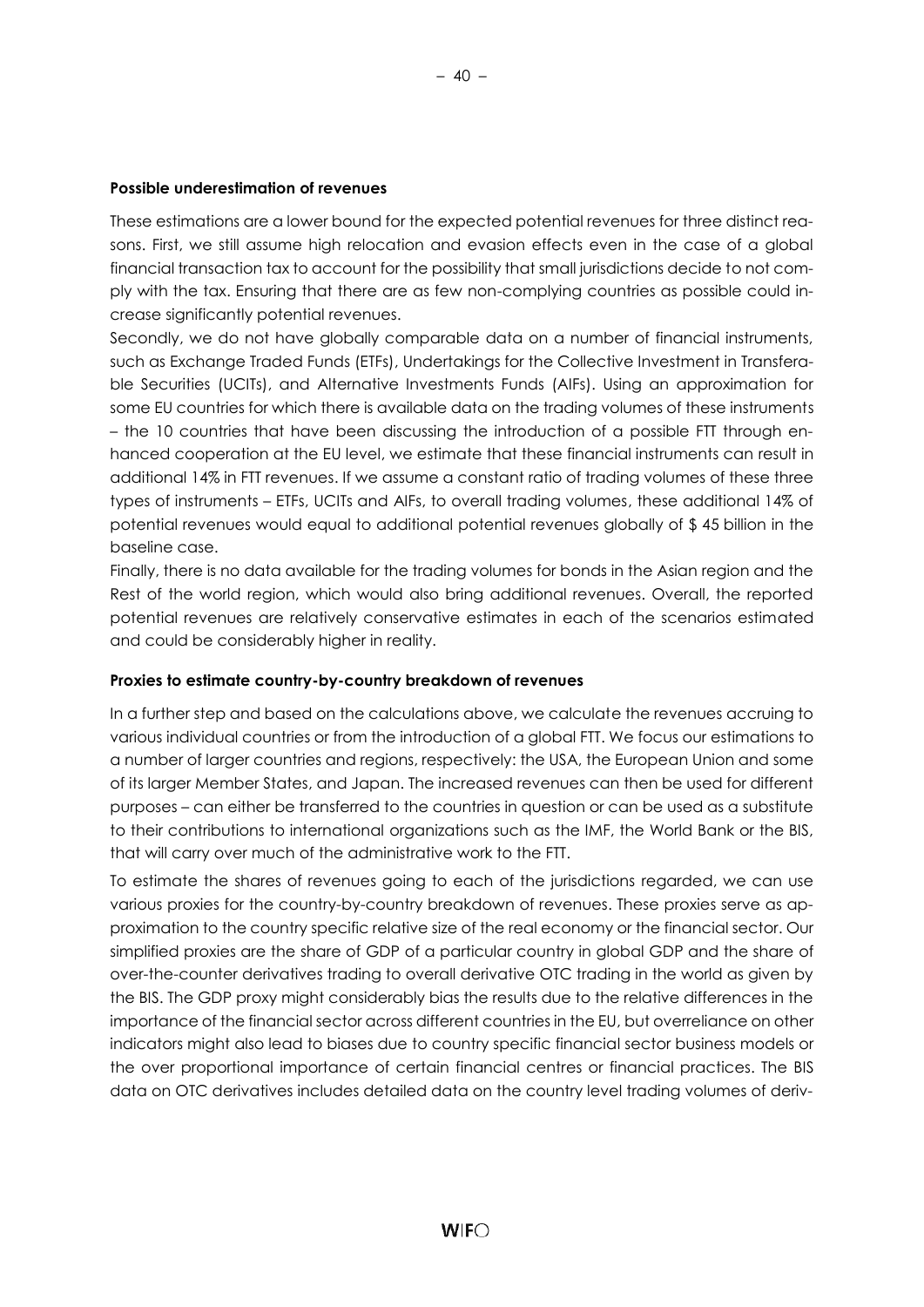atives, which could be a good proxy for the development and the importance of each particular country as a financial centre. This is why we take a simple average of both proxies and use them to weight how much of the estimated global revenues can accrues to each country or region.

| Country              | Individual weight | Individual weight   | Average individual |
|----------------------|-------------------|---------------------|--------------------|
|                      | according to GDP  | according to OTC    | weight $(%)$       |
|                      | 2017 (%)          | derivatives trading |                    |
|                      |                   | volumes (%)         |                    |
| <b>W</b> orld        | 100.00            | 100.00              | 100.00             |
| <b>United States</b> | 25.37             | 19.53               | 22.45              |
| <b>EU-28</b>         | 22.57             | 47.64               | 35.11              |
| Austria              | 0.55              | 0.29                | 0.42               |
| Belgium              | 0.65              | 0.35                | 0.50               |
| <b>Bulgaria</b>      | 0.08              | 0.03                | 0.05               |
| Czech Republic       | 0.28              | 0.06                | 0.17               |
| Denmark              | 0.43              | 1.55                | 0.99               |
| Finland              | 0.33              | 0.21                | 0.27               |
| France               | 3.37              | 2.77                | 3.07               |
| Germany              | 4.83              | 1.79                | 3.31               |
| Greece               | 0.26              | 0.02                | 0.14               |
| Hungary              | 0.18              | 0.05                | 0.12               |
| Ireland              | 0.43              | 0.03                | 0.23               |
| Italy                | 2.54              | 0.27                | 1.41               |
| Latvia               | 0.04              | 0.01                | 0.02               |
| Lithuania            | 0.06              | 0.00                | 0.03               |
| Luxembourg           | 0.08              | 0.57                | 0.32               |
| Netherlands          | 1.09              | 1.31                | 1.20               |
| Poland               | 0.69              | 0.14                | 0.41               |
| Portugal             | 0.29              | 0.04                | 0.16               |
| Romania              | 0.27              | 0.04                | 0.16               |
| Slovakia             | 0.12              | 0.04                | 0.08               |
| Spain                | 1.72              | 0.50                | 1.11               |
| Sweden               | 0.70              | 0.64                | 0.67               |
| United Kingdom       | 3.44              | 36.94               | 20.19              |
| Japan                | 6.33              | 6.13                | 6.23               |
| Australia            | 1.80              | 1.86                | 1.83               |
| Hong Kong SAR        | 0.44              | 6.70                | 3.57               |
| Singapore            | 0.44              | 7.94                | 4.19               |
| Switzerland          | 0.88              | 2.40                | 1.64               |

Note: Average individual weight is the simple average of the first two proxies.

Source: BIS; World Bank, Global Economic Monitor; Macrobond.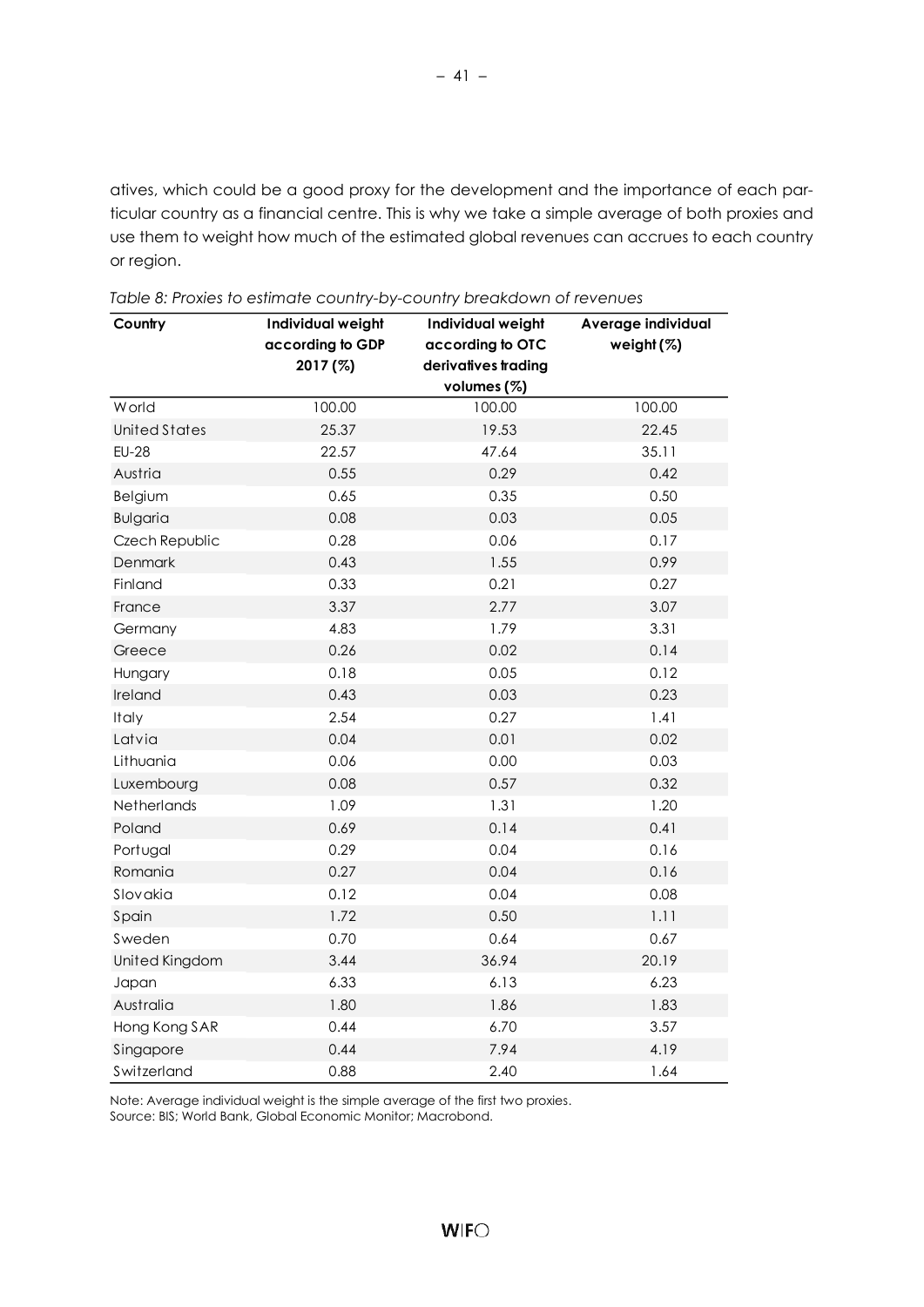Using these simple averages as a proxy, we report the potential revenues estimated for a number of countries and regions, respectively, including the United States, Japan, the European Union countries and a few of the G20 countries. These estimations are based on our baseline scenario, an assumed elasticity of -1.00 and an evasion effect for derivatives of 70%. These are rough approximations, however, given the size of the global revenues they should be in a close and realistic range of the actual potential revenues.

|                      | <b>Equities</b> | Exchange<br><b>Traded</b> | <b>OTC</b><br><b>Derivatives</b> | <b>Interest Rate</b><br><b>Derivatives</b> | <b>Bonds</b> | Total      |
|----------------------|-----------------|---------------------------|----------------------------------|--------------------------------------------|--------------|------------|
|                      |                 | <b>Derivatives</b>        |                                  |                                            |              |            |
|                      |                 |                           |                                  | Million \$                                 |              |            |
| <b>United States</b> | 15,915.50       | 12,436.59                 | 9,307.01                         | 1,770.14                                   | 33,141.58    | 72,570.82  |
| <b>EU28</b>          | 24,891.58       | 19,450.61                 | 22,704.86                        | 578.88                                     | 51,832.86    | 119,458.79 |
| Austria              | 295.53          | 230.93                    | 137.49                           | 1.11                                       | 615.39       | 1,280.43   |
| Belgium              | 354.38          | 276.92                    | 168.63                           | 48.51                                      | 737.94       | 1,586.38   |
| <b>Bulgaria</b>      | 36.52           | 28.54                     | 12.93                            | $\overline{\phantom{0}}$                   | 76.05        | 154.04     |
| Czech Republic       | 121.10          | 94.63                     | 27.96                            | 0.01                                       | 252.17       | 495.88     |
| Denmark              | 701.33          | 548.03                    | 737.65                           | 20.97                                      | 1,460.42     | 3,468.40   |
| Finland              | 190.39          | 148.77                    | 98.99                            | 3.59                                       | 396.45       | 838.19     |
| France               | 2,178.72        | 1,702.48                  | 1,321.29                         | 254.90                                     | 4,536.86     | 9,994.26   |
| Germany              | 2,344.80        | 1,832.26                  | 851.46                           | 90.55                                      | 4,882.69     | 10,001.77  |
| Greece               | 99.25           | 77.56                     | 7.43                             |                                            | 206.68       | 390.92     |
| Hungary              | 82.59           | 64.54                     | 24.18                            | 0.41                                       | 171.99       | 343.71     |
| Ireland              | 165.36          | 129.22                    | 16.07                            |                                            | 344.34       | 654.99     |
| Italy                | 996.67          | 778.81                    | 129.91                           | 19.63                                      | 2,075.40     | 4,000.41   |
| Latvia               | 17.30           | 13.52                     | 4.33                             |                                            | 36.03        | 71.18      |
| Lithuania            | 23.29           | 18.20                     | 1.71                             |                                            | 48.49        | 91.68      |
| Luxembourg           | 229.15          | 179.06                    | 269.29                           | 0.47                                       | 477.16       | 1,155.12   |
| Netherlands          | 847.79          | 662.47                    | 622.53                           | 63.99                                      | 1,765.38     | 3,962.16   |
| Poland               | 293.24          | 229.14                    | 66.69                            | 6.12                                       | 610.62       | 1,205.81   |
| Portugal             | 114.60          | 89.55                     | 17.61                            | 0.28                                       | 238.64       | 460.70     |
| Romania              | 113.00          | 88.30                     | 21.13                            |                                            | 235.30       | 457.72     |
| Slovakia             | 57.48           | 44.92                     | 17.81                            | $\blacksquare$                             | 119.70       | 239.91     |
| Spain                | 785.78          | 614.02                    | 238.54                           | 5.56                                       | 1,636.26     | 3,280.14   |
| Sweden               | 475.94          | 371.90                    | 306.81                           | 62.78                                      | 991.06       | 2,208.49   |
| United Kingdom       | 14,314.87       | 11,185.83                 | 17,604.44                        | 2,743.66                                   | 29,808.51    | 75,657.31  |
| Japan                | 4,416.01        | 3,450.73                  | 2,919.34                         | 6.02                                       | 9,195.67     | 19,987.77  |
| Australia            | 1,299.83        | 1,015.70                  | 887.24                           | 30.04                                      | 2,706.70     | 5,939.51   |
| Hong Kong SAR        | 2,533.43        | 1,979.65                  | 3,193.90                         | 25.07                                      | 5,275.47     | 13,007.52  |
| Singapore            | 2,970.09        | 2.320.87                  | 3.783.88                         | 12.29                                      | 6,184.76     | 15,271.89  |
| Switzerland          | 1,164.89        | 910.26                    | 1,144.47                         | 13.54                                      | 2,425.71     | 5,658.88   |

*Table 9: Country specific potential revenues from an FTT, Baseline Scenario*

Source: Authors calculations based on data given in Table 4; Assumptions: evasion effects for equities and bonds: 15%; evasion effects for derivatives: 70%; elasticity of trading volumes: -1.00. For the Asian region and Rest of the world (Other) region data was not available for all financial instrument types.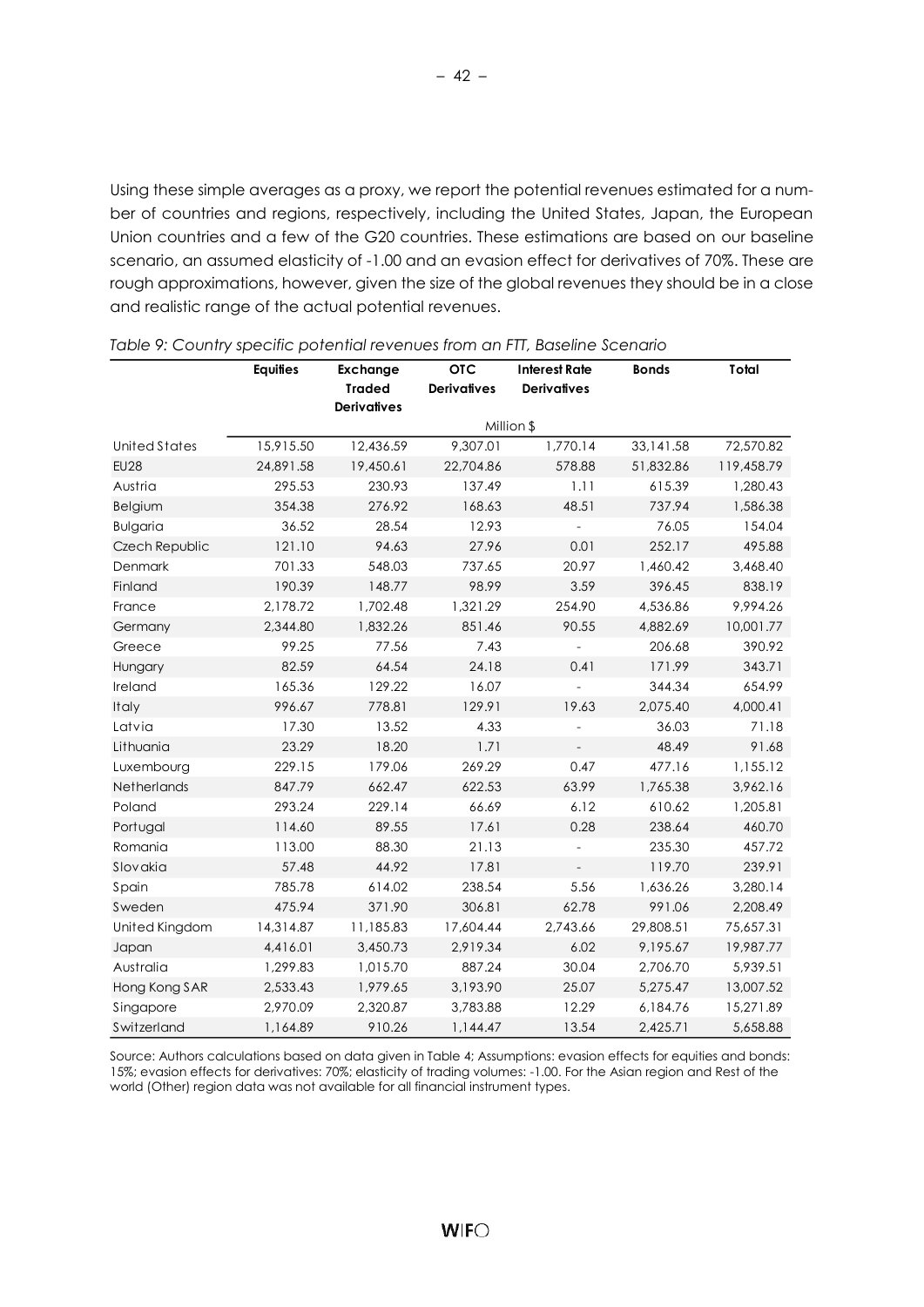Furthermore, we can express the total revenues estimated using our proxy in relation to country GDP. This enables us to give some perspective of our results. Table 10 presents the total revenues for a number of countries and regions in the baseline scenario. Globally, the FTT would result in \$ 326.89 billion overall for the whole global economy, which corresponds to 0.43% of global GDP. For individual countries this would mean considerable revenues – \$ 72.57 billion for the United States (0.37% of GDP), \$ 119.46 billion for the European Union (0.69% of GDP), \$ 10.00 billion for Germany (0.27% of GDP), \$ 9.99 billion for France (0.39% of GDP) and \$ 19.99 billion for Japan (0.41% of GDP). These results are broadly in line with previous estimates of potential revenues in relation to GDP. The result for the European Union is inflated upwards through the very central position that the UK has in global derivatives trading. The usage of our proxy inevitably redistributes from global trading volumes to a number of countries, which explains why some values in the country-specific potential revenues below are higher than the ones in the summary tables for the different scenarios above.

We report the country-by-country breakdown of revenues for the conservative and optimistic scenarios in the Annex. Because of the importance of derivatives trading for the overall revenues from the FTT, there are significant differences in these two scenarios in comparison to the baseline case – we can interpret these as intervals for our baseline estimations. For the United States, potential revenues thus vary between \$ 53.13 billion (0.27% of GDP) annually and \$ 92.65 billion (0.48% of GDP) in the conservative and the optimistic case. For the European Union these annual revenues are estimated to be between \$ 85.05 billion (0.49% of GDP) annually and \$ 155.00 billion (0.89% of GDP), while for Japan – between \$ 14.69 billion (0.30% of GDP) annually and \$ 25.46 billion (0.52% of GDP). All country-by-country revenue estimates using our proxy for the selected countries and the related percentage shares in terms of nominal GDP are reported in the Annex tables A1-A4.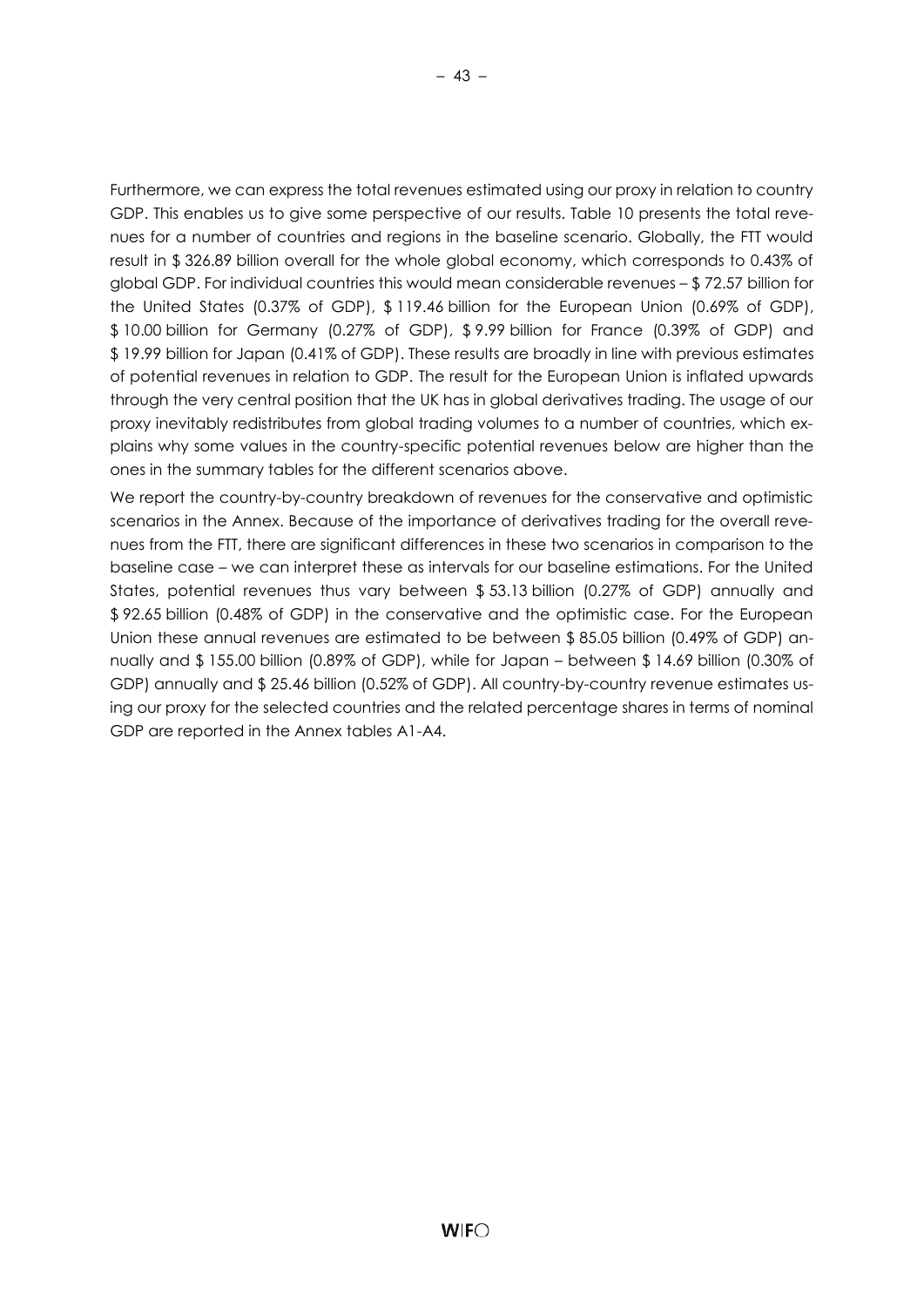|                      | <b>Total Revenues</b> | In % of GDP 2017 |
|----------------------|-----------------------|------------------|
|                      | Million \$            |                  |
| Global               | 326,887.46            | 0.43             |
| <b>United States</b> | 72,570.82             | 0.37             |
| <b>EU28</b>          | 119,458.79            | 0.69             |
| Austria              | 1,280.43              | 0.31             |
| Belgium              | 1,586.38              | 0.32             |
| <b>Bulgaria</b>      | 154.04                | 0.26             |
| Czech Republic       | 495.88                | 0.23             |
| Denmark              | 3,468.40              | 1.05             |
| Finland              | 838.19                | 0.33             |
| France               | 9.994.26              | 0.39             |
| Germany              | 10,001.77             | 0.27             |
| Greece               | 390.92                | 0.19             |
| Hungary              | 343.71                | 0.25             |
| Ireland              | 654.99                | 0.20             |
| Italy                | 4.000.41              | 0.21             |
| Latvia               | 71.18                 | 0.23             |
| Lithuania            | 91.68                 | 0.19             |
| Luxembourg           | 1,155.12              | 1.85             |
| <b>Netherlands</b>   | 3,962.16              | 0.48             |
| Poland               | 1.205.81              | 0.23             |
| Portugal             | 460.70                | 0.21             |
| Romania              | 457.72                | 0.22             |
| Slovakia             | 239.91                | 0.25             |
| Spain                | 3,280.14              | 0.25             |
| Sweden               | 2.208.49              | 0.41             |
| United Kingdom       | 75,657.31             | 2.86             |
| Japan                | 19,987.77             | 0.41             |
| Australia            | 5,939.51              | 0.43             |
| Hong Kong SAR        | 13,007.52             | 3.81             |
| Singapore            | 15,271.89             | 4.53             |
| Switzerland          | 5,658.88              | 0.83             |

*Table 10: Total revenues in % of nominal GDP (2017), Baseline Scenario*

Source: Authors calculations; BIS; World Bank, Global Economic Monitor; Macrobond.

#### **The potential of global cooperation to increase global revenues**

As discussed above, the potential of the FTT to raise considerable revenues on the global level will depend crucially on the elasticity of trading volumes to the tax, as well as the evasion and relocation reactions. To understand better the influence of these two effects on the revenue potential of the FTT, Figure 4 shows the hypothetical global revenues from the FTT based on the formula and given different values for the parameters on the evasion effect and the elasticity of trading volumes. Global revenues from the FTT in \$ billion are given on the y-axis and are determined by the evasion effects and by the elasticity of trading volumes. The effect of the evasion coefficient dominates significantly the effects from the reduced trading volumes in its impact on the potential revenues from the tax. In comparison to the very steep increase in revenues when moving from a high to a lower evasion effect, the increases in revenues when the elasticity of trading volumes increases are very flat. The effect of reducing evasion by 10%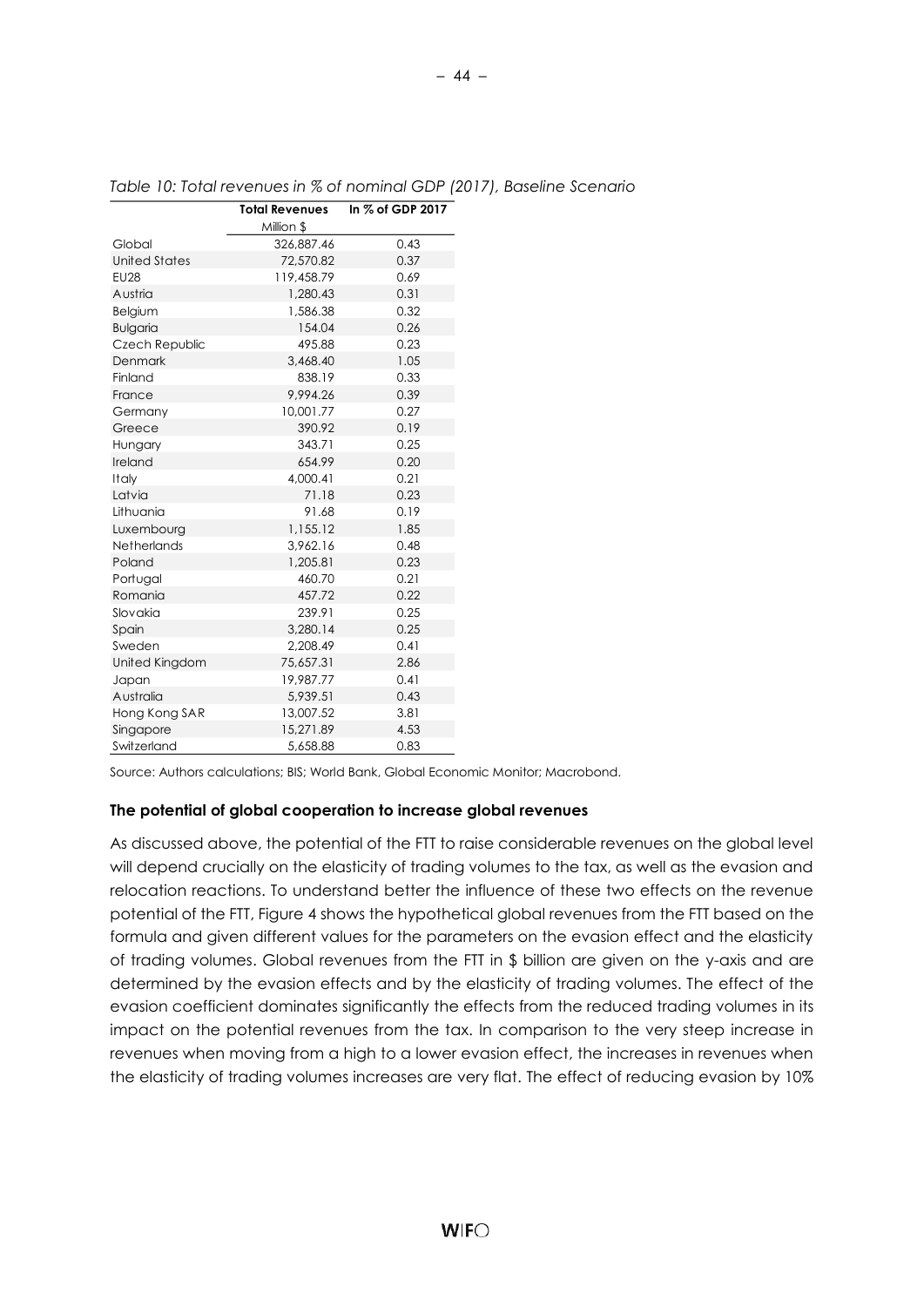on accumulated revenues, for example, is multiple times higher than a reduction in the elasticity of transaction volumes of 10%. In the extreme and unrealistic case that the evasion effect is lower than 5% and the elasticity of trading volumes to the FTT is 0, the global revenues from the FTT are above \$ 600 billion.

The question on whether the elasticity of transactions volumes is -0.50 or -1.50 and therefore the overall effects on transaction volumes from the introduction of a small tax rate is rather unimportant compared to the almost limitless potential to increase potential revenues by ensuring a broad scope of the tax and limiting evasion and relocation. This underscores the dire need for significant global cooperation to achieve the goal of guaranteeing significant government revenues to be used for socially accepted global goals such as the UN Sustainable Development Goals.



*Figure 4: Potential revenues from a global FTT and their dependence on evasion effects and trading volumes elasticity*

Source: Authors calculations based on data from BIS & WFE.

## <span id="page-49-0"></span>**8. Conclusions and outlook**

In this study, we provide a detailed discussion on the benefits and shortcomings of a financial transaction tax and make the case for a global FTT. There have been many attempts to operationalize and implement an FTT at the country level, with some being more successful and others less so. We provide a short overview of the theoretical discussions and the available literature in favour and against the introduction of the FTT. We also provide an overview of the empirical results on the country and the regional level. Moreover, we discuss the history of the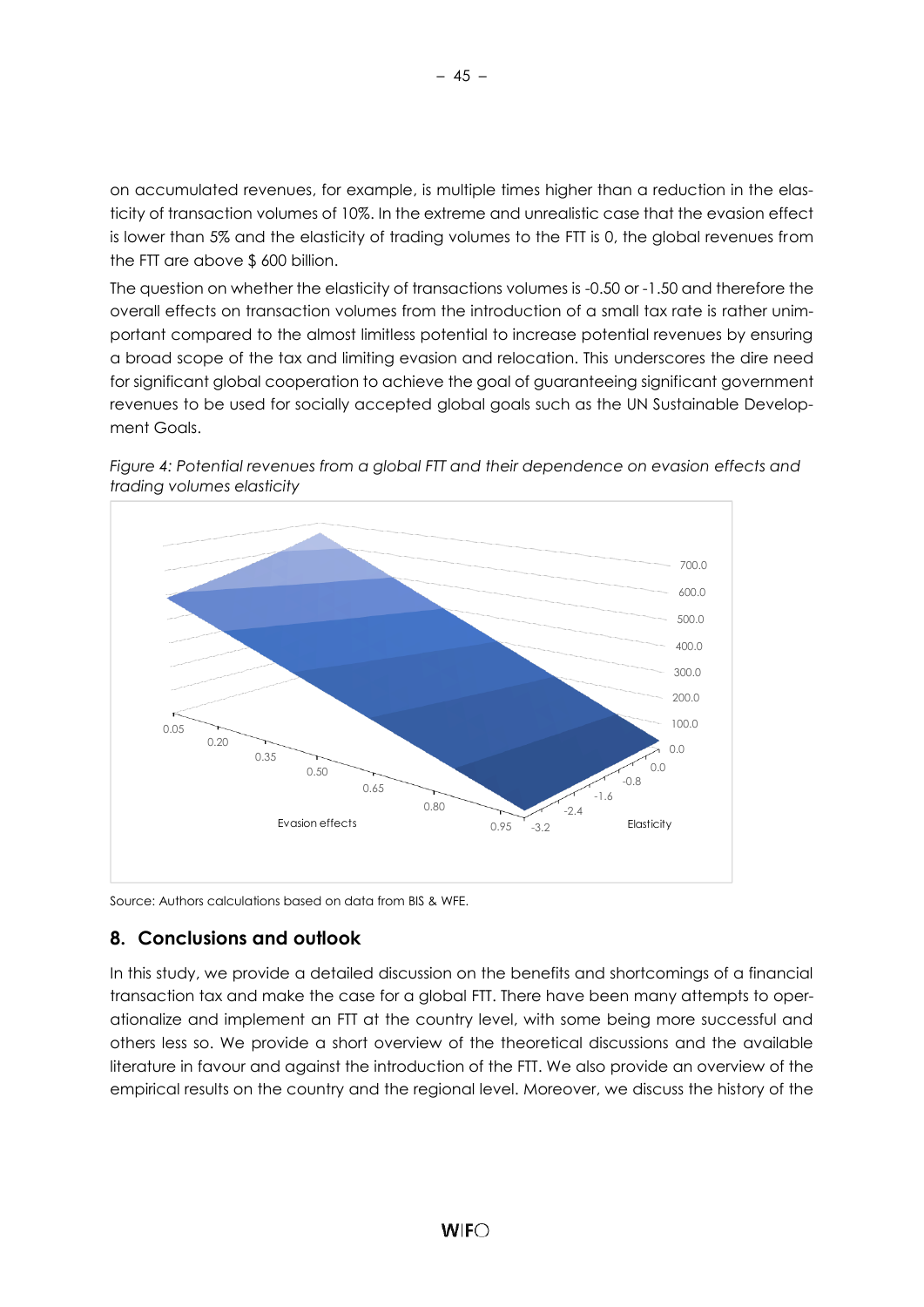FTT, as well as the political discussions that have accompanied it, especially since the global financial crisis.

Since the global financial crisis public support for taxing the financial sector and requiring it to contribute more to government revenues has grown, which has spawned a variety of proposals and initiatives to introduce an FTT either at the national or the global level. Many of these initiatives have then been inhibited by technical difficulties or lack of common acceptance of technical details. Much of the disputes in technical discussions has been the result of the competition between different jurisdictions. A role plays also the lack of willingness to impose the tax on specific financial instruments deemed as important for the particular country, which has brought numerous proposals to exempt certain asset types from the tax, which particularly coined the discussion of the past 10 years in the European Union.

Global and multilateral cooperation will thus be essential for the FTT to be successfully implemented by overcoming fruitless technical discussions and agreeing upon a common design that can raise substantial revenue and ensure it does not disproportionally distort market efficiency. An FTT is both viable and feasible, if there is broad acceptance of the idea that financial market participants are not contributing enough in taxation towards government budgets. Proponents of the FTT should accept that the tax might impose certain costs to market efficiency. The FTT might or might not help reduce market instability through its effect on market volatility. However, the very significant revenues that this will bring to governments should still mean it makes sense to introduce the tax from a welfare perspective. Furthermore, the potential revenues from such a tax would be determined mostly by the decisiveness and efficiency with which evasion of the tax is limited through its design. As our analysis shows, this evasion parameter is much more important for the overall revenues than any possible reduction in trading volumes that might result from imposing a tax at a small rate in comparison to transaction costs as proposed in the current proposals. Thus, a global solution for the FTT would be a necessary step for its most efficient implementation.

The FTT can therefore be an important source of revenues for governments and international institutions. In our estimations, the tax, if imposed globally, even after taking into account still significant evasion, relocation and lock-in effects, will bring significant revenues – between \$ 237.86 billion and \$ 418.84 billion annually. The baseline case delivers \$ 326.89 billion overall for the whole global economy, which corresponds to 0.43% of global GDP. Using a proxy that averages between the weight of the specific country in the real economy (GDP) and in the financial sector (derivatives trading), we can also distribute these results to individual countries. In the baseline case this would mean considerable revenues  $-$  \$72.57 billion for the United States (0.37% of GDP), \$ 119.46 billion for the European Union (0.69% of GDP), \$ 10.00 billion for Germany (0.27% of GDP), \$ 9.99 billion for France (0.39% of GDP) and \$ 19.99 billion for Japan (0.41% of GDP).

Our estimations can serve as a lower bound for the potential revenues due to a global FTT. They are most probably an underestimation for three separate reasons. First, we include high relocation and evasion effects even in the case of a global FTT due to the possible small jurisdictions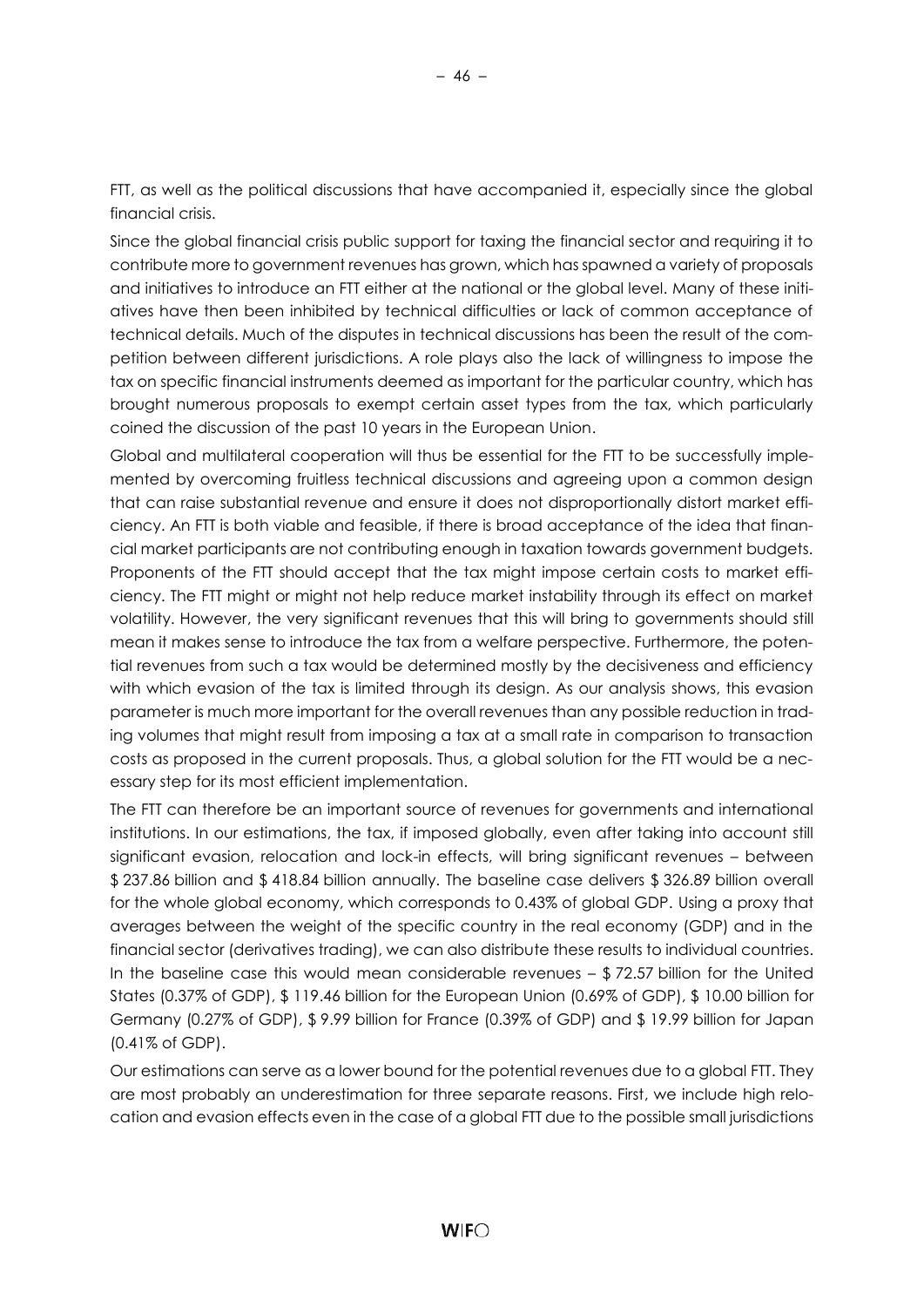that decide to not comply with the tax. Ensuring they are as few as possible could increase significantly potential revenues. Secondly, we do not have globally comparable data on a number of financial instruments, such Exchange Traded Funds (ETFs), Undertakings for the Collective Investment in Transferable Securities (UCITs) and Alternative Investments Funds (AIFs). Using an approximation for a number of EU countries where this data is available, we estimate that these additional instruments can accrue an additional 14% in potential revenues from the FTT. In the baseline scenario this equals to around an additional \$46 billion in revenues globally. Finally, there is no available data for the trading volumes for bonds in the Asian region and the Rest of the world region, which would also bring significant additional revenues. Overall, the reported potential revenues are relatively conservatives estimates in each of the different cases and could be higher in reality.

The FTT can raise significant revenues globally. If policymakers and international institutions follow the optimal design of such a tax with a very broad base and a relatively low rate of the tax, the distortionary effects should be quite small. In addition to that, the predominant burden of the tax would be on top wealth groups, which are most active on financial markets. The tax will have a progressive nature, which can also address growing concerns about inequality and distributional fairness. Finally, the FTT enjoys public support and the broad alliance between NGOs and civil society organisation in its favour might make it more feasible to be implemented. The additional revenues from a global FTT can contribute to the duly needed resources for a number of specific global priorities, where multinational cooperation is essential. In any case, with this amount of potential revenues, an FTT, if designed properly and imposed globally, could help address public calls for the financial sector to contribute more to government budgets and show that international cooperation and multilateral institutions can deliver significant and efficient solutions to the issues of our time.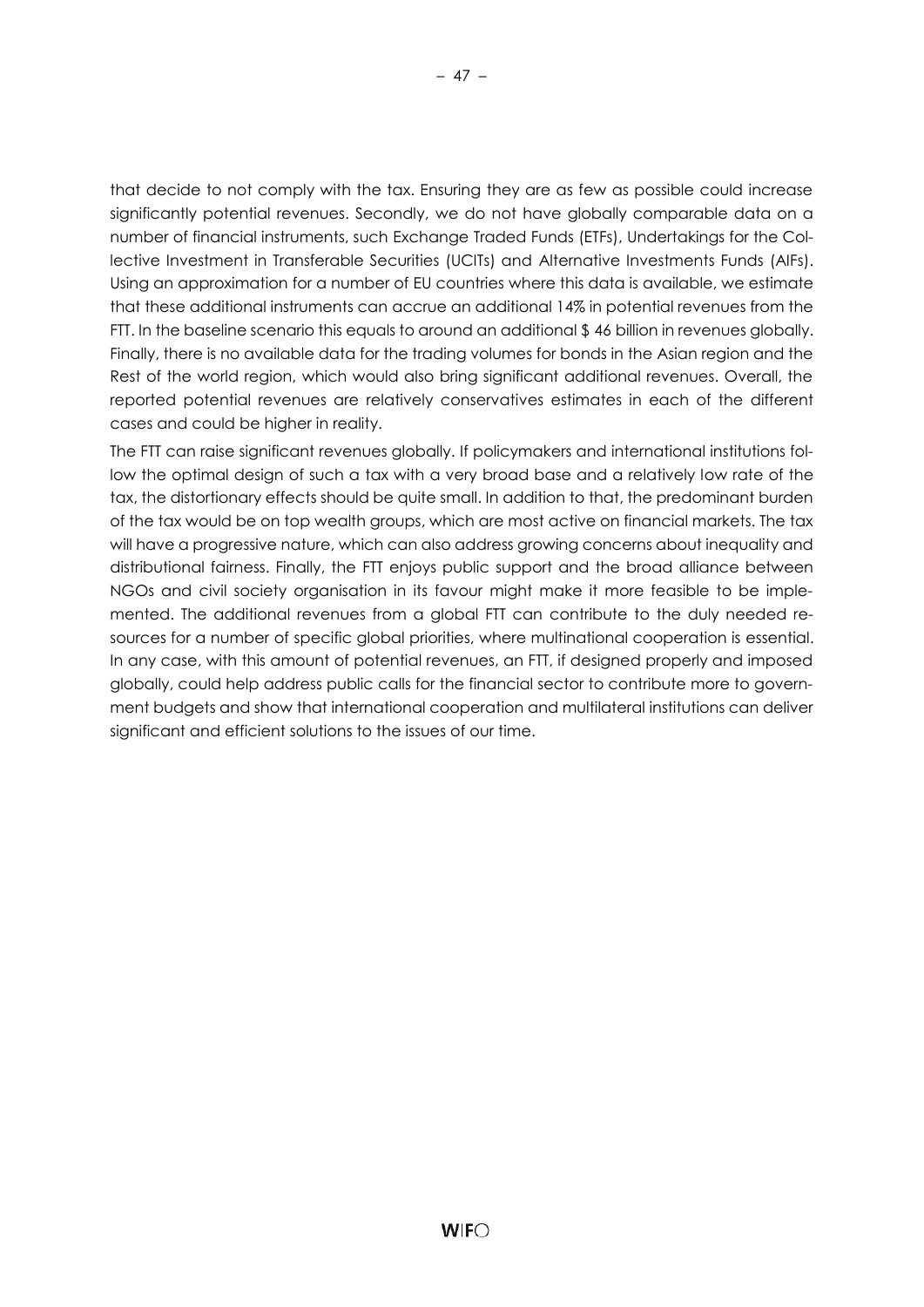#### <span id="page-52-0"></span>**References**

- Acharya, V. V., Cooley, T., Rihcardson, M., Walter, I., "Market Failures and Regulatory, Failures: Lessons from Past and Present Financial Crises", Asian Development Bank Institute, ADBI Working Paper Series, 2011, (264).
- Alstadsæter, A., Johannesen, N., Zucman, G., "Who Owns the Wealth in Tax Havens? Macro Evidence and Implications for Global Inequality", Journal of Public Economics, 2018, (162), pp. 89-100.
- Anthony, J., Bijlsma, M., Elbourne, A., Lever, M., Zwart, G., "Financial Transaction Tax: Review and Assessment", CPU Discussion Paper, 2012, (202).
- Arcand, J., Berkes, E., Panizza, U., "Too much finance?", Journal of Economic Growth, 2015, 20(2), pp. 105-148.

Atkinson, A.B. (ed.), New Sources of Development, 2005, Oxford: Oxford University Press.

- Baker, A., IPE, Corporate Governance and the New Politics of Financialisation: Issues Raised by Sarbanes-Oxley, Conference Paper, British International Studies Association Annual Conference, St Andrew's, 2005.
- Baltagi, B. H., Dong, L., and Qi, L., "Transaction Tax and Stock Market Behavior: Evidence from an Emerging Market", Empirical Economics, 2006, 31(2), pp. 393–408.
- Beck, R., Georgiadis, G., Straub, R., "The finance and growth nexus revisited", Economics Letters, 2014, 124(3), pp. 382- 385.
- Beck, T., Büyükkarabacak, B., Rioja, F., Valev, N., "Who gets the credit? And does it matter? Household vs. firm lending across countries", The B.E. Journal of Macroeconomics, 2012, 12(1), pp. 1-46.
- Bond, S., Hawkins, M., Klemm, A., "Stamp Duty on Shares and Its Effect on Share Prices", Institute for Fiscal Studies, London, Working Paper, 2004, (WP04/11).
- Brunnermeier, M. K., Oehmke, M., "Bubbles, Financial Crisis, and Systemic Risk", NBER Working Paper, 2012, (18398).
- Bundesministerium der Finanzen, Die wichtigsten Steuern im internationalen Vergleich 2017, 2018, Berlin: Bundesministerium der Finanzen.
- Burman, L., Gale, W. G., Gault, S., Kim, B., Nunns, J., Rosenthal, S., "Financial Transaction Taxes in Theory and Practice", National Tax Journal, 2016, 69(1), pp. 171-216.
- Bushee, B., Noe, C., "Corporate disclosure practices, institutional investors, and stock return volatility", Journal of Accounting Research, 2000, 38, pp. 171-202.
- Campbell, J., Froot, K., "International Experience with Securities Transaction Taxes", in Frankel, J. A. (Hrsg.), The Internationalization of Equity Markets, Chicago: University of Chicago Press, 1994, pp. 277-303.
- Cannas, G., Cariboni, J., Nicodème, G., Giudici, M. P., Zedda, S., "Financial Activities Taxes, Bank Levies and Systemic Risk", European Commission Taxation Papers, Working Paper, 2014, (43).
- Cecchetti, S., Kharroubi, E., "Why does financial sector growth crowd out real economy economic growth", BIS Working Paper, 2015, (490).
- Chamley, C., "Optimal Taxation of Capital Income in General Equilibrium with Infinite Lives", Econometrica, 1986, 54(3), pp. 607-622.
- Coelho, M., Dodging Robin Hood: Responses to France and Italy's Financial Transaction Taxes, Job Market Paper, University of Carolina, Berkeley, 2016.
- Colliard, J.-E., Hoffmann, P., "Financial transaction taxes, market composition, and liquidity", Working Paper Series, European Central Bank, 2017, (2030).
- Committee of Experts to the Taskforce on International Financial Transactions and Development, Report Globalizing Solidarity: The Case for Financial Levies, Taskforce on International Financial Transactions for Development, 2010.
- Constâncio, V., The future of finance and the outlook for regulation, Remarks, Vice-President of the European Central Bank, at the Financial Regulatory Outlook Conference, organised by the Centre for International Governance Innovation and Oliver Wyman, Rome, November, 2017.
- Dávila, E., "Optimal Financial Transaction Taxes", Job Market Paper. Harvard University, Cambridge, MA, 2013.
- Demirer, R., Leggio, K., Lien, D. D., Herding and Flash Events: Evidence From the 2010 Flash Crash, Finance Research Letters, 2019.
- Deng, Y., Liu, X, Wei, S.-J., "One Fundamental and Two Taxes: When Does a Tobin Tax Reduce Financial Price Volatility?", NBER Working Paper, 2014, (19974).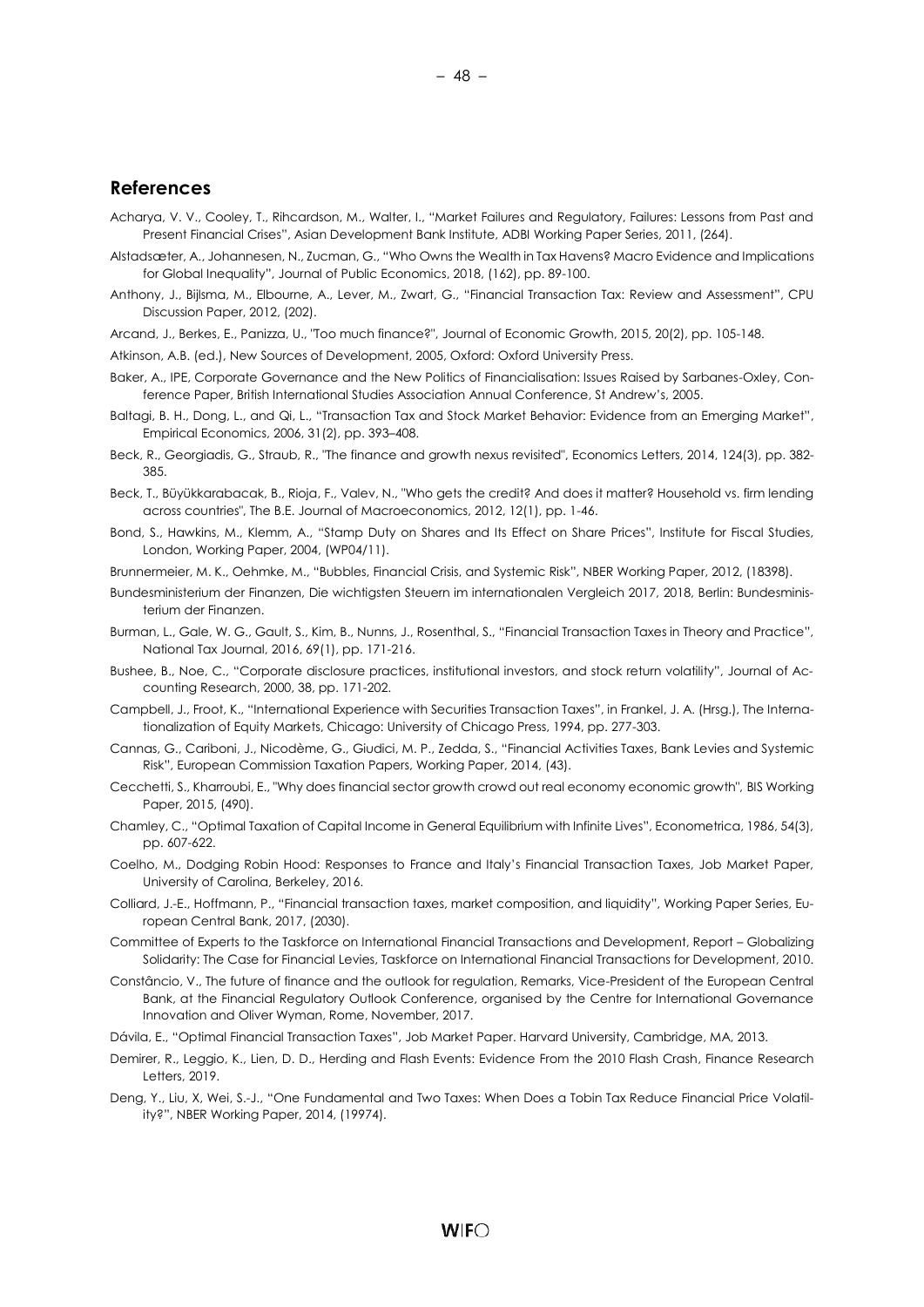- Diamond, D., Dybvig, P., "Bank runs, deposit insurance, and liquidity", Journal of Political Economy, 1983, 91(3), pp. 401-419.
- Doha Declaration on Financing for Development, Outcome document of the Follow-up International Conference on Financing for Development to Review the Implementation of the Monterrey Consensus, United Nations, Doha, Qatar, 2008.
- Drehmann, M., Tarashev, N., "Measuring the systemic importance of interconnected banks", BIS Working Papers, 2011, (342).
- Dumas, B., Why the excess volatility?, INSEAD, Europlace Institute conference, 2003.
- Epstein, G. A., Financialization and the World Economy, Cheltenham, U.K. Northampton, Edward Elgar Pub, 2005.

European Commission, Reflection paper on the future of EU finances, European Commission, 2017.

- European Commission, Did the New French Tax on Financial Transactions Influence Trading Volumes, Price Levels and/or Volatility on the Taxed Market Segment? A Trend Analysis, European Commission, 2014.
- European Commission, "Impact Assessment: Proposal for a Council Directive Implementing Enhanced Cooperation in the Area of Financial Transaction Tax, Analysis of Policy Options and Impacts", Working Document, 2013, (28).
- European Commission, "Impact Assessment: Proposal for a Council Directive on a Common System of Financial Transaction Tax and Amending Directive 2008/7/EC", Working Paper, 2011, (1102).

European Commission, "Financial Sector Taxation", Taxation Working Paper, 2010A, (10).

- European Commission, "Innovative Financing at the Global Level", Commission Staff Working Document, 2010B, (409).
- Gai, P., Haldane, A., Kapadia, S., "Complexity, concentration and contagion", Journal of Monetary Economics, 2011, 58(5), pp. 453–470.
- Haldane, A. G., Rethinking Financial Stability, Speech, Chief Economist, Bank of England, "Rethinking Macroeconomic Policy IV" Conference, Peterson Institute for International Economics, Washington, October, 2017.
- Haldane, A., Patience and Finance, Bank of England, Speech at the Oxford China Business Forum, Beijing, 9. September 2010.
- Hau, H., "The Role of Transaction Costs for Financial Volatility: Evidence from the Paris Bourse", Journal of the European Economic Association, 2006, 4(4), pp. 862–890.
- Hemmelgarn, T., Nicodème, G., Tasnadi, B., Vermote, P., "Financial Transaction Taxes in the European Union", European Commission Taxation Papers, Working Paper, 2015, (62).
- High Level Group of Own Resources, Future Financing of the EU Final Report and Recommendations of the High Level Group on Own Resources, European Commission, High Level Group on Own Resources, 2016.
- Hillman, D., Ashford, C., Financial Transaction Tax: Myth-Busting, Stamp Out Poverty, 2012, London, UK.
- Hu, S., "The Effects of the Stock Transactions Tax on the Stock Market: Experiences from Asian Markets", Pacific-Basin Finance Journal, 1998, 6(3), pp. 347-364.
- IMF, A Fair and Substantial Contribution by the Financial Sector Final Report for the G-20, International Monetary Fund, 2010.
- Jetin, B., Denys, L., Ready for Implementation: Technical and Legal Aspects of a Currency Transaction Tax and its Implementation in the EU, World Economy, Ecology and Development Study, 2005.
- Jones, C. M., Seguin, P. J., "Transaction Costs and Price Volatility: Evidence from Commission Deregulation", American Economic Review, 1997, 87(4), pp. 728–737.
- Jordà, Ò., Schularick, M., Taylor, A. M., "Leveraged Bubbles", NBER Working Paper, 2015, (21486).
- Judd, K. L., "Redistributive taxation in a simple perfect foresight model", Journal of Public Economics, 1985, 28(1), pp. 59-83.
- Keen, M., "Rethinking the Taxation of the Financial Sector", CESifo Economic Studies, 2011, 51(1), pp. 1-24.
- Keen, M., Parry, I., Strand, J., "Market-Based Instruments for International Aviation and Shipping as a Source of Climate Finance", World Bank Policy Research, Working Paper, 2012, (WPS5950).
- Keynes, J. M., General Theory of Employment, Interest Rates and Money (New York: Harcourt Brace & World), 1936.

Krenek, A., Schratzenstaller, M., "A European Net Wealth Tax", WIFO Working Papers, 2018, (561).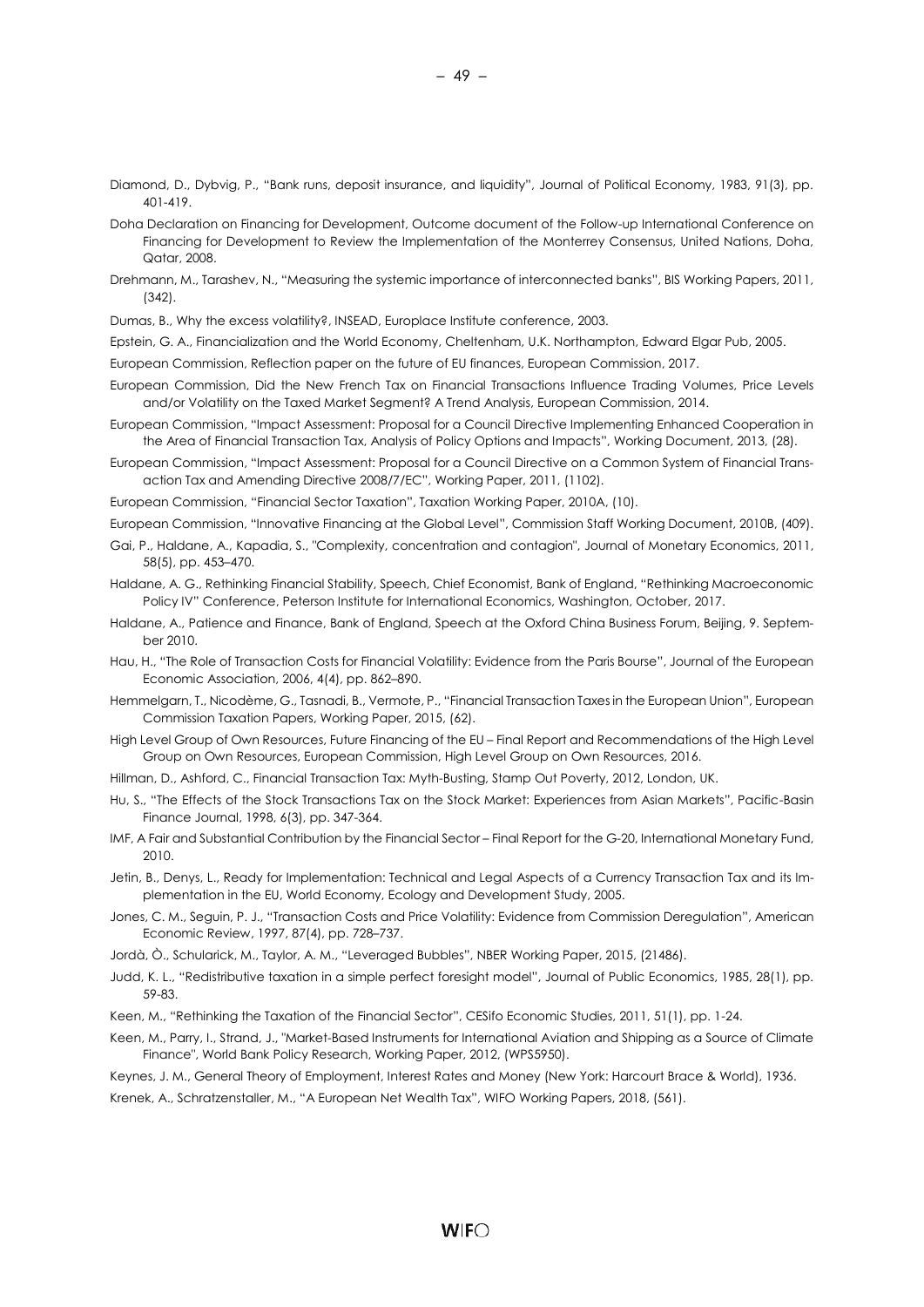Krenek, A., Schratzenstaller, M., "Sustainability-oriented tax-based own resources for the European Union: a European carbon-based flight ticket tax", Empirica, 2017, 44(4), pp. 665-686.

Laeven, L., Ratnovski, L., Tong, H., "Bank Size and Systemic Risk", IMF Staff Discussion Note, 2014, (SDN/14/04).

- Landau Report, Rapport à Monsieur Jacques Chirac Président de la République (English version), Groupe de travail sur les nouvelles contributions financières internationales, 2004.
- Levine, R., "Finance and growth: Theory and evidence", Handbook of economic growth, 1, in: Philippe Aghion and Steven Durlauf (ed.), Handbook of Economic Growth, Edition 1, 2005, 1, Chapter 12, pp. 865-934.
- Liu, S., Zhu, Z., "Transaction Costs and Price Volatility: New Evidence from the Tokyo Stock Exchange", Journal of Financial Services Research, 2009, 36(1), pp. 65–83.
- Lockley, P., Chambwera, M., "Solidarity Levies on Air Travel", Oxford Energy and Environment Brief, 2011.
- Matheson, T., "Taxing Financial Transactions: Issues and Evidence", IMF Working Paper, 2011, (11/54).
- McCulloch, N., Pacillo, G., The Tobin Tax A Review of the Evidence, Institute of Development Studies University Sussex, 2011.
- Meyer, S., Wagener, M., Weinhardt, C., "Politically Motivated Taxes in Financial Markets: The Case of the French Financial Transaction Tax", Journal of Financial Services Research, 2015, 47(2), pp. 177–202.
- Nerudová, D., Schratzenstaller, M., Solilová, V., "The Financial Transactions Tax as Tax-based Own Resource for the EU Budget", Umea Universitet, FairTax policy brief, 2017, (2).
- OECD, Tax Policy Reforms 2018: OECD and Selected Partner Economies, OECD Publishing, 2018.
- Oxera, Stamp Duty: Its Impact and the Benefits of its Abolition, Report prepared for Association of British Insurers, City of London Corporation, Investment Management association and London Stock Exchange (London), 2007.
- Piketty, T., Saez, E., Stantcheva, S., "Optimal Taxation of Top Labor Incomes: A Tale of Three Elasticities", NBER Working Paper Series, 2011, (17616).
- Pomeranets, A., Weaver, D. G., "Security Transaction Taxes and Market Quality", Bank of Canada Working Paper, 2011, (2011-26).
- Popov, A., "Credit constraints, equity market liberalization, and growth rate asymmetry", Journal of Development Economics, 2014, 107(C), pp. 202-214.
- Raciborski, R., Lendvai, J., Vogel, L., "Securities Transaction Taxes: Macroeconomic Implications in a General-Equilibrium Model", Economic Papers, 2012, (450).
- Rancière, R., Tornell, A., Westermann, F., "Systemic crises and growth", Quarterly Journal of Economics, 2008, 123, pp. 359-406.
- Roll, R., "Price Volatility, International Market Links, and their Implications for Regulatory Policies", Journal of Financial Services Research, 1989, 3(2-3), pp. 211–246.
- Rühl, R., Stein, M., "The Impact of Financial Transaction Taxes: Evidence from Italy." Economics Bulletin, 2014, 34 (1), 25– 33.
- Saporta, V., Kan, K., "The Effects of Stamp Duty on the Level and Volatility of Equity Prices", Bank of England Working Paper, 1997, (71).
- Schäfer, D., Karl, M., "Finanztransaktionssteuer Ökonomische und fiskalische Effekte der Einführung einer Finanztransaktionssteuer für Deutschland", Politikberatung kompakt, DIW Berlin, 2012, (64).
- Scheve, K., Stasavage, D., Taxing the Rich A History of Fiscal Fairness in the United States and Europe, Copublished with the Russell Sage Foundation, Princeton University Press, 2016.
- Schratzenstaller, M., "International Taxes Why, What and How?", In: Leaman, J., Waris, A. (eds.), Tax Justice and the Political Economy of Global Capitalism, 1945 to the Present, New York – Oxford: Berghahn Books, 2013, pp. 283- 307.
- Schularick, M., Taylor, A., "Credit Booms Gone Bust: Monetary Policy, Leverage Cycles, and Financial Crises, 1870-2008", American Economic Review, 2012, 102(2), pp. 1029-1061.
- Schulmeister, S., Implementation of a General Financial Transactions Tax Summary, WIFO Study, 2011.
- Schulmeister, S., Schratzenstaller, M., Picek, O., A General Financial Transaction Tax Motives, Revenues, Feasibility and Effects, WIFO Study, 2008.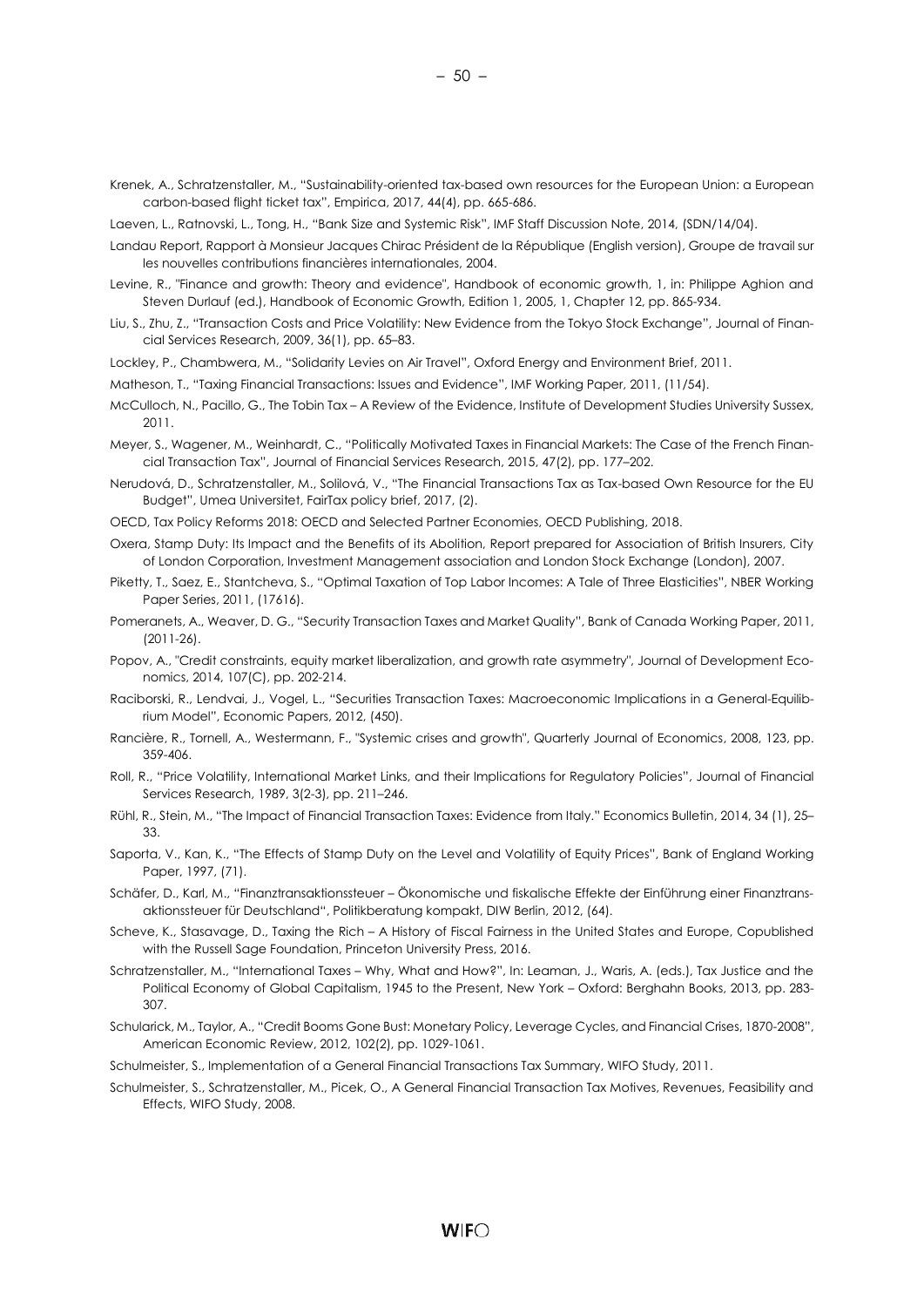Schwert, G. W., Seguin, P., "Securities Transaction Taxes: An Overview of Costs, Benefits and Unresolved Questions", Financial Analysts Journal, 1993, 49(5), pp. 27-35.

Shiller, R. J., Irrational Exuberance, Second Edition, Revised & Updated, Crown Business, 2006.

- Shiller, R. J., "Do stock prices move too much to be justified by subsequent changes in dividends?", American Economic Review, 1981, 71(3), pp. 421-436.
- Slemrod, J., Yitzhaki, S., "Tax avoidance, evasion, and administration," in A. J. Auerbach and M. Feldstein (eds.), Handbook of Public Economics, 2002, 3, Elsevier, chapter 22, pp. 1423–1470.
- Solilová, V., Nerudová, D., Dobranschi, M., "Sustainability-oriented future EU funding: a financial transaction tax", Empirica, 2017, 44(4), pp. 687-731.
- Stiglitz, J., "Using Tax Policy to Curb Speculative Short-Term Trading", Journal of Financial Services Research, 1989, 3(2- 3), pp. 101-115.
- Straub, L., Werning, I., Positive Long-Run Capital Taxation: Chamley-Judd Revisited, Harvard University, 2018.
- Summers, L., Summers, V., "When Financial Markets Work Too Well: A Cautious Case for a Securities Transaction Tax", Journal of Financial Services Research, 1989, (3), pp. 261-286.
- Tobin, J., "A Proposal for International Monetary Reform", Eastern Economic Journal, 1978, 4(3-4), pp. 153-159.

Tobin, J., The New Economics – One Decade Older, Princeton: Princeton University Press, 1974.

Torslov, T., Wier; L., Zucman, G., "The Missing Profits of Nations", NBER Working Paper, 2018, (24701).

- Turner, A., After the Crises: Assessing the Costs and Benefits of Financial Liberalisation, Speech, 14th Chintaman Deshmukh Memorial Lecture, Reserve Bank of India, Mumbai, 2010.
- UNCTAD, World Investment Report 2014, Investing in the SDGs: An Action Plan, Geneva: United Nations Conference on Trade and Development, 2014.
- Wahl, P., "More Than Just Another Tax The Thrilling Battle Over the Financial Transaction Tax: Background, Progress, and Challenges", in Pogge, Th., Mehta, K. (eds.), Global Tax Fairness, Oxford: Oxford University Press, 2016.
- Weibust, I., Green Leviathan: The Case for a Federal Role in Environmental Policy, Surrey/Burlington: Ashgate, 2009.
- Wolff, E. N., "The Asset Price Meltdown and the Wealth of the Middle Class", 2012, NBER Working Paper, (18559).
- Yellen, J., "Financial stability a decade after the onset of the crisis", Speech, Chair of the Board of governors of the Federal Reserve System, at the Federal Reserve Bank in Kansas City Economic Symposium "Fostering a Dynamic Global Recovery", Jackson Hole, August, 2017.
- Zhang, L., The Impact of Transaction Tax on Stock Markets: Evidence from an Emerging Market, East Carolina, 2001.
- Zingales, L., "Presidential Address: Does Finance Benefit Society?", The Journal of Finance, 2015, 70(4).
- Zucman, G., The Hidden Wealth of Nations The Scourge of Tax Havens, The University of Chicago Press, 2015.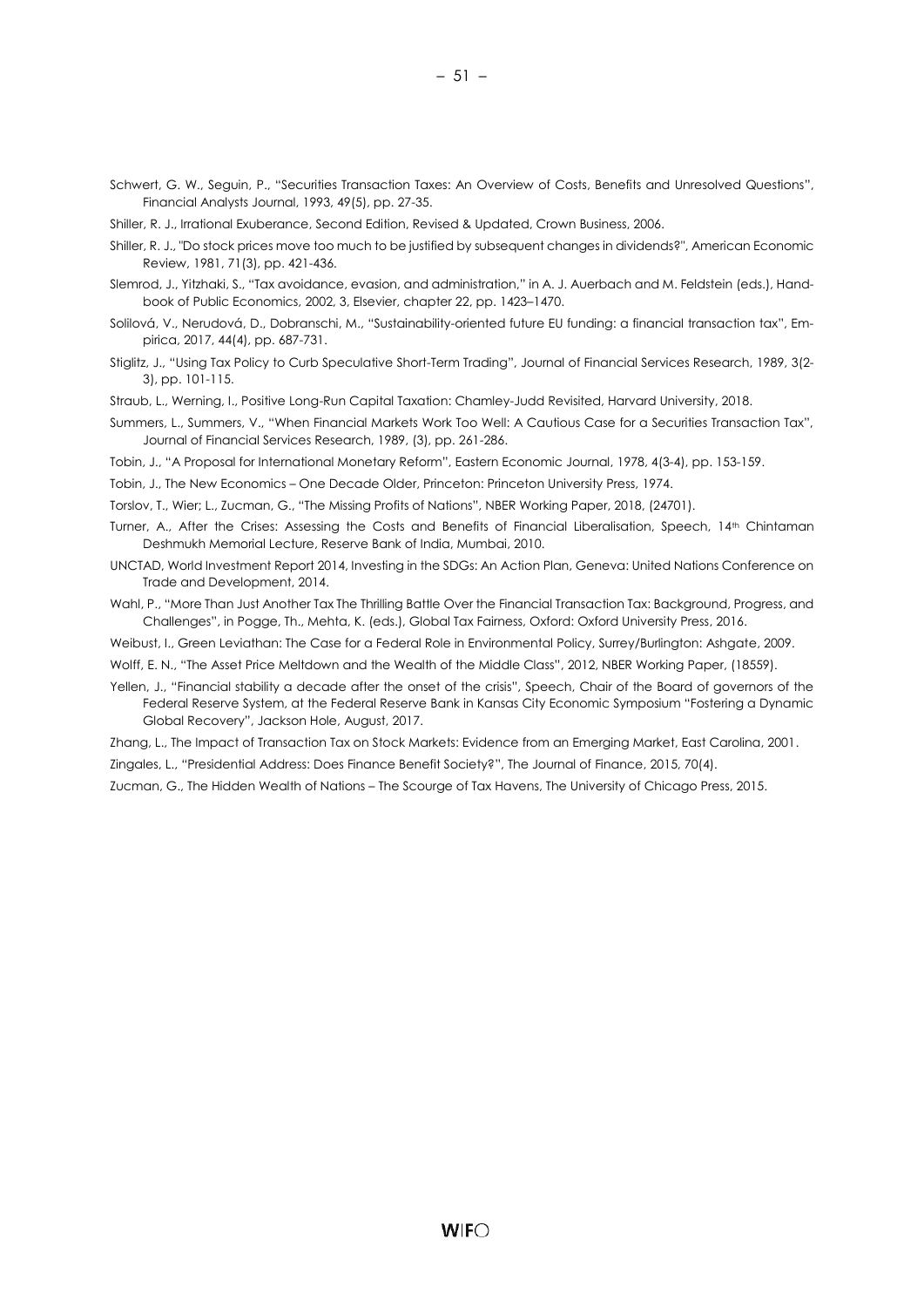## <span id="page-56-0"></span>**Annex**

#### **Country-by-country breakdown of revenues for different scenarios**

In the main part of the text we have reported our estimates for country-by-country revenues in the baseline scenario, with an elasticity of -1.00 and an evasion effect of 70% for derivatives and of 50% for equities and bonds trading. Here we include furthermore the other two cases – the conservative case with a higher evasion effect of 90% for derivative, and the optimistic case with a low evasion effect of 50%. The elasticity of trading volumes varies accordingly as well.

|                 | <b>Equities</b> | <b>Exchange</b>    | <b>OTC</b>         | <b>Interest Rate</b>     | <b>Bonds</b> | Total     |
|-----------------|-----------------|--------------------|--------------------|--------------------------|--------------|-----------|
|                 |                 | <b>Traded</b>      | <b>Derivatives</b> | <b>Derivatives</b>       |              |           |
|                 |                 | <b>Derivatives</b> |                    |                          |              |           |
|                 |                 |                    |                    | Million \$               |              |           |
| United States   | 14,734.89       | 4,078.12           | 3,051.89           | 580.45                   | 30,683.14    | 53,128.49 |
| <b>EU28</b>     | 23,045.12       | 6,378.11           | 7,445.22           | 189.82                   | 47,987.90    | 85,046.17 |
| Austria         | 273.60          | 75.72              | 45.08              | 0.36                     | 569.74       | 964.51    |
| Belgium         | 328.09          | 90.80              | 55.30              | 15.91                    | 683.20       | 1,173.30  |
| <b>Bulgaria</b> | 33.81           | 9.36               | 4.24               |                          | 70.41        | 117.82    |
| Czech Republic  | 112.12          | 31.03              | 9.17               | 0.00                     | 233.47       | 385.79    |
| <b>Denmark</b>  | 649.31          | 179.71             | 241.88             | 6.88                     | 1,352.08     | 2,429.86  |
| Finland         | 176.26          | 48.78              | 32.46              | 1.18                     | 367.04       | 625.73    |
| France          | 2,017.11        | 558.27             | 433.27             | 83.59                    | 4,200.31     | 7,292.54  |
| Germany         | 2,170.87        | 600.82             | 279.20             | 29.69                    | 4,520.50     | 7,601.08  |
| Greece          | 91.89           | 25.43              | 2.43               | $\overline{a}$           | 191.35       | 311.11    |
| Hungary         | 76.47           | 21.16              | 7.93               | 0.13                     | 159.23       | 264.92    |
| Ireland         | 153.09          | 42.37              | 5.27               | $\overline{\phantom{a}}$ | 318.80       | 519.53    |
| Italy           | 922.73          | 255.38             | 42.60              | 6.44                     | 1,921.45     | 3,148.60  |
| Latvia          | 16.02           | 4.43               | 1.42               |                          | 33.36        | 55.23     |
| Lithuania       | 21.56           | 5.97               | 0.56               |                          | 44.89        | 72.98     |
| Luxembourg      | 212.15          | 58.72              | 88.30              | 0.15                     | 441.77       | 801.09    |
| Netherlands     | 784.90          | 217.23             | 204.14             | 20.98                    | 1,634.43     | 2,861.68  |
| Poland          | 271.48          | 75.14              | 21.87              | 2.01                     | 565.33       | 935.82    |
| Portugal        | 106.10          | 29.37              | 5.78               | 0.09                     | 220.94       | 362.28    |
| Romania         | 104.61          | 28.95              | 6.93               |                          | 217.84       | 358.34    |
| Slovakia        | 53.22           | 14.73              | 5.84               | $\overline{\phantom{a}}$ | 110.82       | 184.61    |
| Spain           | 727.49          | 201.34             | 78.22              | 1.82                     | 1,514.88     | 2,523.75  |
| Sweden          | 440.63          | 121.95             | 100.61             | 20.59                    | 917.55       | 1,601.32  |
| United Kingdom  | 13,253.00       | 3,667.98           | 5,772.72           | 899.68                   | 27,597.32    | 51,190.70 |
| Japan           | 4,088.43        | 1,131.54           | 957.29             | 1.97                     | 8,513.53     | 14,692.77 |
| Australia       | 1,203.41        | 333.06             | 290.94             | 9.85                     | 2,505.91     | 4,343.17  |
| Hong Kong SAR   | 2,345.50        | 649.15             | 1,047.32           | 8.22                     | 4,884.13     | 8,934.33  |
| Singapore       | 2,749.77        | 761.04             | 1,240.78           | 4.03                     | 5,725.97     | 10,481.60 |
| Switzerland     | 1,078.48        | 298.49             | 375.29             | 4.44                     | 2,245.77     | 4,002.47  |

| Table A1: Country-by-country breakdown of revenues - Conservative Scenario |  |  |  |  |  |
|----------------------------------------------------------------------------|--|--|--|--|--|
|                                                                            |  |  |  |  |  |

Source: BIS, Eurostat, IMF, WFE.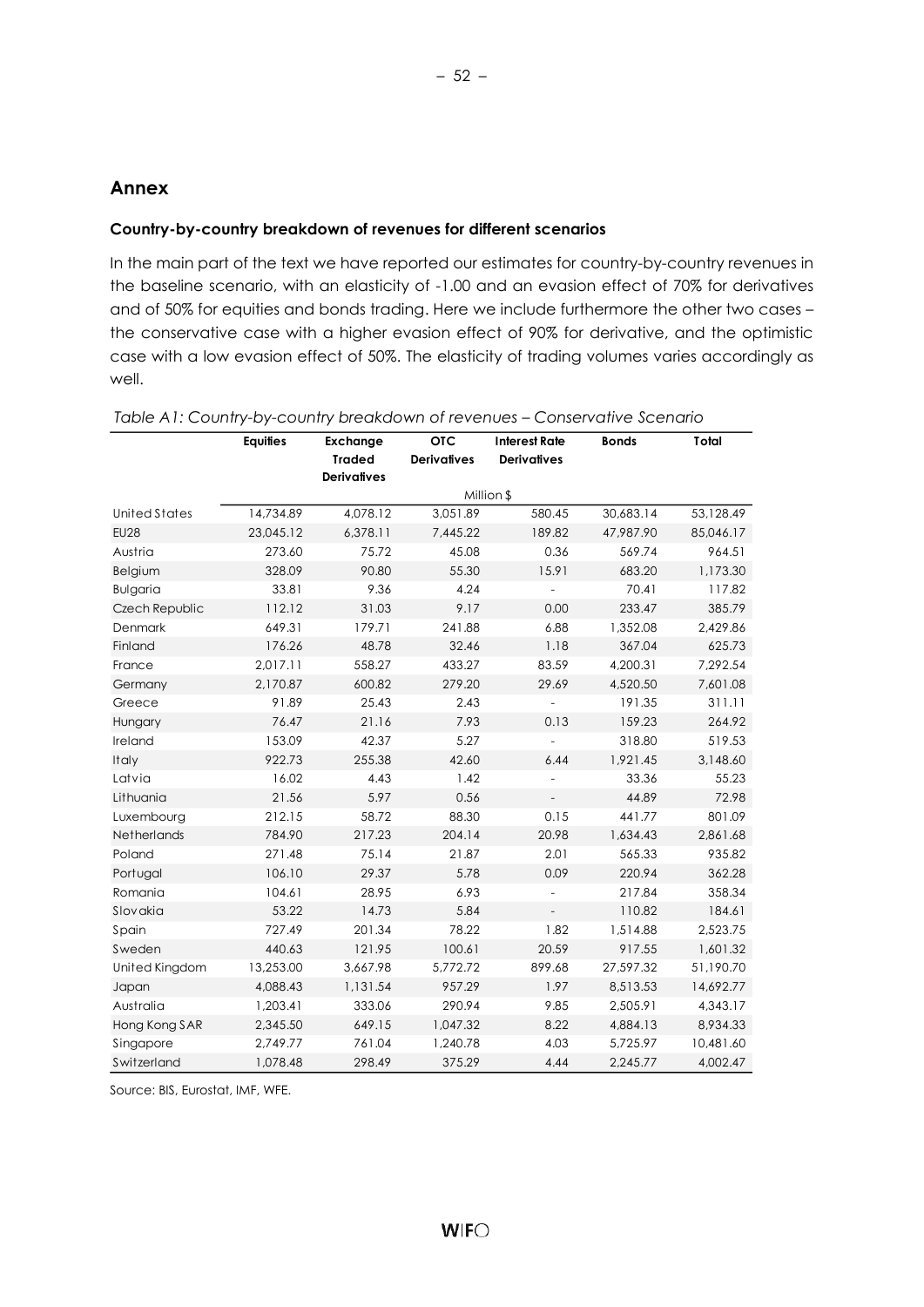|                 | <b>Equities</b> | Exchange<br><b>Traded</b> | <b>OTC</b><br><b>Derivatives</b> | <b>Interest Rate</b><br><b>Derivatives</b> | <b>Bonds</b> | Total      |
|-----------------|-----------------|---------------------------|----------------------------------|--------------------------------------------|--------------|------------|
|                 |                 | <b>Derivatives</b>        |                                  |                                            |              |            |
|                 |                 |                           |                                  | Million \$                                 |              |            |
| United States   | 17,190.71       | 20,898.26                 | 15,768.09                        | 2,999.01                                   | 35,797.00    | 92,653.06  |
| <b>EU28</b>     | 26,885.97       | 32,684.52                 | 38,466.95                        | 980.75                                     | 55,985.89    | 155,004.09 |
| Austria         | 319.21          | 388.05                    | 232.93                           | 1.87                                       | 664.70       | 1,606.75   |
| Belgium         | 382.77          | 465.32                    | 285.70                           | 82.19                                      | 797.06       | 2,013.05   |
| <b>Bulgaria</b> | 39.45           | 47.96                     | 21.90                            |                                            | 82.15        | 191.45     |
| Czech Republic  | 130.80          | 159.01                    | 47.37                            | 0.02                                       | 272.38       | 609.59     |
| Denmark         | 757.53          | 920.90                    | 1,249.73                         | 35.53                                      | 1,577.43     | 4,541.12   |
| Finland         | 205.64          | 249.99                    | 167.71                           | 6.08                                       | 428.22       | 1,057.64   |
| France          | 2,353.29        | 2,860.83                  | 2,238.56                         | 431.86                                     | 4,900.37     | 12,784.91  |
| Germany         | 2,532.68        | 3,078.91                  | 1,442.56                         | 153.41                                     | 5,273.91     | 12,481.47  |
| Greece          | 107.21          | 130.33                    | 12.58                            |                                            | 223.24       | 473.35     |
| Hungary         | 89.21           | 108.45                    | 40.97                            | 0.69                                       | 185.77       | 425.09     |
| Ireland         | 178.61          | 217.13                    | 27.23                            |                                            | 371.93       | 794.90     |
| Italy           | 1,076.52        | 1,308.70                  | 220.09                           | 33.25                                      | 2,241.69     | 4,880.25   |
| Latvia          | 18.69           | 22.72                     | 7.33                             |                                            | 38.91        | 87.65      |
| Lithuania       | 25.15           | 30.58                     | 2.89                             |                                            | 52.37        | 110.99     |
| Luxembourg      | 247.51          | 300.89                    | 456.24                           | 0.79                                       | 515.39       | 1,520.81   |
| Netherlands     | 915.71          | 1,113.21                  | 1,054.70                         | 108.41                                     | 1,906.83     | 5,098.87   |
| Poland          | 316.73          | 385.04                    | 112.99                           | 10.36                                      | 659.55       | 1,484.67   |
| Portugal        | 123.79          | 150.48                    | 29.84                            | 0.48                                       | 257.76       | 562.35     |
| Romania         | 122.05          | 148.37                    | 35.79                            |                                            | 254.15       | 560.37     |
| Slovakia        | 62.09           | 75.48                     | 30.17                            | $\overline{\phantom{a}}$                   | 129.29       | 297.03     |
| Spain           | 848.73          | 1,031.78                  | 404.13                           | 9.41                                       | 1,767.36     | 4,061.42   |
| Sweden          | 514.07          | 624.94                    | 519.80                           | 106.37                                     | 1,070.47     | 2,835.65   |
| United Kingdom  | 15,461.83       | 18,796.51                 | 29,825.74                        | 4,648.35                                   | 32,196.87    | 100,929.30 |
| Japan           | 4,769.84        | 5,798.56                  | 4,945.99                         | 10.19                                      | 9,932.46     | 25,457.04  |
| Australia       | 1,403.98        | 1,706.78                  | 1,503.17                         | 50.89                                      | 2,923.57     | 7,588.38   |
| Hong Kong SAR   | 2,736.41        | 3,326.58                  | 5,411.16                         | 42.48                                      | 5,698.15     | 17,214.79  |
| Singapore       | 3,208.07        | 3,899.96                  | 6,410.71                         | 20.83                                      | 6,680.30     | 20,219.86  |
| Switzerland     | 1,258.23        | 1,529.59                  | 1,938.98                         | 22.94                                      | 2,620.07     | 7,369.81   |

*Table A2: Country-by-country breakdown of revenues – Optimistic Scenario*

Source: BIS, Eurostat, IMF, WFE.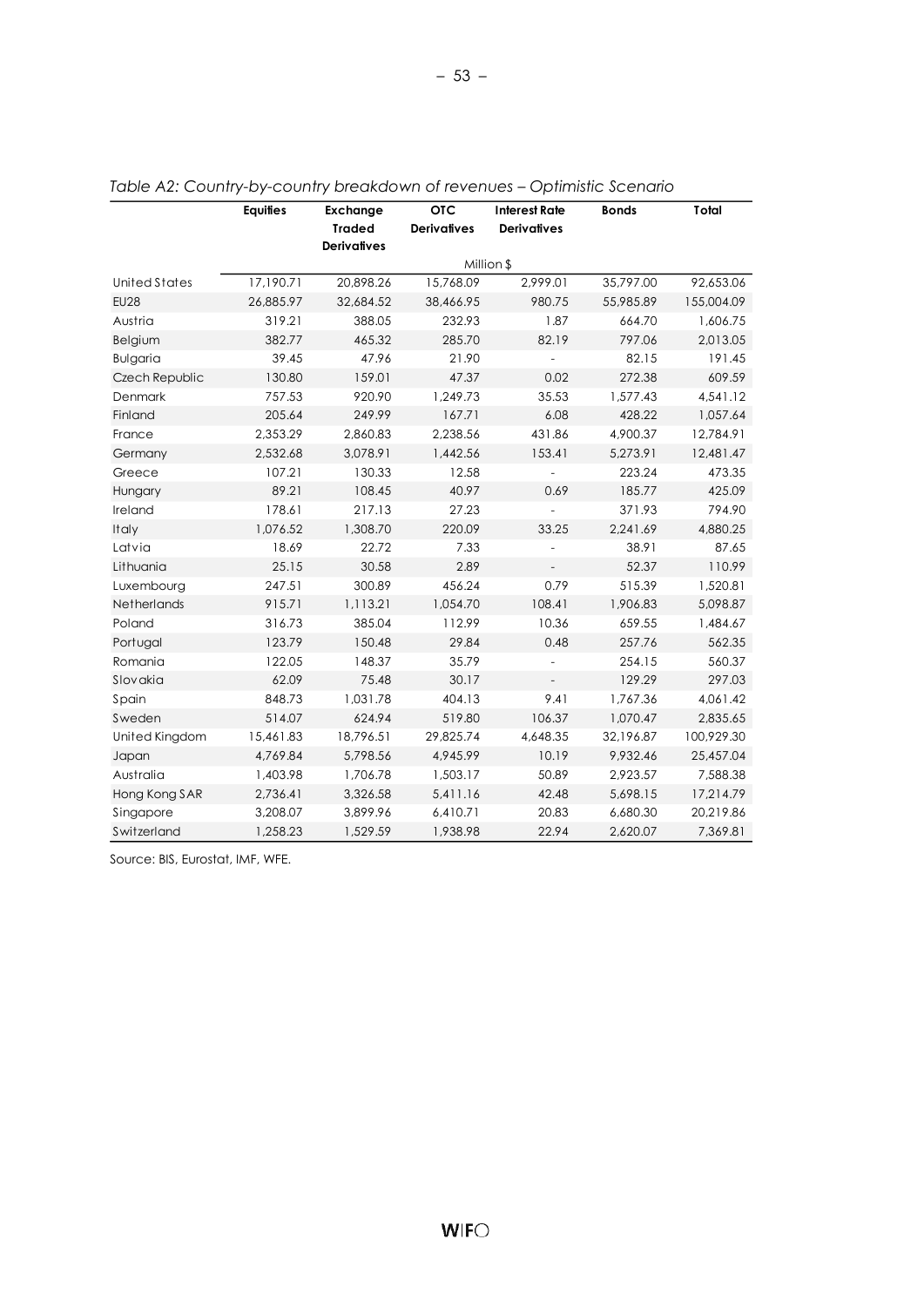|                      | <b>Total Revenues</b> | In % of GDP 2017 |  |  |
|----------------------|-----------------------|------------------|--|--|
|                      | Million \$            |                  |  |  |
| Global               | 237,862.92            | 0.31             |  |  |
| <b>United States</b> | 53,128.49             | 0.27             |  |  |
| <b>EU28</b>          | 85,046.17             | 0.49             |  |  |
| Austria              | 964.51                | 0.23             |  |  |
| Belgium              | 1,173.30              | 0.24             |  |  |
| <b>Bulgaria</b>      | 117.82                | 0.20             |  |  |
| Czech Republic       | 385.79                | 0.18             |  |  |
| Denmark              | 2.429.86              | 0.73             |  |  |
| Finland              | 625.73                | 0.25             |  |  |
| France               | 7,292.54              | 0.28             |  |  |
| Germany              | 7,601.08              | 0.20             |  |  |
| Greece               | 311.11                | 0.15             |  |  |
| Hungary              | 264.92                | 0.19             |  |  |
| Ireland              | 519.53                | 0.16             |  |  |
| Italy                | 3,148.60              | 0.16             |  |  |
| Latvia               | 55.23                 | 0.18             |  |  |
| Lithuania            | 72.98                 | 0.15             |  |  |
| Luxembourg           | 801.09                | 1.28             |  |  |
| Netherlands          | 2.861.68              | 0.34             |  |  |
| Poland               | 935.82                | 0.18             |  |  |
| Portugal             | 362.28                | 0.16             |  |  |
| Romania              | 358.34                | 0.17             |  |  |
| Slovakia             | 184.61                | 0.19             |  |  |
| Spain                | 2.523.75              | 0.19             |  |  |
| Sweden               | 1,601.32              | 0.30             |  |  |
| United Kingdom       | 51,190.70             | 1.94             |  |  |
| Japan                | 14,692.77             | 0.30             |  |  |
| Australia            | 4,343.17              | 0.31             |  |  |
| Hong Kong SAR        | 8,934.33              | 2.62             |  |  |
| Singapore            | 10,481.60             | 3.11             |  |  |
| Switzerland          | 4,002.47              | 0.59             |  |  |

# *Table A3: Total revenues in % of nominal GDP (2017), Conservative Scenario*

Source: Authors calculations; BIS; World Bank, Global Economic Monitor; Macrobond.